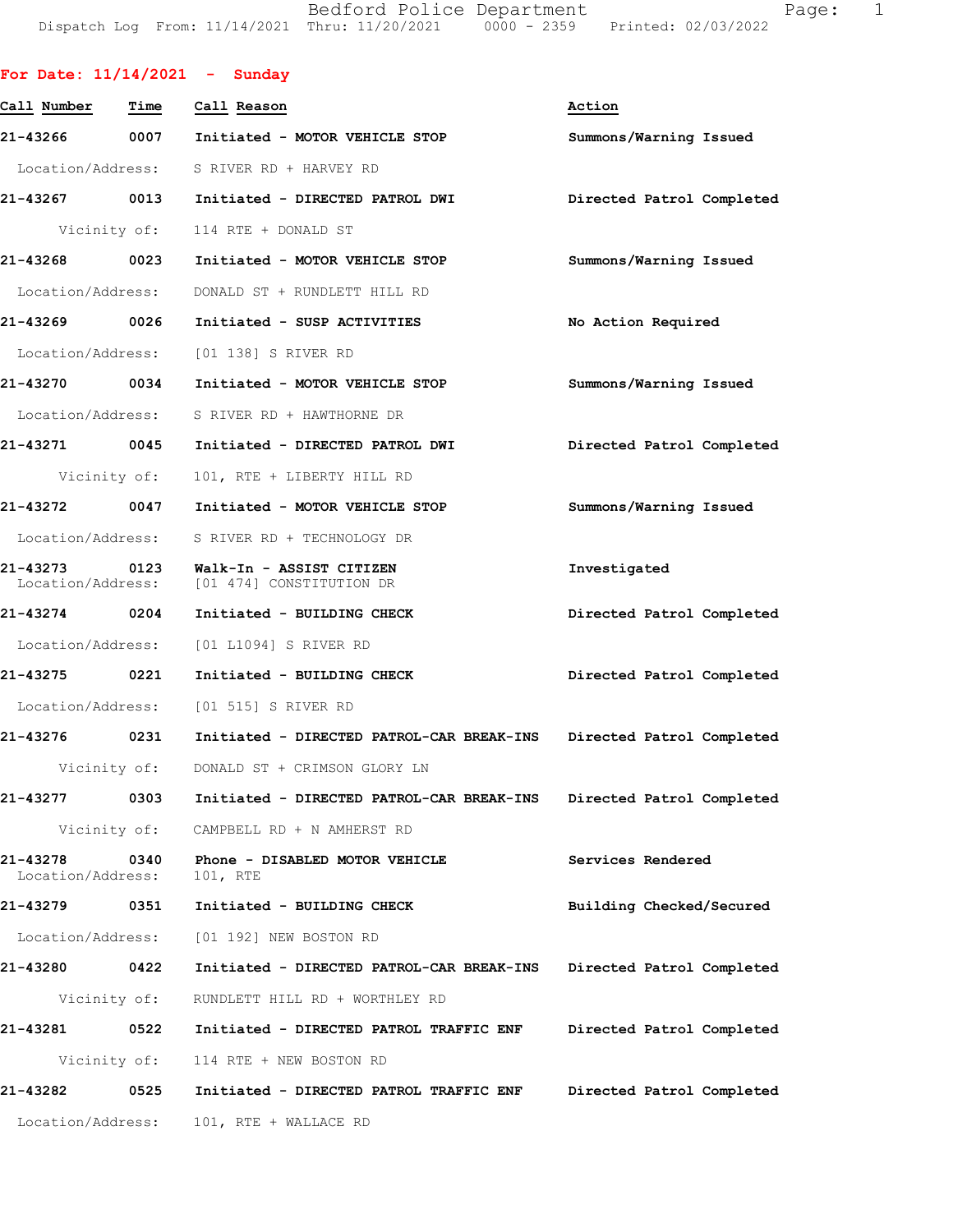|                                    |              | Bedford Police Department<br>Dispatch Log From: 11/14/2021 Thru: 11/20/2021 0000 - 2359 Printed: 02/03/2022 | 2<br>Page:                  |  |
|------------------------------------|--------------|-------------------------------------------------------------------------------------------------------------|-----------------------------|--|
| 21-43283                           | 0543         | 911 - S-EMERGENCY MEDICAL CALL-CHARL                                                                        | TRANSPORTED TO CMC HOSPITAL |  |
| Location/Address:                  |              | [01 919] CORPORATE DR                                                                                       |                             |  |
| 21-43284 0545                      |              | Initiated - DIRECTED PATROL TRAFFIC ENF                                                                     | Directed Patrol Completed   |  |
| Location/Address:                  |              | 101, RTE + HITCHING POST LN                                                                                 |                             |  |
| 21-43285                           | 0610         | Initiated - MOTOR VEHICLE STOP                                                                              | Summons/Warning Issued      |  |
| Location/Address:                  |              | 101, RTE + CONSTITUTION DR                                                                                  |                             |  |
| 21-43286                           | 0613         | Initiated - MOTOR VEHICLE STOP                                                                              | Summons/Warning Issued      |  |
| Location/Address:                  |              | [01 L800] COLBY CT                                                                                          |                             |  |
| 21-43287 0802                      |              | Initiated - DIRECTED PATROL TRAFFIC ENF                                                                     | Directed Patrol Completed   |  |
| Location/Address:                  |              | S RIVER RD + COLBY CT                                                                                       |                             |  |
| 21-43288 0802                      |              | Initiated - DIRECTED PATROL ACCIDENTS                                                                       | Directed Patrol Completed   |  |
| Location/Address:                  |              | 101, RTE + 114 RTE                                                                                          |                             |  |
| 21-43289                           | 0808         | Initiated - DIRECTED PATROL TRAFFIC ENF                                                                     | Directed Patrol Completed   |  |
|                                    | Vicinity of: | S RIVER RD + MEETINGHOUSE RD                                                                                |                             |  |
| 21-43290                           | 0812         | Initiated - DIRECTED PATROL TRAFFIC ENF                                                                     | Directed Patrol Completed   |  |
| Location/Address:                  |              | 101, RTE + HARDY RD                                                                                         |                             |  |
| 21-43291 0814                      |              | Initiated - MOTOR VEHICLE STOP                                                                              | Summons/Warning Issued      |  |
| Location/Address:                  |              | S RIVER RD + MEETINGHOUSE RD                                                                                |                             |  |
| 21-43292                           | 0822         | Initiated - DIRECTED PATROL TRAFFIC ENF                                                                     | Directed Patrol Completed   |  |
| Location/Address:                  |              | S RIVER RD + MEETINGHOUSE RD                                                                                |                             |  |
| 21-43293                           | 0823         | Initiated - MOTOR VEHICLE STOP                                                                              | Summons/Warning Issued      |  |
| Location/Address:                  |              | 101, RTE + COVENANT WAY                                                                                     |                             |  |
| 21-43294                           | 0844         | Initiated - POLICE INFORMATION                                                                              | No Action Required          |  |
| Location/Address:                  |              | 101, RTE                                                                                                    |                             |  |
| 21-43295 0846                      |              | Initiated - DIRECTED PATROL TRAFFIC ENF                                                                     | Directed Patrol Completed   |  |
| Location/Address:                  |              | 101, RTE + CONSTITUTION DR                                                                                  |                             |  |
| 21-43296 0851<br>Location/Address: |              | 911 - S-EMERGENCY MEDICAL CALL-DELTA<br>HAWK DR                                                             | <b>NO TRANSPORT</b>         |  |
| 21-43297 0908                      |              | Initiated - MOTOR VEHICLE THEFT                                                                             | No Action Required          |  |
| Location/Address:                  |              | [01 463] NASHUA RD                                                                                          |                             |  |
| 21-43298 0910<br>Location/Address: |              | Phone - DOG COMPLAINT<br>GREY ROCK RD                                                                       | Services Rendered           |  |
| 21-43299 0926                      |              | Initiated - DIRECTED PATROL TRAFFIC ENF                                                                     | Directed Patrol Completed   |  |
| Location/Address:                  |              | BOYNTON ST + DAVIES ST                                                                                      |                             |  |
| 21-43300                           | 0927         | Initiated - MOTOR VEHICLE STOP                                                                              | Summons/Warning Issued      |  |
| Location/Address:                  |              | 101, RTE + MEETINGHOUSE RD                                                                                  |                             |  |
| 21-43301                           | 0947         | Initiated - DIRECTED PATROL TRAFFIC ENF                                                                     | Directed Patrol Completed   |  |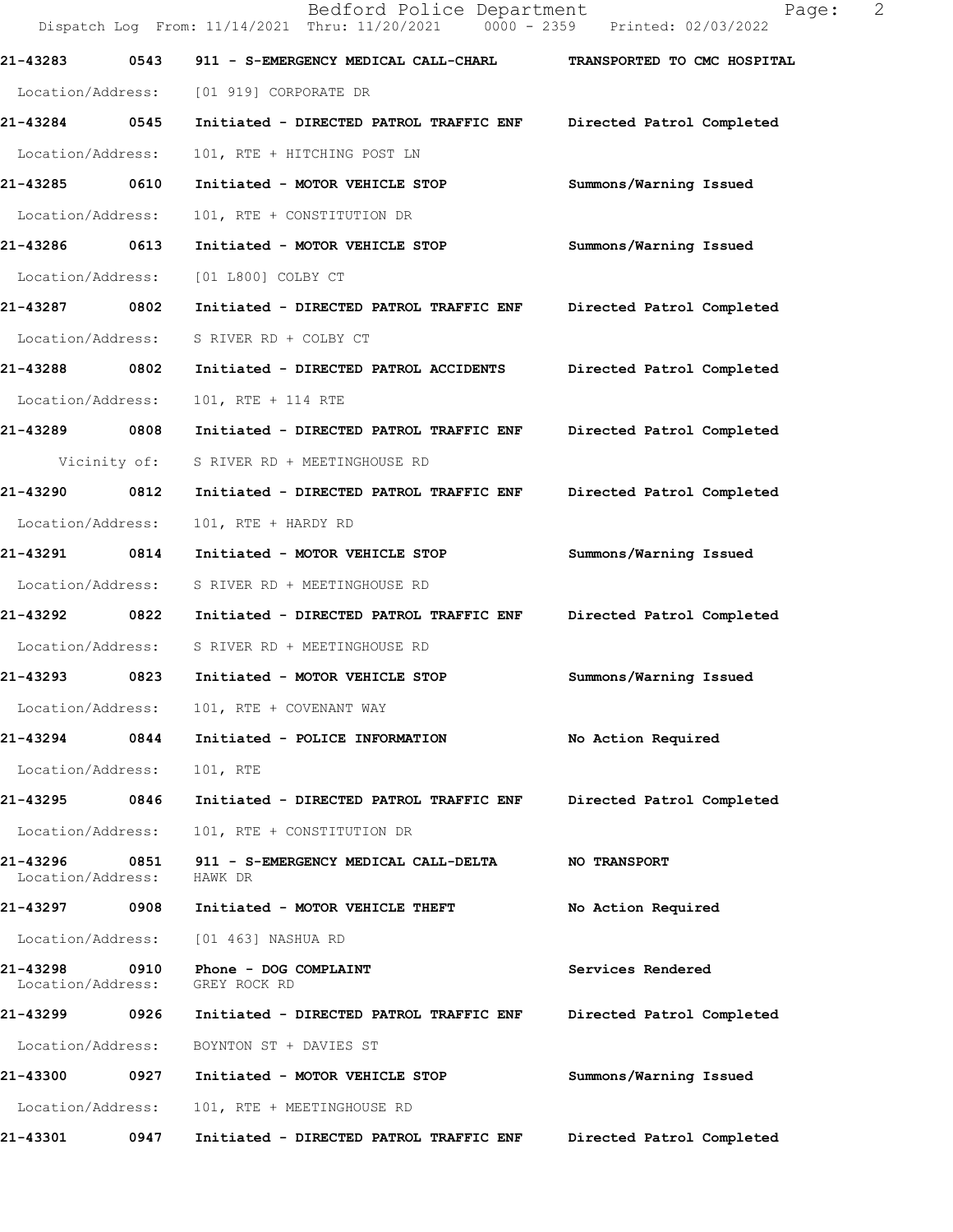|                               |                             | Dispatch Log From: $11/14/2021$ Thru: $11/20/2021$ 0000 - 2359 Printed: 02/03/2022                    |                           |
|-------------------------------|-----------------------------|-------------------------------------------------------------------------------------------------------|---------------------------|
|                               |                             | Location/Address: RUNDLETT HILL RD + OLD BEDFORD RD                                                   |                           |
| 21-43302 0957                 |                             | Initiated - DIRECTED PATROL-CAR BREAK-INS Directed Patrol Completed                                   |                           |
| Location/Address:             |                             | [01 L1804] S RIVER RD                                                                                 |                           |
| 21-43303                      | 1014                        | Initiated - MOTOR VEHICLE STOP                                                                        | Summons/Warning Issued    |
|                               |                             | Location/Address: [01 L0000792] S RIVER RD                                                            |                           |
| 21-43304                      | 1023                        | Initiated - DIRECTED PATROL-CAR BREAK-INS Directed Patrol Completed                                   |                           |
| Location/Address:             |                             | [01 1312] S RIVER RD                                                                                  |                           |
| 21-43305 1028                 |                             | Initiated - DIRECTED PATROL-CAR BREAK-INS Directed Patrol Completed                                   |                           |
| Location/Address:             |                             | WALLACE RD + CHURCH RD                                                                                |                           |
| 21-43306 1029                 |                             | Initiated - DIRECTED PATROL TRAFFIC ENF                                                               | Directed Patrol Completed |
|                               | Vicinity of:                | 101, RTE + WALLACE RD                                                                                 |                           |
| 21-43307 1036                 |                             | Initiated - MOTOR VEHICLE STOP                                                                        | Summons/Warning Issued    |
| Location/Address:             |                             | [01 L2066] 101, RTE                                                                                   |                           |
| 21-43309<br>Location/Address: | 1045                        | Phone - RESTRAINING ORDER<br>[01 L0000792] S RIVER RD                                                 | Services Rendered         |
| 21-43308 1049                 |                             | Initiated - MOTOR VEHICLE STOP                                                                        | Summons/Warning Issued    |
| Location/Address:             |                             | 101, RTE + WALLACE RD                                                                                 |                           |
| 21-43310                      | 1053                        | Initiated - DIRECTED PATROL-CAR BREAK-INS Directed Patrol Completed                                   |                           |
|                               |                             | Location/Address: [01 1235] S RIVER RD                                                                |                           |
| 21-43311 1111                 |                             | Initiated - DIRECTED PATROL TRAFFIC ENF                                                               | Directed Patrol Completed |
|                               |                             | Location/Address: DONALD ST + 114 RTE                                                                 |                           |
| 21-43312                      | 1124                        | Initiated - RESTRAINING ORDER SERVICE Services Rendered<br>Location/Address: [01 L0000792] S RIVER RD |                           |
| 21-43313                      | 1135                        | Phone - SERVE WARRANT<br>Location/Address: [01 474] CONSTITUTION DR<br>Refer To Arrest: 21-619-AR     | Services Rendered         |
|                               | Arrest:<br>Address:<br>Age: | BROWN, SARAH ADINA<br>LEMPSTER, NH<br>33                                                              |                           |
| 21-43314                      | Charges:<br>1140            | Conduct After Accident<br>Walk-In - SERVE WARRANT                                                     |                           |
| Location/Address:             |                             |                                                                                                       | Merge: 21-43313 By: 00956 |
|                               |                             | [01 474] CONSTITUTION DR                                                                              |                           |
| 21-43315                      | 1142                        | Initiated - DIRECTED PATROL BURGLARY                                                                  | Directed Patrol Completed |
| Location/Address:             |                             | PLUMMER RD + PALOMINO LN                                                                              |                           |
| 21-43316<br>Location/Address: | 1142                        | Phone - MOTOR VEHICLE ACC-SPECIAL CIR.<br>[01 L380] S RIVER RD                                        | Services Rendered         |
| 21-43317                      | 1208                        | Initiated - DIRECTED PATROL-CAR BREAK-INS                                                             | Directed Patrol Completed |
| Location/Address:             |                             | [01 L2252] JENKINS RD                                                                                 |                           |
| 21-43318                      | 1211                        | Initiated - BUILDING CHECK                                                                            | Building Checked/Secured  |
| Location/Address:             |                             | [01 192] NEW BOSTON RD                                                                                |                           |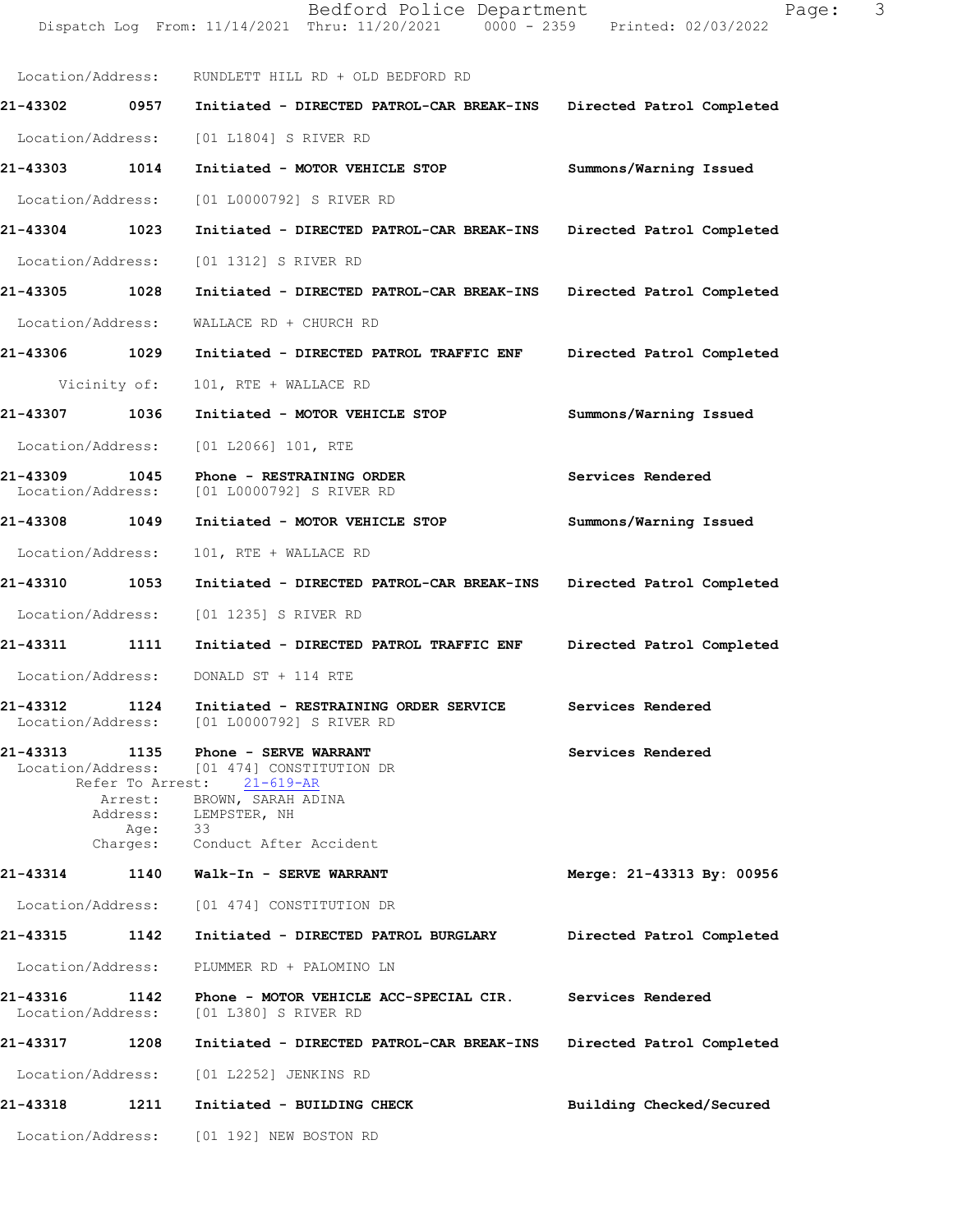21-43319 1221 Walk-In - FOUND PROPERTY Investigated Location/Address: [01 234] COUNTY RD Refer To Incident: 21-1081-OF 21-43320 1228 Initiated - DIRECTED PATROL TRAFFIC ENF Directed Patrol Completed Location/Address: S RIVER RD + COLBY CT 21-43321 1233 Phone - ANIMAL COMPLAINT Services Rendered Location/Address: BEALSRD 21-43322 1311 Initiated - DIRECTED PATROL TRAFFIC ENF Directed Patrol Completed Location/Address: S RIVER RD + KILTON RD 21-43323 1322 Initiated - MOTOR VEHICLE STOP Summons/Warning Issued Location/Address: S RIVER RD + MEETINGHOUSE RD 21-43324 1325 Initiated - DIRECTED PATROL BURGLARY Directed Patrol Completed Vicinity of: BEALS RD + JENKINS RD 21-43325 1358 Phone - ENDANGERMENT 1nvestigated Investigated Location/Address: LIBERTY HILL RD Location/Address: Refer To Incident: 21-839-OF 21-43326 1623 Initiated - DIRECTED PATROL TRAFFIC ENF Directed Patrol Completed Vicinity of: S RIVER RD + UPJOHN ST 21-43327 1628 Initiated - DIRECTED PATROL TRAFFIC ENF Directed Patrol Completed Location/Address: NASHUARD + COUNTYRD 21-43328 1640 Initiated - DIRECTED PATROL TRAFFIC ENF Directed Patrol Completed Location/Address: 101, RTE + 114 RTE 21-43329 1652 Initiated - MOTOR VEHICLE STOP Summons/Warning Issued

Location/Address: PALOMINO LN + ATWOOD LN

21-433301657 Phone-DOGCOMPLAINT Investigated Location/Address:

21-43331 1701 Initiated - DIRECTED PATROL TRAFFIC ENF Directed Patrol Completed Location/Address: 101, RTE + STOWELL RD

21-43332 1707 Initiated - MOTOR VEHICLE STOP Summons/Warning Issued Location/Address: S RIVER RD

21-43333 1710 Initiated - MOTOR VEHICLE STOP Summons/Warning Issued

Location/Address: [01 L1562] KILTON RD

21-43334 1716 Initiated - MOTOR VEHICLE STOP Summons/Warning Issued Location/Address: S RIVER RD 21-43335 1725 911 - S-EMERGENCY MEDICAL CALL-BRAVO Transported to Elliot Hospital

Location/Address: [01 1007] HAWTHORNE DR

21-43336 1728 Phone - MOTOR VEHICLE ACC-SPECIAL CIR. Services Rendered<br>Location/Address: PATTEN RD Location/Address:

21-43337 1733 Initiated - DIRECTED PATROL TRAFFIC ENF Directed Patrol Completed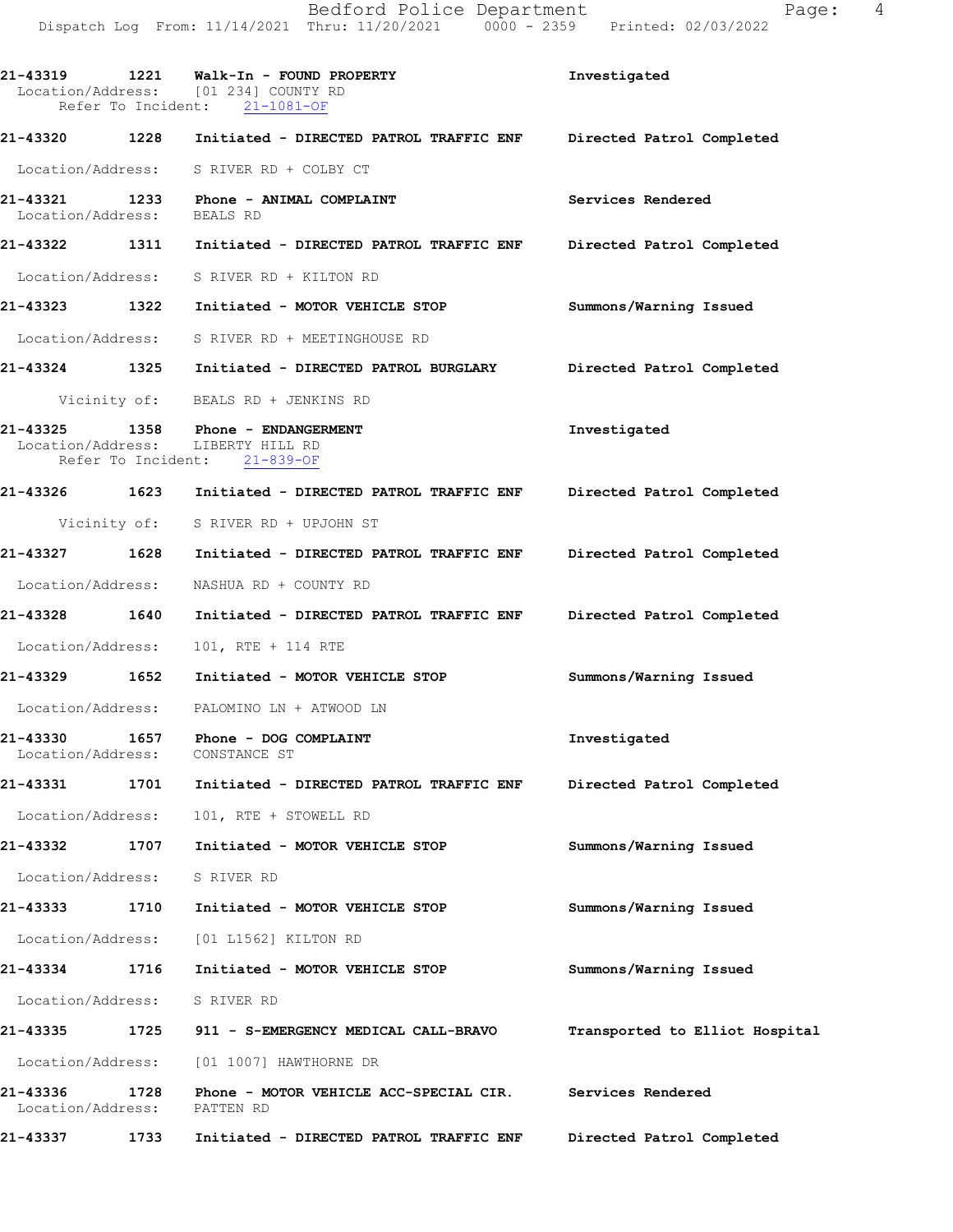|                                                                                                                                                                                                                                                                                         | Bedford Police Department<br>Dispatch Log From: 11/14/2021 Thru: 11/20/2021 0000 - 2359 Printed: 02/03/2022 | Page:                     | 5 |
|-----------------------------------------------------------------------------------------------------------------------------------------------------------------------------------------------------------------------------------------------------------------------------------------|-------------------------------------------------------------------------------------------------------------|---------------------------|---|
| Location/Address:                                                                                                                                                                                                                                                                       | 101, RTE + MEETINGHOUSE RD                                                                                  |                           |   |
| 21-43338<br>Location/Address:                                                                                                                                                                                                                                                           | 1734 911 - S-OUTSIDE SMOKE/ILLEGAL BURN Services Rendered<br>BARTLETT DR                                    |                           |   |
| 21-43339 1742                                                                                                                                                                                                                                                                           | Initiated - MOTOR VEHICLE STOP                                                                              | Summons/Warning Issued    |   |
| Location/Address:                                                                                                                                                                                                                                                                       | S RIVER RD + MAIN ST                                                                                        |                           |   |
| 21-43340 1750                                                                                                                                                                                                                                                                           | Initiated - MOTOR VEHICLE STOP                                                                              | Summons/Warning Issued    |   |
| Location/Address:                                                                                                                                                                                                                                                                       | MEETINGHOUSE RD + MEETINGHOUSE RD OFF RAMP                                                                  |                           |   |
| 21-43341 1759                                                                                                                                                                                                                                                                           | Initiated - DIRECTED PATROL TRAFFIC ENF                                                                     | Directed Patrol Completed |   |
| Location/Address:                                                                                                                                                                                                                                                                       | 101, RTE + JENKINS RD                                                                                       |                           |   |
| 21-43342 1823                                                                                                                                                                                                                                                                           | Initiated - DIRECTED PATROL DWI                                                                             | Directed Patrol Completed |   |
| Location/Address:                                                                                                                                                                                                                                                                       | 114 RTE + WHITE AVE                                                                                         |                           |   |
| 21-43343 1855                                                                                                                                                                                                                                                                           | Initiated - MOTOR VEHICLE STOP                                                                              | Summons/Warning Issued    |   |
| Location/Address:                                                                                                                                                                                                                                                                       | BACK RIVER RD                                                                                               |                           |   |
| 21-43344 1856                                                                                                                                                                                                                                                                           | Initiated - MOTOR VEHICLE STOP                                                                              | Summons/Warning Issued    |   |
| Location/Address:                                                                                                                                                                                                                                                                       | 101, RTE + WALLACE RD                                                                                       |                           |   |
| 21-43345 1906                                                                                                                                                                                                                                                                           | Initiated - DIRECTED PATROL TRAFFIC ENF                                                                     | Directed Patrol Completed |   |
| Location/Address:                                                                                                                                                                                                                                                                       | S RIVER RD + EXECUTIVE PARK DR                                                                              |                           |   |
| 21-43346 1913                                                                                                                                                                                                                                                                           | Initiated - DIRECTED PATROL DWI                                                                             | Directed Patrol Completed |   |
| Location/Address:                                                                                                                                                                                                                                                                       | NEW BOSTON RD + HOLBROOK RD                                                                                 |                           |   |
| 1921<br>21-43347<br>$T = 1.25 + 1.25 + 1.75 + 1.75 + 1.75 + 1.75 + 1.75 + 1.75 + 1.75 + 1.75 + 1.75 + 1.75 + 1.75 + 1.75 + 1.75 + 1.75 + 1.75 + 1.75 + 1.75 + 1.75 + 1.75 + 1.75 + 1.75 + 1.75 + 1.75 + 1.75 + 1.75 + 1.75 + 1.75 + 1.75 + 1.75 + 1.75 + 1.75 + 1.75 + 1.75 + 1.75 + 1$ | Initiated - SUSP ACTIVITIES<br>LO1 2221 ITHOMAN UTTI DE                                                     | Arrest(s) Made            |   |

Location/Address: [01 232] LIBERTY HILL RD Refer To P/C: 21-620-AR

| 21-43348                     |      | 1923 Initiated - MOTOR VEHICLE STOP                                                                                                        | Summons/Warning Issued |
|------------------------------|------|--------------------------------------------------------------------------------------------------------------------------------------------|------------------------|
|                              |      | Location/Address: S RIVER RD + KILTON RD                                                                                                   |                        |
| Location/Address: S RIVER RD |      | 21-43349 1946 Initiated - SUSP ACTIVITIES                                                                                                  | Services Rendered      |
|                              |      | 21-43350 1954 911 - S-EMERGENCY MEDICAL CALL<br>Location/Address: [01 435] HAWTHORNE DR<br>Refer To Incident: 21-1082-OF                   | <b>NO TRANSPORT</b>    |
|                              |      | 21-43351             2002       Phone - MOTOR VEHICLE COMP-IN PROGRESS         Could Not Locate<br>Location/Address: 101, RTE + JENKINS RD |                        |
| 21-43352 2002                |      | Initiated - MOTOR VEHICLE STOP                                                                                                             | Summons/Warning Issued |
|                              |      | Location/Address: 101, RTE + F.E. EVERETT SOUTH TPKE                                                                                       |                        |
| 21-43353                     | 2005 | Initiated - MOTOR VEHICLE STOP                                                                                                             | Summons/Warning Issued |
|                              |      | Location/Address: [01 991] S RIVER RD                                                                                                      |                        |
| 21-43354                     | 2018 | Initiated - MOTOR VEHICLE STOP                                                                                                             | Summons/Warning Issued |
|                              |      | Location/Address: I-293 NORTH                                                                                                              |                        |
|                              |      |                                                                                                                                            |                        |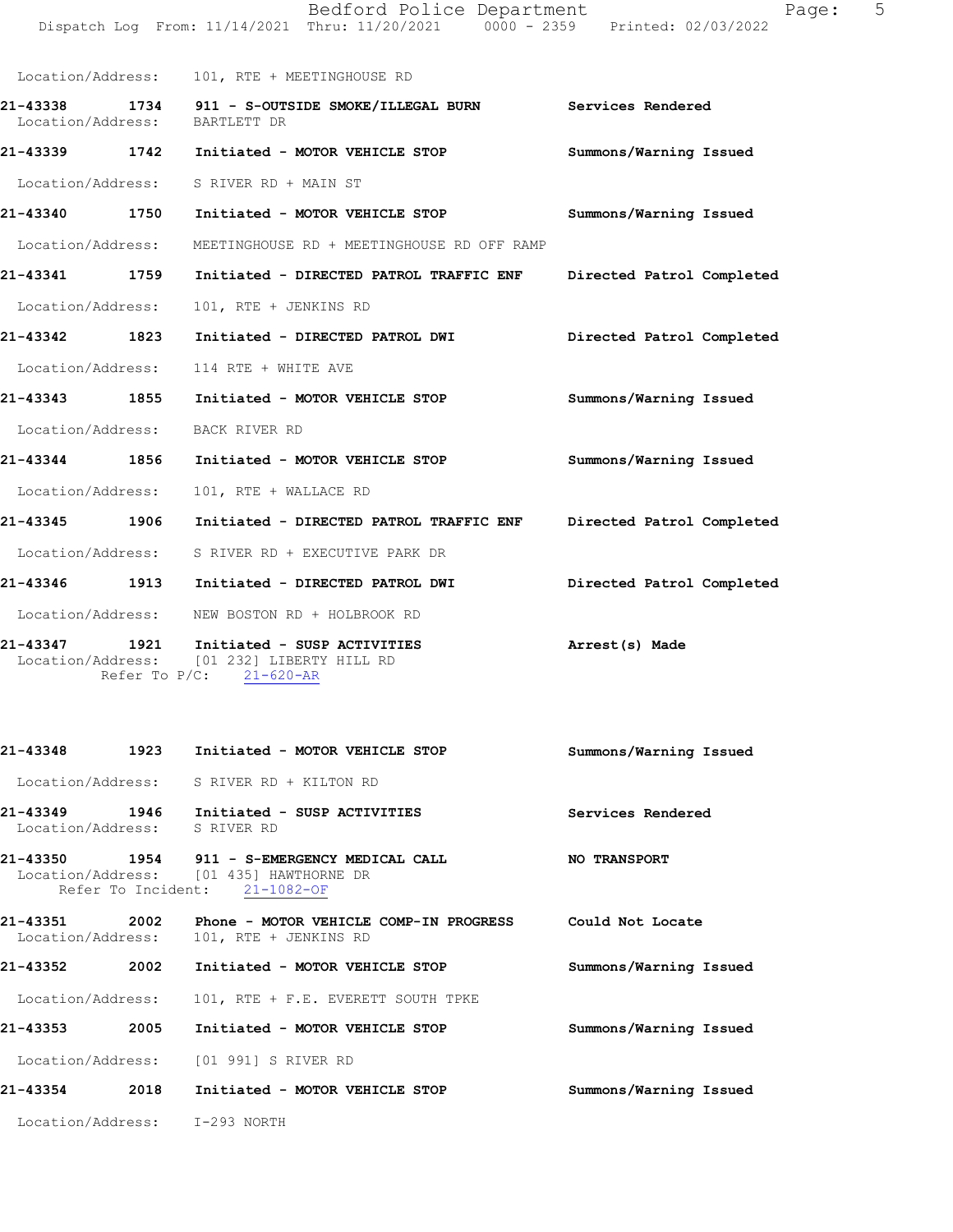|                              |              | Bedford Police Department<br>Dispatch Log From: 11/14/2021 Thru: 11/20/2021 0000 - 2359 Printed: 02/03/2022 | 6<br>Page:                |
|------------------------------|--------------|-------------------------------------------------------------------------------------------------------------|---------------------------|
| 21-43355                     | 2025         | Initiated - MOTOR VEHICLE STOP                                                                              | Summons/Warning Issued    |
| Location/Address:            |              | 101, RTE + BEDFORD CENTER RD                                                                                |                           |
|                              |              | 21-43356 2026 Initiated - SUSP ACTIVITIES<br>Location/Address: S RIVER RD + PALOMINO LN                     | Services Rendered         |
|                              |              | 21-43357 2052 Initiated - MOTOR VEHICLE STOP                                                                | Summons/Warning Issued    |
| Location/Address:            |              | BOYNTON ST + WAYSIDE DR                                                                                     |                           |
|                              |              | 21-43358 2112 Initiated - DIRECTED PATROL-CAR BREAK-INS                                                     | Directed Patrol Completed |
| Location/Address:            |              | COOPER LN                                                                                                   |                           |
|                              |              | 21-43359 2112 Initiated - DIRECTED PATROL DWI                                                               | Directed Patrol Completed |
|                              |              | Location/Address: S RIVER RD + BACK RIVER RD                                                                |                           |
|                              |              | 21-43360 2115 Initiated - MOTOR VEHICLE STOP                                                                | Summons/Warning Issued    |
|                              |              | Location/Address: S RIVER RD + KILTON RD                                                                    |                           |
|                              |              | 21-43361  2138  Initiated - DIRECTED PATROL BURGLARY                                                        | Directed Patrol Completed |
|                              |              | Location/Address: CAMPBELL RD                                                                               |                           |
|                              |              | 21-43362 2140 Initiated - MOTOR VEHICLE STOP                                                                | Summons/Warning Issued    |
| Location/Address: S RIVER RD |              |                                                                                                             |                           |
|                              |              | 21-43363 2144 Initiated - MOTOR VEHICLE STOP                                                                | Summons/Warning Issued    |
| Location/Address: S RIVER RD |              |                                                                                                             |                           |
|                              |              | 21-43364 2150 Initiated - DIRECTED PATROL-CAR BREAK-INS Directed Patrol Completed                           |                           |
|                              |              | Location/Address: [01 L0000553] 101, RTE                                                                    |                           |
|                              |              | 21-43365 2158 911 - 911 Abandoned<br>Location/Address: [01 1548] RIVERWAY PL                                | Services Rendered         |
| 21-43366                     | 2222         | Phone - ALARM, BURGLAR                                                                                      | Alarm- correct code/reset |
|                              |              | Location/Address: [01 L0000729] IRON HORSE DR                                                               |                           |
| Location/Address:            |              | 21-43367 2249 911 - S-EMERGENCY MEDICAL CALL-BRAVO LIFT ASSIST<br>PERRY RD                                  |                           |
|                              |              | 21-43368 2340 Initiated - DIRECTED PATROL DWI                                                               | Directed Patrol Completed |
|                              | Vicinity of: | 101, RTE + CONSTITUTION DR                                                                                  |                           |
|                              |              | 21-43369 2340 Initiated - DIRECTED PATROL DWI                                                               | Directed Patrol Completed |
|                              | Vicinity of: | 101, RTE + WALLACE RD                                                                                       |                           |
| 21-43370 2342                |              | Initiated - DIRECTED PATROL DWI                                                                             | Directed Patrol Completed |
|                              |              | Location/Address: BOYNTON ST + DAVIES ST                                                                    |                           |
|                              |              | 21-43371 2346 Initiated - DIRECTED PATROL DWI                                                               | Directed Patrol Completed |
|                              |              | Location/Address: S RIVER RD + AUTUMN LN                                                                    |                           |
|                              |              | 21-43372 2357 Initiated - DIRECTED PATROL DWI                                                               | Directed Patrol Completed |
|                              |              | Vicinity of: 101, RTE + OLD BEDFORD RD                                                                      |                           |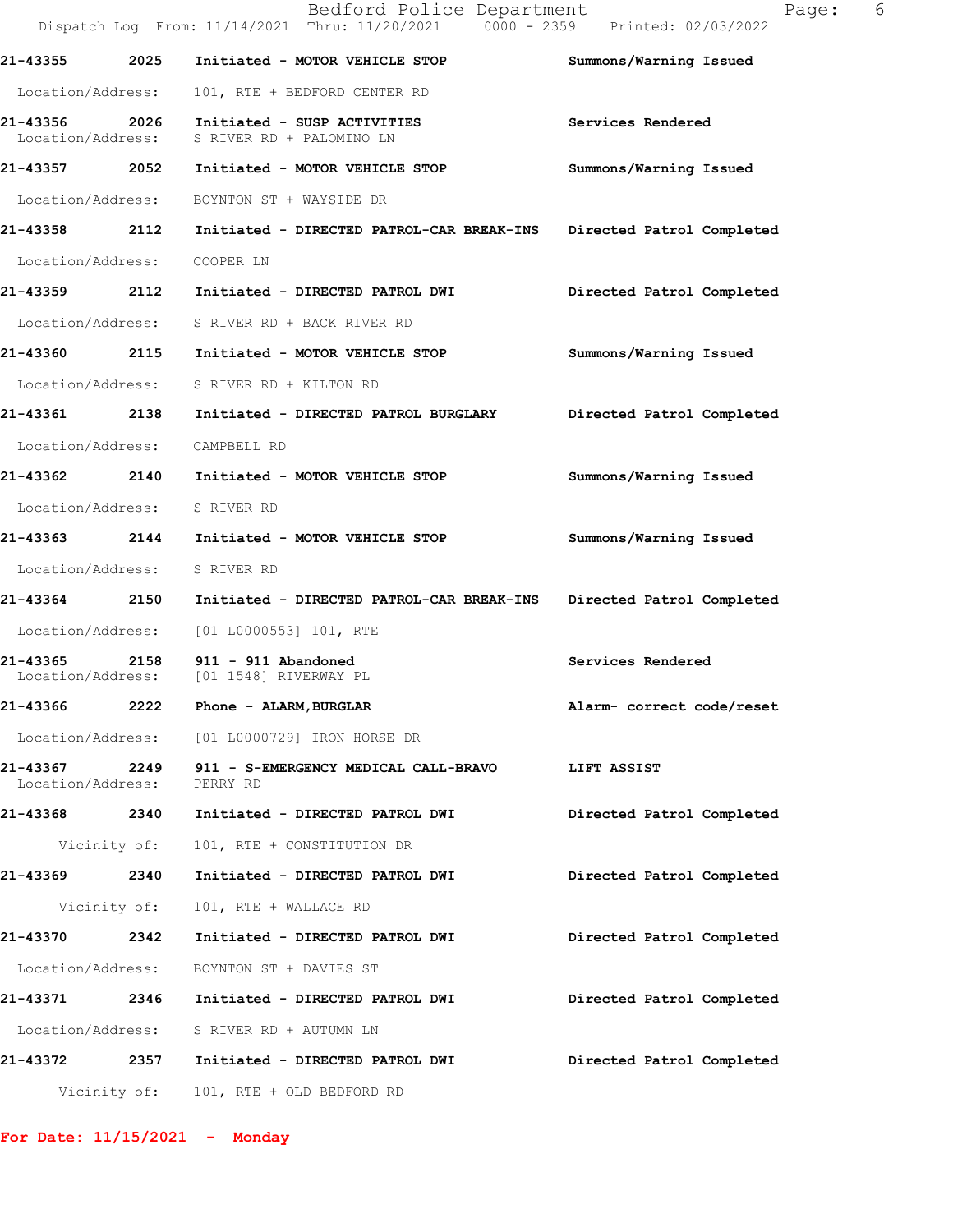Bedford Police Department Page: 7 Dispatch Log From: 11/14/2021 Thru: 11/20/2021 0000 - 2359 Printed: 02/03/2022

| 21-43373 0000     | Initiated - DIRECTED PATROL DWI Directed Patrol Completed               |                           |
|-------------------|-------------------------------------------------------------------------|---------------------------|
| Vicinity of:      | 101, RTE + COVENANT WAY                                                 |                           |
| 21-43374 0016     | Initiated - DIRECTED PATROL DWI Directed Patrol Completed               |                           |
| Vicinity of:      | 101, RTE + 114 RTE                                                      |                           |
| 21-43375 0030     | Initiated - DIRECTED PATROL DWI                                         | Directed Patrol Completed |
| Vicinity of:      | 101, RTE + NASHUA RD                                                    |                           |
| 21-43376 0032     | Initiated - DIRECTED PATROL DWI                                         | Directed Patrol Completed |
|                   | Location/Address: S RIVER RD + EASTMAN AVE                              |                           |
| 21-43377 0034     | Initiated - DIRECTED PATROL DWI                                         | Directed Patrol Completed |
| Vicinity of:      | 101, RTE + BEDFORD CENTER RD                                            |                           |
|                   | 21-43378 0037 Initiated - DIRECTED PATROL DWI Directed Patrol Completed |                           |
|                   | Location/Address: S RIVER RD + HAWTHORNE DR                             |                           |
|                   | 21-43379 0052 Initiated - DIRECTED PATROL DWI Directed Patrol Completed |                           |
|                   | Vicinity of: NEW BOSTON RD + WALLACE RD                                 |                           |
|                   | 21-43380 0112 Initiated - DIRECTED PATROL DWI                           | Directed Patrol Completed |
|                   | Vicinity of: NEW BOSTON RD + 114 RTE                                    |                           |
| 21-43381 0114     | Initiated - DIRECTED PATROL DWI                                         | Directed Patrol Completed |
|                   | Vicinity of: WALLACE RD + BEALS RD                                      |                           |
|                   | 21-43382 0115 Initiated - DIRECTED PATROL DWI                           | Directed Patrol Completed |
|                   | Location/Address: S RIVER RD + MEETINGHOUSE RD                          |                           |
|                   | 21-43383 0116 Initiated - DIRECTED PATROL DWI Directed Patrol Completed |                           |
|                   | Location/Address: S RIVER RD + UPJOHN ST                                |                           |
| 21-43385 0136     | Initiated - DIRECTED PATROL DWI                                         | Directed Patrol Completed |
|                   | Vicinity of: OLD BEDFORD RD + HOLBROOK RD                               |                           |
| 21-43384<br>0139  | Initiated - DIRECTED PATROL-CAR BREAK-INS                               | Directed Patrol Completed |
| Vicinity of:      | COUNTY RD + NASHUA RD                                                   |                           |
| 21-43386<br>0158  | Initiated - DIRECTED PATROL-CAR BREAK-INS                               | Building Checked/Secured  |
|                   | Vicinity of: LEAVY DR + COOPER LN                                       |                           |
| 21-43387<br>0207  | Initiated - BUILDING CHECK                                              | Building Checked/Secured  |
| Location/Address: | [01 L0000587] 101, RTE                                                  |                           |
| 21-43388<br>0208  | Initiated - BUILDING CHECK                                              | Building Checked/Secured  |
| Location/Address: | [01 231] OLD BEDFORD RD                                                 |                           |
| 0216<br>21-43389  | Initiated - DIRECTED PATROL BURGLARY                                    | Directed Patrol Completed |
|                   | Vicinity of: OLD BEDFORD RD + RUNDLETT HILL RD                          |                           |
| 21-43390<br>0221  | Initiated - DIRECTED PATROL-CAR BREAK-INS                               | Directed Patrol Completed |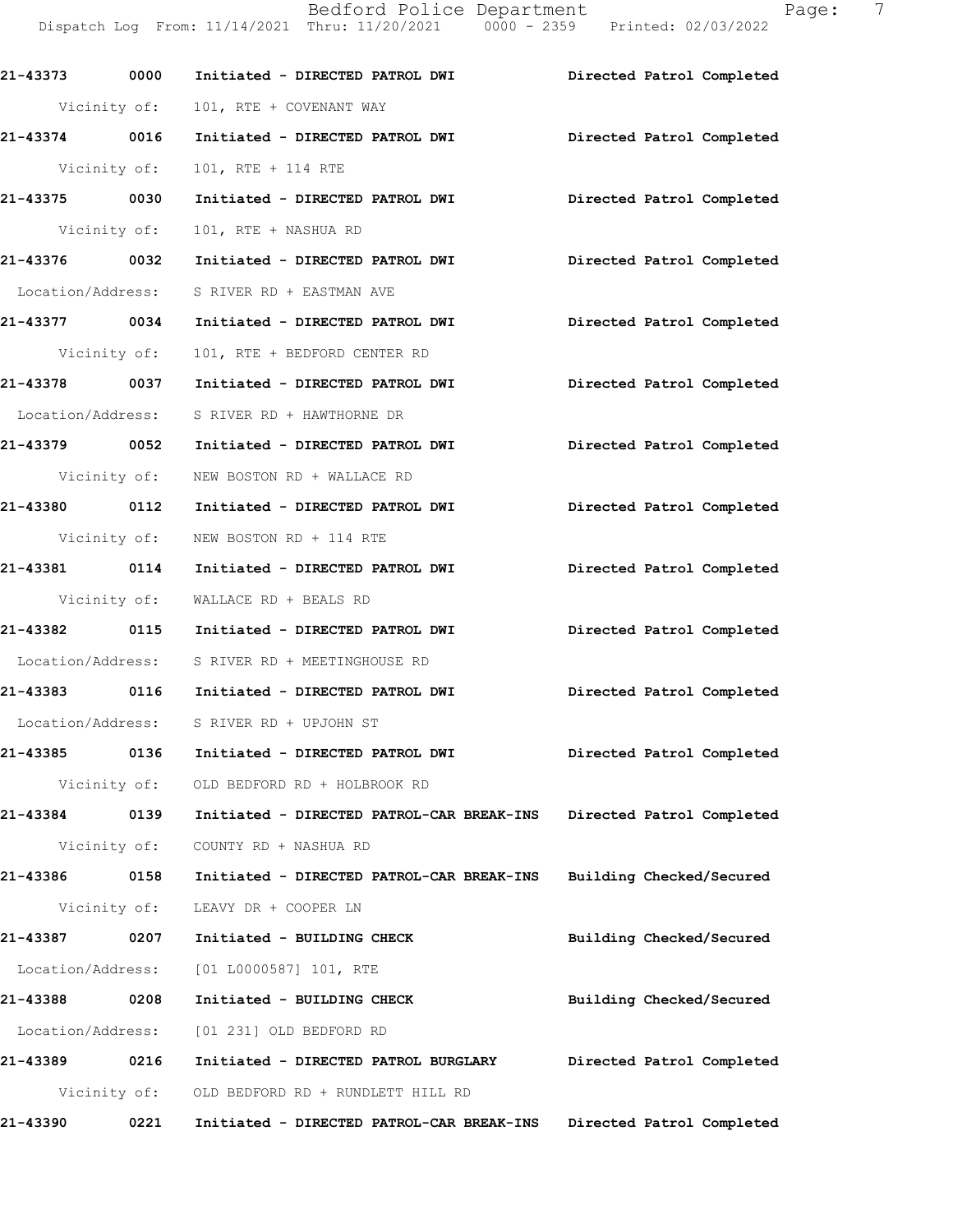|                               |      | Bedford Police Department<br>Dispatch Log From: 11/14/2021 Thru: 11/20/2021 0000 - 2359 Printed: 02/03/2022 | 8<br>Page:                     |
|-------------------------------|------|-------------------------------------------------------------------------------------------------------------|--------------------------------|
|                               |      | Vicinity of: GAGE GIRLS RD + WENTWORTH DR                                                                   |                                |
| 21-43391 0227                 |      | Initiated - BUILDING CHECK                                                                                  | Building Checked/Secured       |
| Location/Address:             |      | [01 192] NEW BOSTON RD                                                                                      |                                |
| 21-43392 0228                 |      | Initiated - DIRECTED PATROL DWI                                                                             | Directed Patrol Completed      |
| Location/Address:             |      | S RIVER RD + BACK RIVER RD                                                                                  |                                |
| 21-43393 0232                 |      | Initiated - DIRECTED PATROL BURGLARY                                                                        | Directed Patrol Completed      |
| Vicinity of:                  |      | WALLACE RD + CAMBRIDGE RD                                                                                   |                                |
| 21-43394 0239                 |      | Initiated - DIRECTED PATROL BURGLARY Directed Patrol Completed                                              |                                |
| Location/Address:             |      | CHESTNUT DR                                                                                                 |                                |
| 21-43395 0250                 |      | Initiated - DIRECTED PATROL-CAR BREAK-INS Directed Patrol Completed                                         |                                |
| Location/Address:             |      | [01 L2271] S RIVER RD                                                                                       |                                |
| 21-43396 0303                 |      | Initiated - DIRECTED PATROL-CAR BREAK-INS Directed Patrol Completed                                         |                                |
| Location/Address:             |      | [01 324] HAWTHORNE DR                                                                                       |                                |
| 21-43397 0407                 |      | Initiated - DIRECTED PATROL BURGLARY                                                                        | Directed Patrol Completed      |
| Location/Address:             |      | [01 L1094] S RIVER RD                                                                                       |                                |
| 21-43398 0413                 |      | Initiated - DIRECTED PATROL-CAR BREAK-INS                                                                   | Directed Patrol Completed      |
| Location/Address:             |      | MARKET ST + MAIN ST                                                                                         |                                |
| 21-43399 0413                 |      | Initiated - DIRECTED PATROL-CAR BREAK-INS Directed Patrol Completed                                         |                                |
| Vicinity of:                  |      | HITCHING POST LN + KAHLIKO LN                                                                               |                                |
| 21-43400 0414<br>Vicinity of: |      | Initiated - DIRECTED PATROL BURGLARY<br>WALLACE RD + MCALLISTER RD                                          | Could Not Locate               |
| 21-43401                      | 0419 | 911 - S-EMERGENCY MEDICAL CALL-DELTA                                                                        | Transported to Elliot Hospital |
| Location/Address:             |      | STEEPLE VIEW LN                                                                                             |                                |
| 21-43402                      | 0443 | Initiated - BUILDING CHECK                                                                                  | Building Checked/Secured       |
| Location/Address:             |      | [01 L0000792] S RIVER RD                                                                                    |                                |
| 21-43403                      | 0445 | Initiated - DIRECTED PATROL BURGLARY                                                                        | Directed Patrol Completed      |
| Vicinity of:                  |      | MAGAZINE ST + WALLACE RD                                                                                    |                                |
| 21-43404                      | 0448 | Initiated - BUILDING CHECK                                                                                  | Building Checked/Secured       |
| Location/Address:             |      | [01 L1731] WALLACE RD                                                                                       |                                |
| 21-43405                      | 0457 | Initiated - DIRECTED PATROL BURGLARY                                                                        | Directed Patrol Completed      |
| Location/Address:             |      | [01 376] KILTON RD                                                                                          |                                |
| 21-43406                      | 0527 | Initiated - DIRECTED PATROL-CAR BREAK-INS                                                                   | Directed Patrol Completed      |
| Location/Address:             |      | [01 L1804] S RIVER RD                                                                                       |                                |
| 21-43407                      | 0528 | Initiated - DIRECTED PATROL TRAFFIC ENF                                                                     | Directed Patrol Completed      |
| Vicinity of:                  |      | 101, RTE + HITCHING POST LN                                                                                 |                                |
| 21-43408                      | 0538 | Initiated - DIRECTED PATROL-CAR BREAK-INS                                                                   | Directed Patrol Completed      |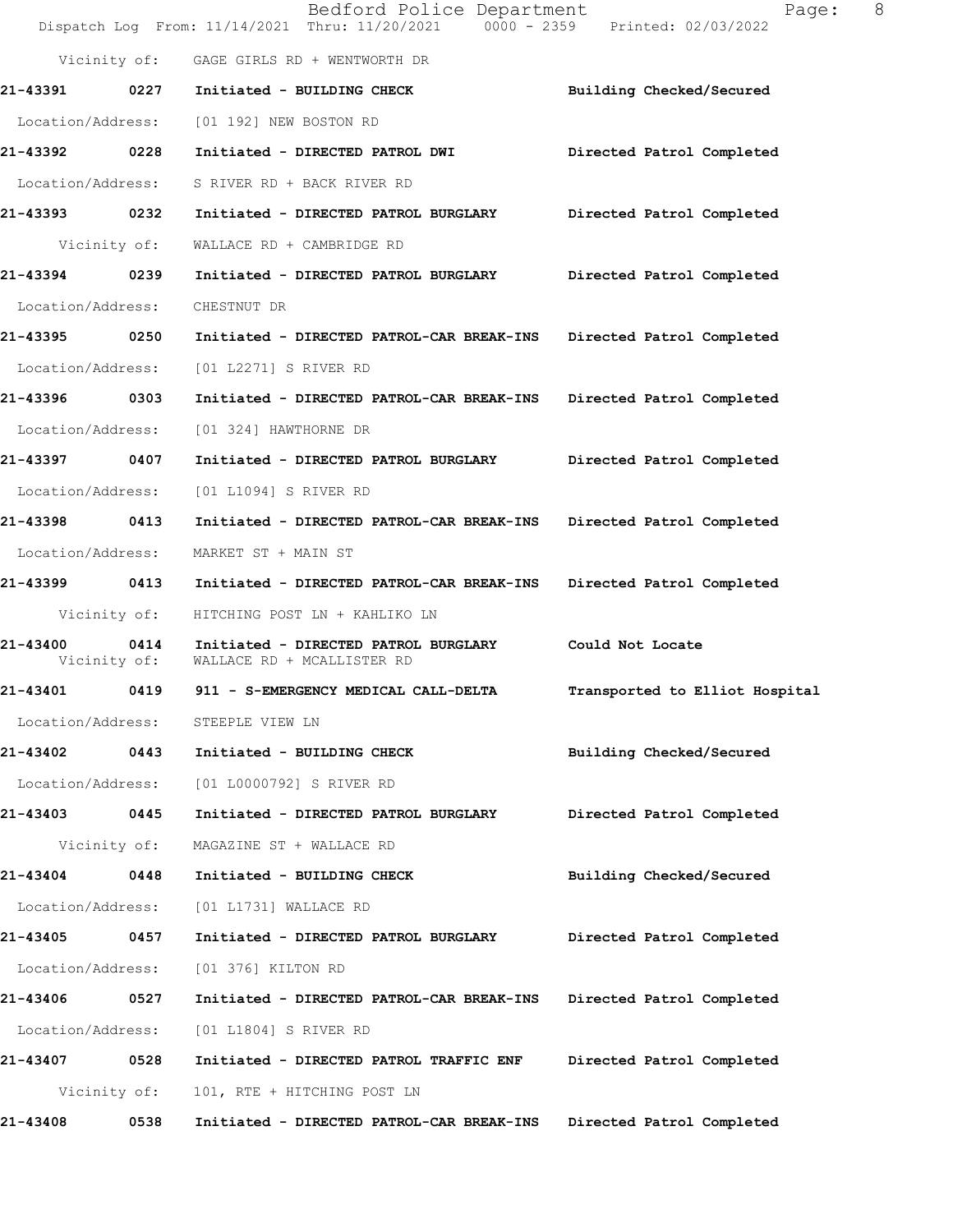|                                    |              | Bedford Police Department<br>Dispatch Log From: 11/14/2021 Thru: 11/20/2021 0000 - 2359 Printed: 02/03/2022 | 9<br>Page:                |
|------------------------------------|--------------|-------------------------------------------------------------------------------------------------------------|---------------------------|
|                                    |              | Location/Address: [01 L1562] KILTON RD                                                                      |                           |
| 21-43409 0543                      |              | Initiated - DIRECTED PATROL TRAFFIC ENF                                                                     | Directed Patrol Completed |
| Location/Address:                  |              | S RIVER RD + AUTUMN LN                                                                                      |                           |
| 21-43410 0544                      |              | Initiated - DIRECTED PATROL TRAFFIC ENF                                                                     | Directed Patrol Completed |
|                                    | Vicinity of: | NEW BOSTON RD + 114 RTE                                                                                     |                           |
| 21-43411                           | 0553         | Initiated - MOTOR VEHICLE STOP                                                                              | Summons/Warning Issued    |
| Location/Address:                  |              | 101, RTE + NASHUA RD                                                                                        |                           |
| 21-43412 0604                      |              | Initiated - MOTOR VEHICLE STOP                                                                              | Summons/Warning Issued    |
| Location/Address:                  |              | OLD BEDFORD RD + 101, RTE                                                                                   |                           |
| 21-43413 0614                      |              | Initiated - DIRECTED PATROL ACCIDENTS                                                                       | Directed Patrol Completed |
| Vicinity of:                       |              | 101, RTE + 114 RTE                                                                                          |                           |
| 21-43414                           | 0621         | Initiated - DIRECTED PATROL TRAFFIC ENF                                                                     | Directed Patrol Completed |
| Location/Address:                  |              | S RIVER RD + BACK RIVER RD                                                                                  |                           |
| 21-43415 0723                      |              | Initiated - DIRECTED PATROL TRAFFIC ENF                                                                     | Directed Patrol Completed |
| Location/Address:                  |              | S RIVER RD + MEETINGHOUSE RD                                                                                |                           |
| 21-43416 0733                      |              | Initiated - DIRECTED PATROL TRAFFIC ENF                                                                     | Directed Patrol Completed |
| Location/Address:                  |              | NEW BOSTON RD                                                                                               |                           |
| 21-43417                           | 0735         | Phone - MOTOR VEHICLE COMP-IN PROGRESS                                                                      | Summons/Warning Issued    |
| Location/Address:                  |              | 101, RTE + WALLACE RD                                                                                       |                           |
| 21-43418                           | 0740         | Initiated - MOTOR VEHICLE STOP                                                                              | Summons/Warning Issued    |
| Location/Address:                  |              | NEW BOSTON RD + WALLACE RD                                                                                  |                           |
|                                    |              | Location/Address: [01 474] CONSTITUTION DR<br>Refer To Incident: 21-1083-OF                                 | Investigated              |
|                                    |              | 21-43420 0753 Phone - MOTOR VEHICLE ACCIDENT<br>Vicinity of: BOYNTON ST + PAULINE ST                        | Services Rendered         |
|                                    |              |                                                                                                             | Directed Patrol Completed |
| Location/Address:                  |              | 101, RTE + KAHLIKO LN                                                                                       |                           |
|                                    |              |                                                                                                             | Directed Patrol Completed |
|                                    |              | Vicinity of: S RIVER RD + BACK RIVER RD                                                                     |                           |
| 21-43423 0832<br>Location/Address: |              | Phone - HIGHWAY CONDITIONS<br>101, RTE + PLUMMER ROAD OVERPASS                                              | Services Rendered         |
| 21-43424 0856                      |              | Initiated - DIRECTED PATROL TRAFFIC ENF Directed Patrol Completed                                           |                           |
| Location/Address:                  |              | 101, RTE + JENKINS RD                                                                                       |                           |
| 21-43425 0930<br>Location/Address: |              | Phone - S-FIRE ALARM<br>[01 769] BEDFORD CENTER RD                                                          | Services Rendered         |
|                                    |              | 21-43426 0939 911 - S-EMERGENCY MEDICAL CALL-ALPHA<br>Location/Address: [01 685] COLBY CT                   | <b>NO TRANSPORT</b>       |
| 21-43427                           | 0947         | Phone - Parking Complaint                                                                                   | Summons/Warning Issued    |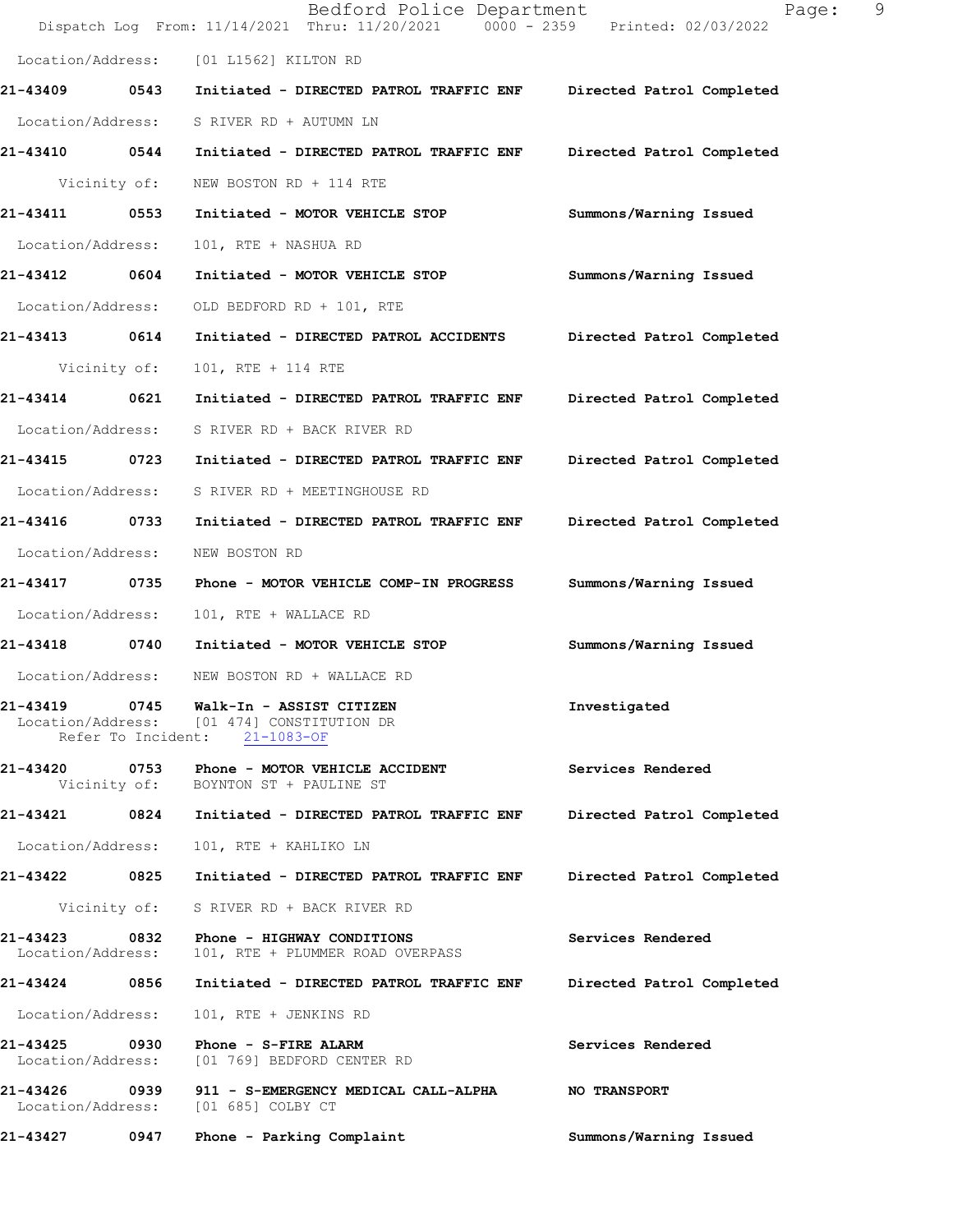Bedford Police Department Page: 10 Dispatch Log From: 11/14/2021 Thru: 11/20/2021 0000 - 2359 Printed: 02/03/2022

Location/Address: [01 1444] NASHUA RD 21-43428 0947 Phone - HIGHWAY CONDITIONS No Action Required Location/Address: 101, RTE + NASHUA RD 21-43429 1001 911 - S-EMERGENCY MEDICAL CALL-CHARL TRANSPORTED TO CMC HOSPITAL Location/Address: [01 749] WASHINGTON PL 21-43430 1003 Walk-In - DOMESTIC DISTURBANCE Investigated Location/Address: CAMELOT DR Location/Address: 21-43431 1010 Initiated - DIRECTED PATROL TRAFFIC ENF Directed Patrol Completed Location/Address: S RIVER RD + KILTON RD 21-43432 1059 911 - S-EMERGENCY MEDICAL CALL-CHARL Transported to Elliot Hospital Location/Address: [01 435] HAWTHORNE DR 21-43433 1102 Initiated - DIRECTED PATROL-CAR BREAK-INS Directed Patrol Completed Location/Address: [01 927] BELL HILL RD 21-43434 1114 Initiated - DIRECTED PATROL BURGLARY Directed Patrol Completed Location/Address: WALLACERD + NASHUARD 21-43435 1125 Initiated - DIRECTED PATROL BURGLARY Directed Patrol Completed Vicinity of: S RIVER RD + TECHNOLOGY DR 21-43436 1138 911 - S-EMERGENCY MEDICAL CALL-CHARL Transported to Hospital-Other Location/Address: [01 334] 101, RTE 21-43437 1158 911 - MOTOR VEHICLE ACCIDENT Services Rendered Location/Address: [01 2338] S RIVER RD [01 2338] S RIVER RD 21-43438 1202 Initiated - MOTOR VEHICLE STOP Investigated Location/Address: 101, RTE + NASHUA RD Refer To Incident: 21-1084-OF 21-43439 1234 Other - ASSIST OTHER AGENCY **Investigated** Location/Address: SWAN AVE Refer To Incident: 21-1085-OF 21-43440 1235 Phone - ALARM,HOLD UP/PANIC Services Rendered Location/Address: [01 1607] COLBY CT 21-43441 1239 911 - S-EMERGENCY MEDICAL CALL **TRANSPORTED TO CMC HOSPITAL** Location/Address: [01 749] WASHINGTON PL 21-43442 1247 Phone - SUSP ACTIVITIES Services Rendered Location/Address: KEENE ST 21-43443 1323 911 - S-EMERGENCY MEDICAL CALL TRANSPORTED TO CMC HOSPITAL Location/Address: OLD BEDFORD RD + HAZEN RD 21-43444 1415 Initiated - MOTOR VEHICLE STOP Summons/Warning Issued Location/Address: MEETINGHOUSE RD 21-43445 1504 911 - ENDANGERMENT Services Rendered Location/Address: [01 435] HAWTHORNE DR 21-43446 1506 911 - S-EMERGENCY MEDICAL CALL 1nvestigated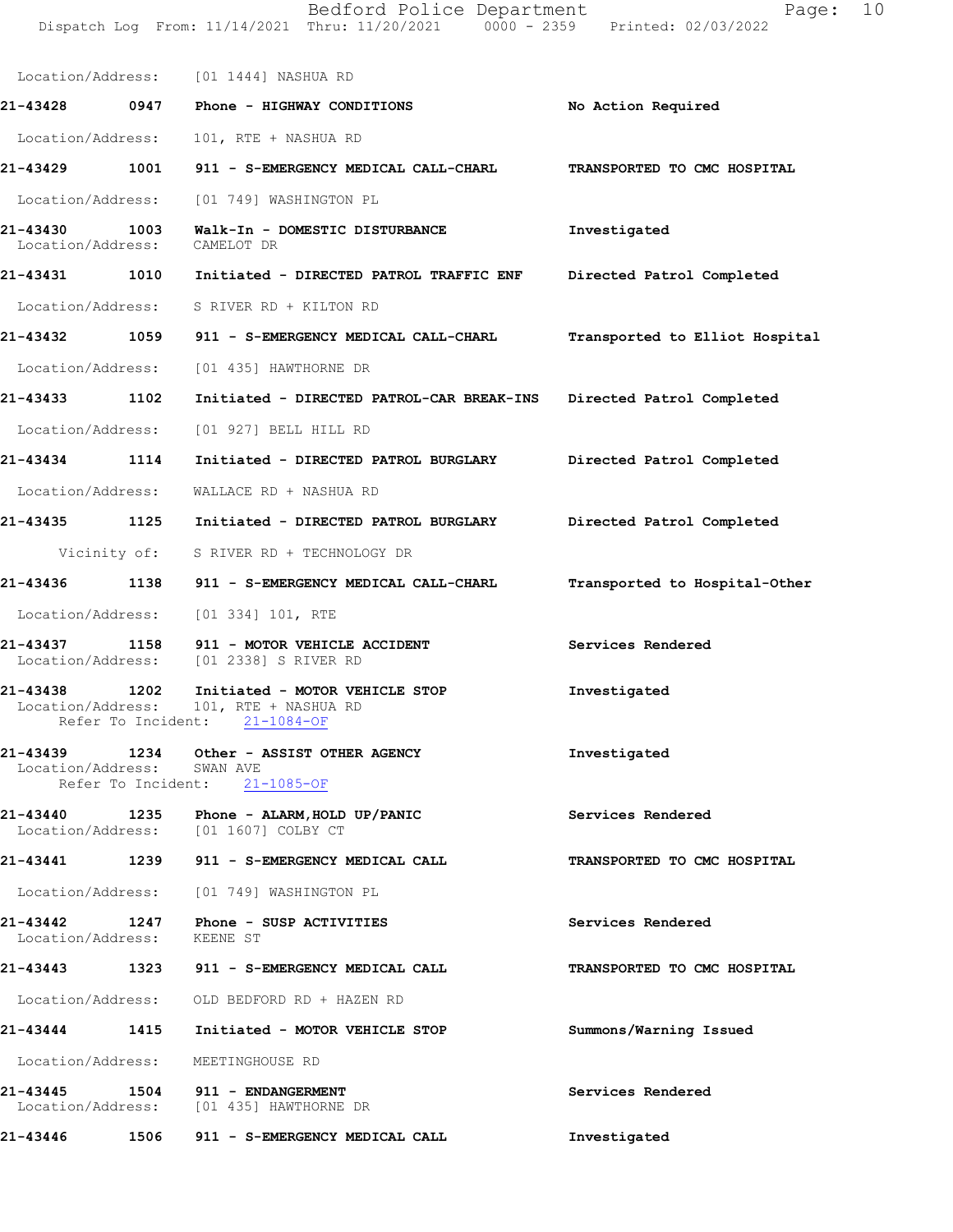|                               |      | Bedford Police Department<br>Dispatch Log From: 11/14/2021 Thru: 11/20/2021 0000 - 2359 Printed: 02/03/2022 | Page: 11                       |
|-------------------------------|------|-------------------------------------------------------------------------------------------------------------|--------------------------------|
|                               |      | Location/Address: [01 1387] TECHNOLOGY DR                                                                   |                                |
|                               |      | 21-43447 1511 911 - S-EMERGENCY MEDICAL CALL-CHARL                                                          | TRANSPORTED TO CMC HOSPITAL    |
|                               |      | Location/Address: [01 L2098] HAWTHORNE DR                                                                   |                                |
| 21-43448 1523                 |      | Initiated - DIRECTED PATROL TRAFFIC ENF Directed Patrol Completed                                           |                                |
| Location/Address:             |      | 101, RTE + MEETINGHOUSE RD                                                                                  |                                |
| Location/Address:             |      | 21-43449 1528 911 - MOTOR VEHICLE ACCIDENT<br>114 RTE + WHITE AVE                                           | Investigated                   |
|                               |      | 21-43450  1602  Initiated - DIRECTED PATROL TRAFFIC ENF                                                     | Directed Patrol Completed      |
|                               |      | Location/Address: S RIVER RD + KILTON RD                                                                    |                                |
|                               |      | 21-43451 1602 Other - SERVE PAPERWORK<br>Location/Address: [01 2114] COOPER LN                              | Services Rendered              |
| 21-43452 1609                 |      | Initiated - DIRECTED PATROL TRAFFIC ENF Directed Patrol Completed                                           |                                |
| Location/Address:             |      | 101, RTE + KAHLIKO LN                                                                                       |                                |
|                               |      | 21-43453 1609 Initiated - DIRECTED PATROL TRAFFIC ENF                                                       | Directed Patrol Completed      |
|                               |      | Location/Address: S RIVER RD + SUNSET LN                                                                    |                                |
| Location/Address: HARDY RD    |      | 21-43454 1622 Phone - ASSIST CITIZEN                                                                        | Services Rendered              |
|                               |      | 21-43455 1633 Initiated - SUSP ACTIVITIES<br>Location/Address: S RIVER RD + MEETINGHOUSE RD                 | Services Rendered              |
| Location/Address:             |      | 21-43456 1701 911 - S-EMERGENCY MEDICAL CALL-CHARL<br>[01 1387] TECHNOLOGY DR                               | Investigated                   |
|                               |      | 21-43457 1703 Phone - SUSP ACTIVITIES<br>Location/Address: [01 962] CARRIAGE LN                             | Services Rendered              |
|                               |      | 21-43458 1707 Initiated - DIRECTED PATROL-CAR BREAK-INS                                                     | Directed Patrol Completed      |
| Location/Address:             |      | [01 1235] S RIVER RD                                                                                        |                                |
| 21-43459<br>Location/Address: | 1722 | 911 - MOTOR VEHICLE ACCIDENT<br>[01 1489] LEAVY DR                                                          | Services Rendered              |
| 21-43460<br>Location/Address: | 1723 | Phone - ENDANGERMENT<br>[01 248] RIDGEWOOD RD                                                               | Services Rendered              |
| 21-43461 1740                 |      | Initiated - MOTOR VEHICLE STOP                                                                              | Summons/Warning Issued         |
| Location/Address:             |      | IRON HORSE DR                                                                                               |                                |
| 21-43462                      | 1749 | Initiated - DIRECTED PATROL TRAFFIC ENF                                                                     | Directed Patrol Completed      |
| Location/Address:             |      | 101, RTE + COVENANT WAY                                                                                     |                                |
| 21-43463                      | 1830 | 911 - S-EMERGENCY MEDICAL CALL-ALPHA                                                                        | Transported to Elliot Hospital |
| Location/Address:             |      | [01 749] WASHINGTON PL                                                                                      |                                |
| 21-43464 1832                 |      | Initiated - DIRECTED PATROL TRAFFIC ENF                                                                     | Directed Patrol Completed      |
| Location/Address:             |      | BACK RIVER RD + COUNTY RD                                                                                   |                                |
| 21-43465<br>Location/Address: | 1847 | Initiated - SUSP ACTIVITIES<br>[01 L1544] BACK RIVER RD                                                     | Services Rendered              |
| 21-43466                      | 1853 | Initiated - MOTOR VEHICLE STOP                                                                              | Summons/Warning Issued         |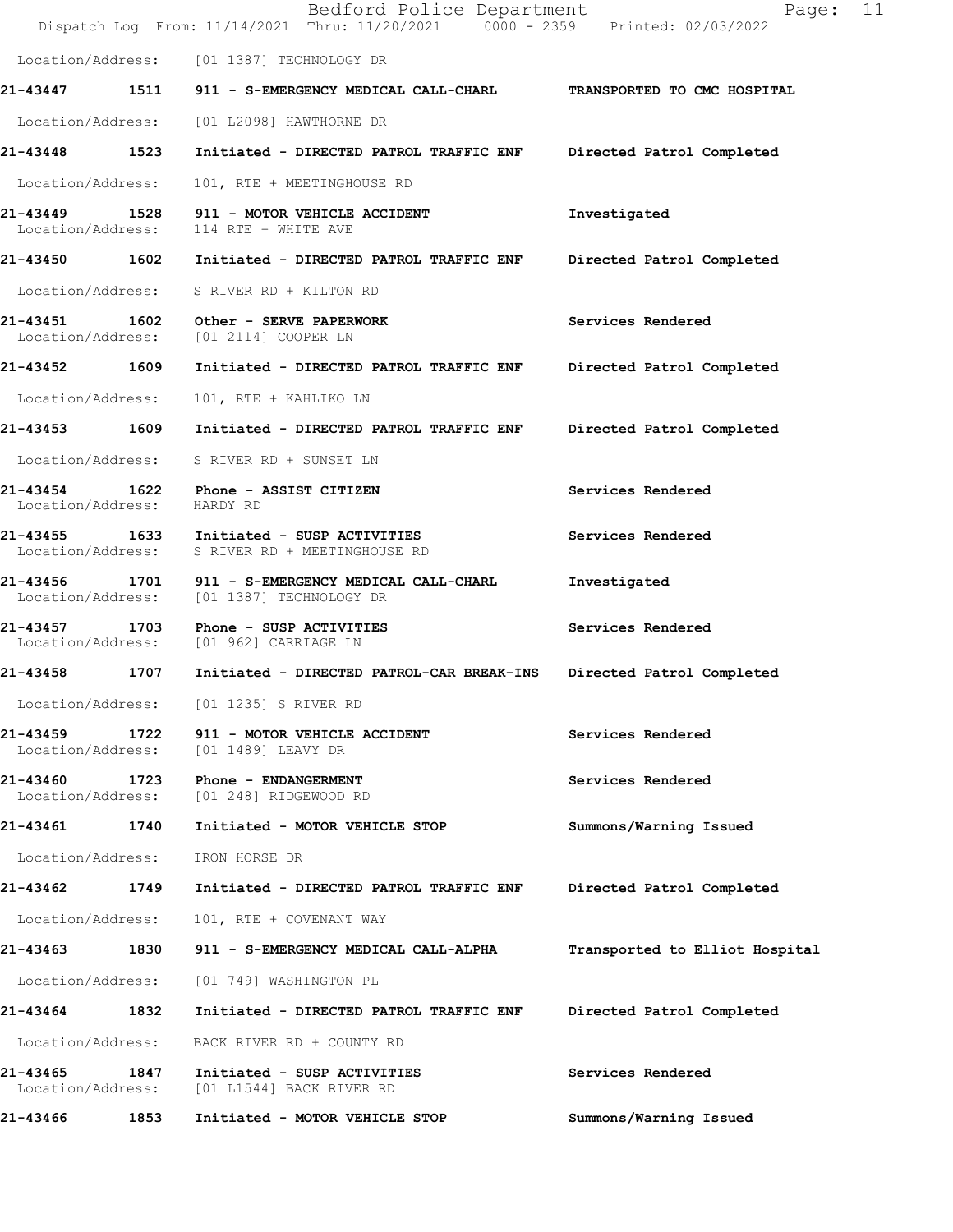|                               |              | Bedford Police Department<br>Dispatch Log From: 11/14/2021 Thru: 11/20/2021 0000 - 2359 Printed: 02/03/2022 | 12<br>Page:                    |
|-------------------------------|--------------|-------------------------------------------------------------------------------------------------------------|--------------------------------|
|                               |              | Location/Address: WALLACE RD + TEBBETTS LN                                                                  |                                |
| 21-43467 1857                 |              | Initiated - DIRECTED PATROL-CAR BREAK-INS Directed Patrol Completed                                         |                                |
| Location/Address:             |              | [01 L1804] S RIVER RD                                                                                       |                                |
| 21-43468                      | 1910         | Initiated - MOTOR VEHICLE STOP                                                                              | Summons/Warning Issued         |
| Location/Address:             |              | RUNDLETT HILL RD                                                                                            |                                |
| 21-43469                      | 1926         | 911 - S-EMERGENCY MEDICAL CALL-CHARL                                                                        | TRANSPORTED TO CMC HOSPITAL    |
| Location/Address:             |              | [01 749] WASHINGTON PL                                                                                      |                                |
| 21-43470 1928                 |              | Initiated - MOTOR VEHICLE STOP                                                                              | Summons/Warning Issued         |
| Location/Address:             |              | 101, RTE + WALLACE RD                                                                                       |                                |
| 21-43471 1959                 |              | 911 - S-EMERGENCY MEDICAL CALL-DELTA                                                                        | Transported to Elliot Hospital |
| Location/Address:             |              | BEALS RD                                                                                                    |                                |
| 21-43472                      | 2001         | Initiated - DIRECTED PATROL TRAFFIC ENF                                                                     | Directed Patrol Completed      |
| Location/Address:             |              | KILTON ROAD RAMP                                                                                            |                                |
| 21-43473 2011                 |              | Initiated - MOTOR VEHICLE STOP                                                                              | Summons/Warning Issued         |
| Location/Address:             |              | 114 RTE + OLD BEDFORD ROAD OVERPASS                                                                         |                                |
| 21-43474 2019                 |              | Initiated - MOTOR VEHICLE STOP                                                                              | Summons/Warning Issued         |
| Location/Address:             |              | 101, RTE + WALLACE RD                                                                                       |                                |
| 21-43475                      | 2035         | Initiated - DIRECTED PATROL DWI                                                                             | Directed Patrol Completed      |
| Location/Address:             |              | S RIVER RD + KILTON RD                                                                                      |                                |
| 21-43476<br>Location/Address: | 2043         | Initiated - SUSP ACTIVITIES<br>[01 632] JOPPA HILL RD                                                       | Services Rendered              |
| 21-43477                      | 2051         | Initiated - DIRECTED PATROL-CAR BREAK-INS                                                                   | Directed Patrol Completed      |
|                               |              | Location/Address: [01 L1094] S RIVER RD                                                                     |                                |
| 21-43479 2126                 |              | Initiated - DIRECTED PATROL-CAR BREAK-INS                                                                   | Directed Patrol Completed      |
| Location/Address:             |              | SOUTHGATE DR + FOREST DR                                                                                    |                                |
| 21-43478                      | 2127         | 911 - S-EMERGENCY MEDICAL CALL-BRAVO                                                                        | TRANSPORTED TO CMC HOSPITAL    |
| Location/Address:             |              | BOYNTON ST                                                                                                  |                                |
| 21-43480                      | 2131         | Initiated - MOTOR VEHICLE STOP                                                                              | Summons/Warning Issued         |
| Location/Address:             |              | 101, RTE + BOYNTON ST                                                                                       |                                |
| 21-43481 2135                 |              | Initiated - DIRECTED PATROL TRAFFIC ENF                                                                     | Directed Patrol Completed      |
| Location/Address:             |              | [01 L904] 101, RTE + KAHLIKO LN                                                                             |                                |
| 21-43482<br>Location/Address: | 2215         | Phone - ASSAULT<br>[01 248] RIDGEWOOD RD                                                                    | Services Rendered              |
| 21-43483                      | 2328         | Initiated - DIRECTED PATROL DWI                                                                             | Directed Patrol Completed      |
|                               | Vicinity of: | 101, RTE + PINECREST DR                                                                                     |                                |
| 21-43484                      | 2330         | Initiated - MOTOR VEHICLE STOP                                                                              | Summons/Warning Issued         |
| Location/Address:             |              | 101, RTE + CONSTITUTION DR                                                                                  |                                |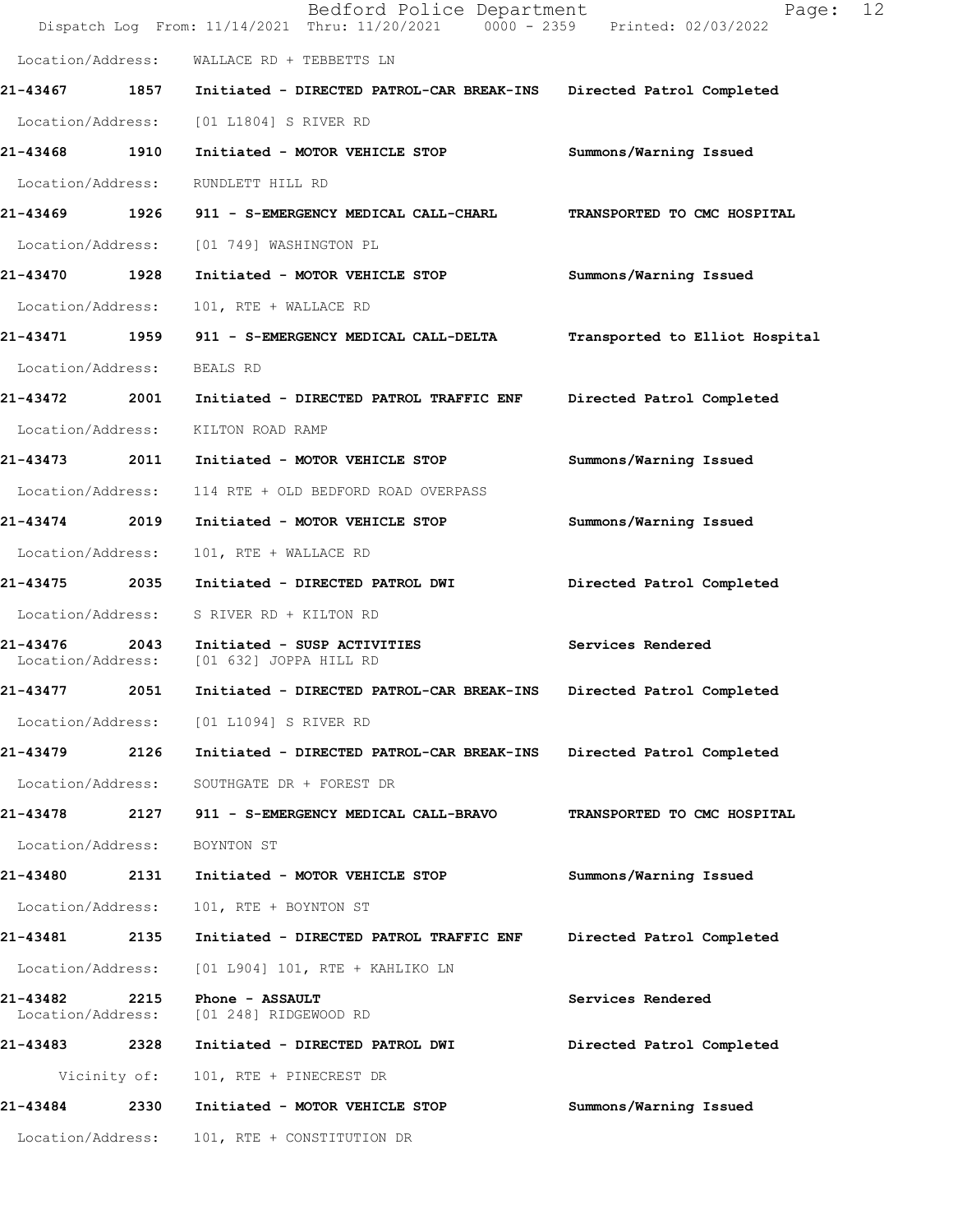Bedford Police Department Page: 13 Dispatch Log From: 11/14/2021 Thru: 11/20/2021 0000 - 2359 Printed: 02/03/2022

| 21-43485          | 2332 | Initiated - DIRECTED PATROL DWI        | Directed Patrol Completed |
|-------------------|------|----------------------------------------|---------------------------|
| Location/Address: |      | 101, RTE + 114 RTE                     |                           |
| 21-43486          | 2335 | Initiated - DIRECTED PATROL DWI        | Directed Patrol Completed |
|                   |      | Vicinity of: S RIVER RD + HAWTHORNE DR |                           |
| 21-43487          | 2337 | Initiated - DIRECTED PATROL DWI        | Directed Patrol Completed |
|                   |      | Vicinity of: 101, RTE + JENKINS RD     |                           |
| 21-43488          | 2350 | Initiated - DIRECTED PATROL DWI        | Directed Patrol Completed |
| Location/Address: |      | S RIVER RD + COLBY CT                  |                           |
| 21-43489          | 2354 | Initiated - MOTOR VEHICLE STOP         | Summons/Warning Issued    |
| Location/Address: |      | 101, RTE + CONSTITUTION DR             |                           |
| 21-43490          | 2357 | Initiated - MOTOR VEHICLE STOP         | Summons/Warning Issued    |
| Location/Address: |      | S RIVER RD + CLUB ACRE LN              |                           |
| 21-43491          | 2359 | Initiated - DIRECTED PATROL DWI        | Directed Patrol Completed |
|                   |      | Vicinity of: 101, RTE + WALLACE RD     |                           |
|                   |      |                                        |                           |

# For Date:  $11/16/2021$  - Tuesday

| 21-43492          | 0004         | Initiated - MOTOR VEHICLE STOP           | Summons/Warning Issued    |
|-------------------|--------------|------------------------------------------|---------------------------|
| Location/Address: |              | 101, RTE + CONSTITUTION DR               |                           |
| 21-43493          | 0012         | Initiated - MOTOR VEHICLE STOP           | Summons/Warning Issued    |
| Location/Address: |              | 101, RTE + CONSTITUTION DR               |                           |
| $21 - 43494$      | 0016         | Initiated - DIRECTED PATROL DWI          | Directed Patrol Completed |
|                   |              | Vicinity of: S RIVER RD + SOMERVILLE DR  |                           |
| 21-43495 0026     |              | Initiated - DIRECTED PATROL DWI          | Directed Patrol Completed |
| Location/Address: |              | S RIVER RD + KILTON RD                   |                           |
| 21-43496 0032     |              | Initiated - DIRECTED PATROL DWI          | Directed Patrol Completed |
|                   | Vicinity of: | 101, RTE + NASHUA RD                     |                           |
| 21-43497 0034     |              | Initiated - DIRECTED PATROL DWI          | Directed Patrol Completed |
| Location/Address: |              | WALLACE RD + NEW BOSTON RD               |                           |
| 21-43498          | 0042         | Initiated - DIRECTED PATROL DWI          | Directed Patrol Completed |
|                   | Vicinity of: | S RIVER RD + BACK RIVER RD               |                           |
| 21-43499 0049     |              | Initiated - MOTOR VEHICLE STOP           | Summons/Warning Issued    |
| Location/Address: |              | NEW BOSTON RD + MCALLISTER RD            |                           |
| 21-43500          | 0053         | Initiated - DIRECTED PATROL DWI          | Directed Patrol Completed |
|                   |              | Location/Address: BOYNTON ST + DAVIES ST |                           |
| 21-43501          | 0117         | Initiated - MOTOR VEHICLE STOP           | Summons/Warning Issued    |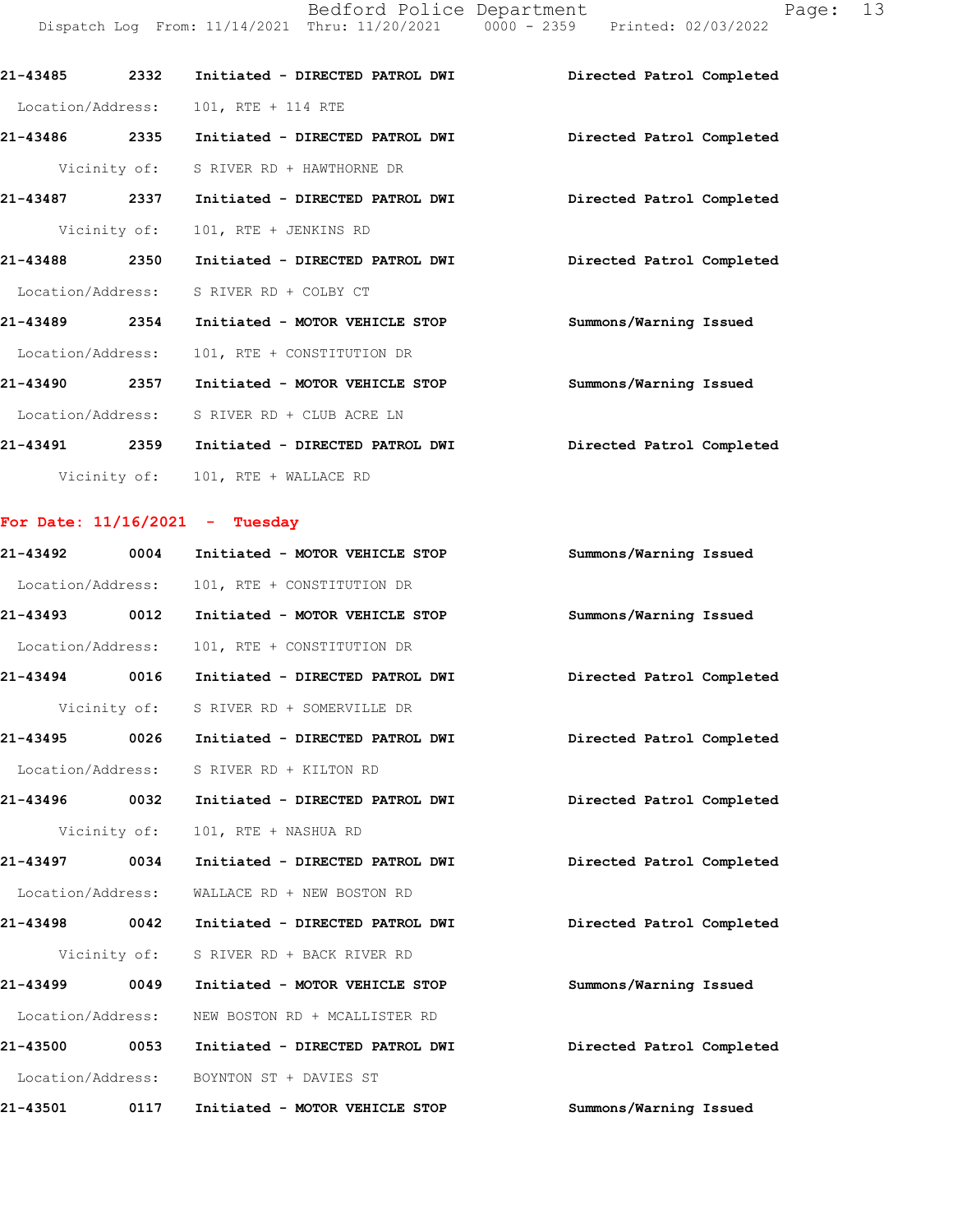Dispatch Log From: 11/14/2021 Thru: 11/20/2021 0000 - 2359 Printed: 02/03/2022 21-43502 0122 Initiated - DIRECTED PATROL DWI Directed Patrol Completed Location/Address: 114 RTE + DONALD ST 21-43503 0126 Initiated - BUILDING CHECK Building Checked/Secured Location/Address: [01 L2447] 101, RTE 21-435040132 Phone-S-ALARM,CARBONMONOXIDE Alarm-False Location/Address: PULPIT RD 21-43505 0158 Initiated - DIRECTED PATROL-CAR BREAK-INS Directed Patrol Completed Location/Address: [01 L1094] S RIVER RD 21-43506 0204 Initiated - BUILDING CHECK Building Checked/Secured Location/Address: [01 463] NASHUA RD 21-43507 0206 Initiated - BUILDING CHECK Building Checked/Secured Location/Address: [01 192] NEW BOSTON RD 21-43508 0218 Initiated - DIRECTED PATROL BURGLARY Directed Patrol Completed Vicinity of: NASHUA RD + COUNTY RD 21-43509 0218 Initiated - DIRECTED PATROL-CAR BREAK-INS Directed Patrol Completed Location/Address: PLUMMER RD + PALOMINO LN 21-43510 0228 Initiated - DIRECTED PATROL-CAR BREAK-INS Directed Patrol Completed Location/Address: [01 515] S RIVER RD 21-43511 0238 Initiated - DIRECTED PATROL-CAR BREAK-INS Directed Patrol Completed Location/Address: CURTIS LN + DONALD ST 21-43512 0239 Initiated - BUILDING CHECK Building Checked/Secured Location/Address: [01 L0000553] 101, RTE 21-43513 0249 Initiated - BUILDING CHECK Building Checked/Secured Location/Address: [01 234] COUNTY RD 21-43514 0251 911 - S-EMERGENCY MEDICAL CALL-DELTA Transported to Elliot Hospital Location/Address: [01 2176] HAWK DR 21-43515 0256 Initiated - DIRECTED PATROL BURGLARY Directed Patrol Completed Vicinity of: PINECREST DR + 101, RTE 21-43516 0422 Initiated - DIRECTED PATROL-CAR BREAK-INS Directed Patrol Completed Location/Address: [01 376] KILTON RD 21-43517 0435 Initiated - DIRECTED PATROL BURGLARY Directed Patrol Completed Location/Address: [01 L0000794] OLDE BEDFORD WAY 21-43518 0436 Initiated - DIRECTED PATROL BURGLARY Directed Patrol Completed Vicinity of: WALLACE RD + 101, RTE 21-43519 0437 Initiated - DIRECTED PATROL BURGLARY Directed Patrol Completed

Vicinity of: HAWTHORNE DR + STATION RD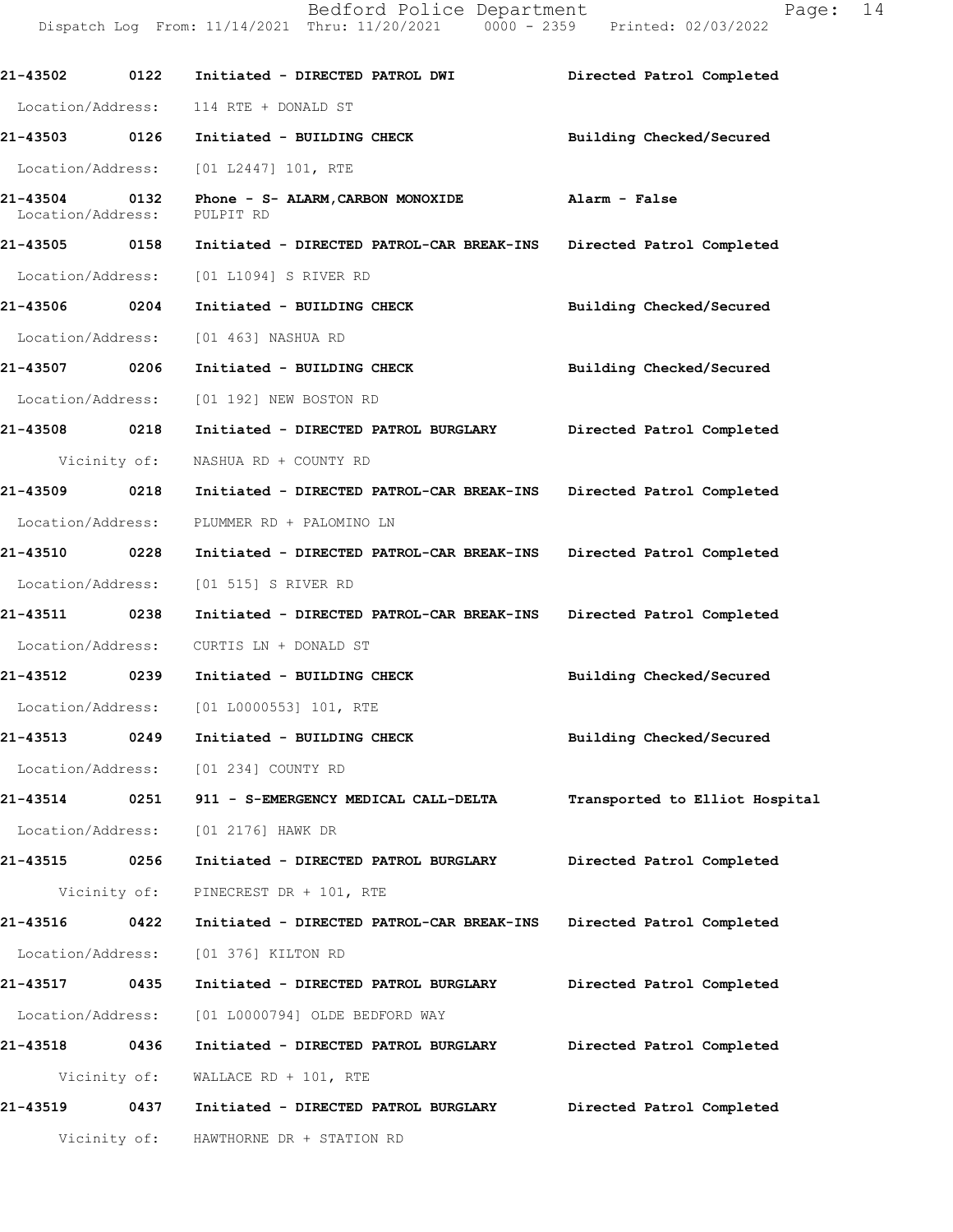|                                    |                    | Dispatch Log From: 11/14/2021 Thru: 11/20/2021 0000 - 2359 Printed: 02/03/2022                        |                           |
|------------------------------------|--------------------|-------------------------------------------------------------------------------------------------------|---------------------------|
| 21-43520                           | 0451               | Initiated - BUILDING CHECK                                                                            | Directed Patrol Completed |
| Location/Address:                  |                    | [01 1235] S RIVER RD                                                                                  |                           |
| 21-43521 0506                      |                    | Initiated - BUILDING CHECK                                                                            | Building Checked/Secured  |
| Location/Address:                  |                    | [01 L0000792] S RIVER RD                                                                              |                           |
| 21-43522 0531                      |                    | Initiated - DIRECTED PATROL TRAFFIC ENF Directed Patrol Completed                                     |                           |
|                                    |                    | Vicinity of: S RIVER RD + HAWTHORNE DR                                                                |                           |
| 21-43523 0541                      |                    | Initiated - DIRECTED PATROL TRAFFIC ENF                                                               | Directed Patrol Completed |
| Location/Address:                  |                    | 101, RTE + CONSTITUTION DR                                                                            |                           |
| 21-43524 0603                      |                    | Initiated - DIRECTED PATROL ACCIDENTS                                                                 | Directed Patrol Completed |
|                                    | Vicinity of:       | 101, RTE + NASHUA RD                                                                                  |                           |
| 21-43525 0626                      |                    | Phone - ALARM, BURGLAR<br>Location/Address: [01 1895] BEDFORD FARMS DR                                | Alarm - False             |
| 21-43526 0654                      |                    | Phone - ALARM, BURGLAR                                                                                | Alarm- correct code/reset |
| Location/Address:                  |                    | BEDFORD FARMS DR                                                                                      |                           |
| 21-43527                           | 0727               | Initiated - DIRECTED PATROL TRAFFIC ENF                                                               | Directed Patrol Completed |
|                                    |                    | Vicinity of: GAGE GIRLS RD + WENTWORTH DR                                                             |                           |
| 21-43528 0749<br>Location/Address: |                    | Phone - MOTOR VEHICLE COMP-IN PROGRESS<br>[01 234] COUNTY RD                                          | Could Not Locate          |
| 21-43529                           | 0751               | Initiated - DIRECTED PATROL TRAFFIC ENF                                                               | Directed Patrol Completed |
|                                    |                    | Vicinity of: GAGE GIRLS RD                                                                            |                           |
| 21-43530                           | 0806               | Initiated - DIRECTED PATROL TRAFFIC ENF                                                               | Directed Patrol Completed |
| Location/Address:                  |                    | 101, RTE + 114 RTE                                                                                    |                           |
| 21-43531                           | 0807               | Initiated - DIRECTED PATROL ACCIDENTS                                                                 | Directed Patrol Completed |
|                                    |                    | Vicinity of: COUNTY RD + BACK RIVER RD                                                                |                           |
| 21-43532                           | 0814               | Initiated - DIRECTED PATROL TRAFFIC ENF                                                               | Directed Patrol Completed |
| Location/Address:                  |                    | 101, RTE + JENKINS RD                                                                                 |                           |
| 21-43533                           | 0820               | Initiated - MOTOR VEHICLE STOP                                                                        | Summons/Warning Issued    |
| Location/Address:                  |                    | 101, RTE + JENKINS RD                                                                                 |                           |
| 21-43534                           | 0823               | Initiated - DIRECTED PATROL TRAFFIC ENF                                                               | Directed Patrol Completed |
|                                    |                    | Vicinity of: S RIVER RD + BACK RIVER RD                                                               |                           |
| 21-43535                           |                    | 0836 Initiated - MOTOR VEHICLE STOP                                                                   | Summons/Warning Issued    |
|                                    |                    | Location/Address: 101, RTE + F.E. EVERETT SOUTH TPKE                                                  |                           |
| 21-43536 0845                      | Refer To Incident: | Initiated - INVESTIGATION-FOLLOW UP<br>Location/Address: [01 232] LIBERTY HILL RD<br>$21 - 1085 - OF$ | Investigated              |
| 21-43537                           | 0853               | Initiated - DIRECTED PATROL TRAFFIC ENF                                                               | Directed Patrol Completed |
|                                    |                    | Vicinity of: S RIVER RD + SOMERVILLE DR                                                               |                           |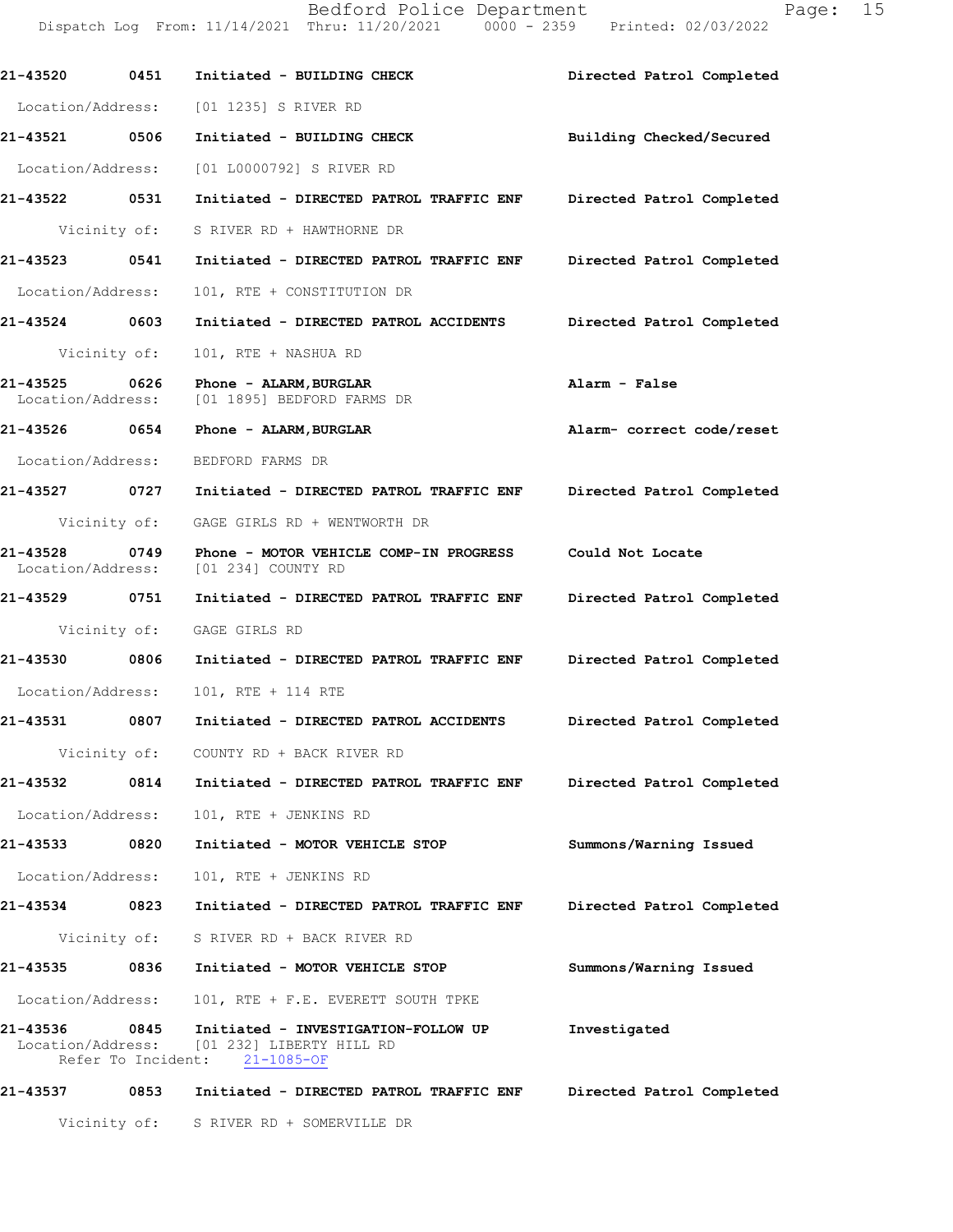|                                       | Bedford Police Department<br>Dispatch Log From: 11/14/2021 Thru: 11/20/2021 0000 - 2359 Printed: 02/03/2022 | 16<br>Page:                 |
|---------------------------------------|-------------------------------------------------------------------------------------------------------------|-----------------------------|
|                                       | Location/Address: [01 1387] TECHNOLOGY DR                                                                   | <b>NO TRANSPORT</b>         |
| 21-43539 0859<br>Location/Address:    | 911 - S-EMERGENCY MEDICAL CALL-ALPHA NO TRANSPORT<br>[01 17] DONALD ST                                      |                             |
| 21-43540                              | 0905 Walk-In - FOUND PROPERTY<br>Location/Address: [01 474] CONSTITUTION DR                                 | Services Rendered           |
| 21-43547 0910<br>Location/Address:    | Phone - SCAMS (PHONE, EMAIL ETC)<br>BIRKDALE RD                                                             | Services Rendered           |
| 21-43541 0912                         | Initiated - DIRECTED PATROL TRAFFIC ENF                                                                     | Directed Patrol Completed   |
| Vicinity of:                          | S RIVER RD + TECHNOLOGY DR                                                                                  |                             |
| 21-43542<br>0926<br>Location/Address: | Initiated - INVESTIGATION-FOLLOW UP<br>[01 1190] MINISTERIAL CIR                                            | Investigated                |
| 21-43543 0929                         | Initiated - MOTOR VEHICLE STOP                                                                              | Summons/Warning Issued      |
| Location/Address:                     | MARKET ST + MAIN ST                                                                                         |                             |
|                                       |                                                                                                             | TRANSPORTED TO CMC HOSPITAL |
| Location/Address:                     | MAPLE DR                                                                                                    |                             |
| 21-43545 0944                         | Initiated - DIRECTED PATROL TRAFFIC ENF Directed Patrol Completed                                           |                             |
| Location/Address:                     | 114 RTE + WHITE AVE                                                                                         |                             |
| Location/Address:                     | 21-43546  0948  Initiated - MOTOR VEHICLE STOP<br>101, RTE + MEETINGHOUSE RD<br>Refer To Summons: 21-621-AR | Arrest(s) Made              |

| 21-43548                      | 1001 | Initiated - DIRECTED PATROL TRAFFIC ENF           | Directed Patrol Completed   |
|-------------------------------|------|---------------------------------------------------|-----------------------------|
|                               |      | Vicinity of: BOYNTON ST + 114 RTE                 |                             |
| 21-43549                      | 1013 | 911 - S-EMERGENCY MEDICAL CALL-ALPHA              | TRANSPORTED TO CMC HOSPITAL |
| Location/Address:             |      | [01 1387] TECHNOLOGY DR                           |                             |
| 21-43550                      | 1019 | Initiated - DIRECTED PATROL ACCIDENTS             | Directed Patrol Completed   |
| Vicinity of:                  |      | S RIVER RD + KILTON RD                            |                             |
| 21-43551                      | 1055 | Phone - S-MUTUAL AID-MEDICAL                      | TRANSPORTED TO CMC HOSPITAL |
| Location/Address:             |      | [07] AMORY                                        |                             |
| 21-43552                      | 1125 | Initiated - DIRECTED PATROL-CAR BREAK-INS         | Directed Patrol Completed   |
| Location/Address:             |      | LEAVY DR                                          |                             |
| 21-43553                      | 1138 | Initiated - DIRECTED PATROL TRAFFIC ENF           | Directed Patrol Completed   |
| Location/Address:             |      | 101, RTE + LIBERTY HILL RD                        |                             |
| 21-43554                      | 1216 | Initiated - DIRECTED PATROL TRAFFIC ENF           | Directed Patrol Completed   |
| Vicinity of:                  |      | 101, RTE + PLUMMER ROAD OVERPASS                  |                             |
| 21-43555<br>Location/Address: | 1218 | Phone - IDENTITY THEFT<br>[01 1387] TECHNOLOGY DR | Services Rendered           |
| 21-43556                      | 1236 | Initiated - DIRECTED PATROL TRAFFIC ENF           | Directed Patrol Completed   |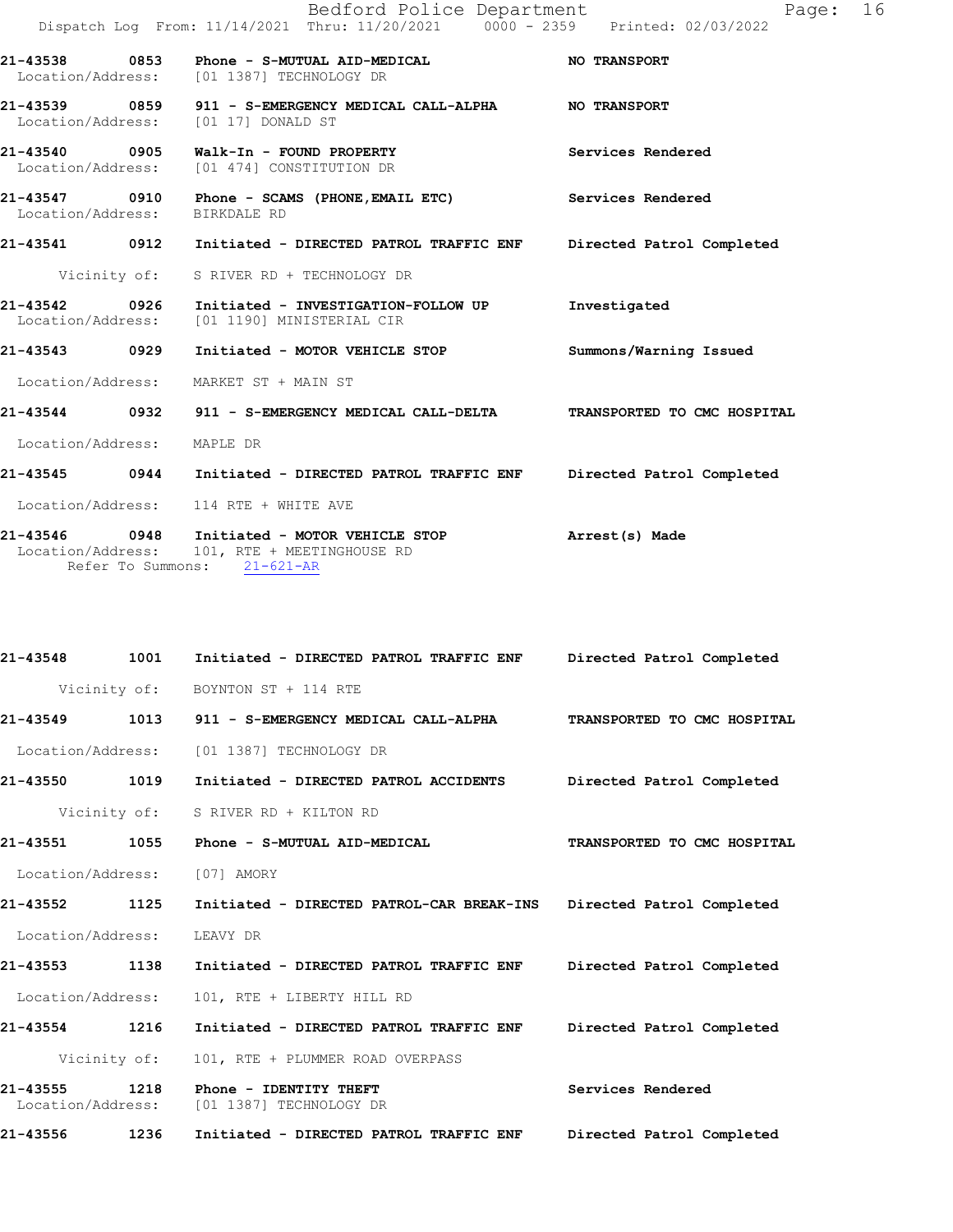Dispatch Log From: 11/14/2021 Thru: 11/20/2021 0000 - 2359 Printed: 02/03/2022 Vicinity of: 101, RTE + KILTON ROAD RAMP 21-43557 1322 Walk-In - INVESTIGATION-FOLLOW UP No Action Required Location/Address: [01 474] CONSTITUTION DR 21-43558 1328 Phone - S-FIREALARM Services Rendered Services Rendered Services Rendered Location/Address: 21-43559 1343 Initiated - DIRECTED PATROL TRAFFIC ENF Directed Patrol Completed Vicinity of: S RIVER RD + CLUB ACRE LN 21-43560 1359 Initiated - DIRECTED PATROL TRAFFIC ENF Directed Patrol Completed Location/Address: 101, RTE + MEETINGHOUSE RD 21-43561 1432 Initiated - MOTOR VEHICLE STOP Summons/Warning Issued Location/Address: BEDFORD CENTER RD 21-43562 1458 Phone - S-MUTUAL AID-MEDICAL NOTRANSPORT Location/Address: [07] SAGAMORE ST 21-43563 1514 Initiated - DIRECTED PATROL TRAFFIC ENF Directed Patrol Completed Location/Address: HULL RD + S RIVER RD 21-43564 1524 Phone - ASSAULT<br>
Location/Address: [01 248] RIDGEWOOD RD [01 248] RIDGEWOOD RD 21-43565 1525 Initiated - DIRECTED PATROL TRAFFICENF Directed Patrol Completed Location/Address: 114 RTE + WHITE AVE 21-43566 1529 Initiated - INVESTIGATION-FOLLOWUP Investigated<br>Location/Address: [01 L360] 101, RTE Location/Address: [01 L360] 101, R<br>Refer To Incident: 21-1069-OF Refer To Incident: 21-43567 1534 Initiated - MOTOR VEHICLE STOP Summons/Warning Issued Location/Address: 101, RTE + MEETINGHOUSE RD 21-43568 1545 Initiated - DIRECTED PATROL TRAFFICENF Directed Patrol Completed Location/Address: NEW BOSTON RD + HOLBROOK RD 21-43569 1546 911 - DOMESTIC DISTURB.-IN PROGRESS Could Not Locate Location: 101 W/B 21-43570 1553 Initiated - DIRECTED PATROL TRAFFIC ENF Directed Patrol Completed Location/Address: S RIVER RD + MOORES CROSSING RD 21-43571 1558 Phone - S-MUTUAL AID-MEDICAL TRANSPORTED TO CMC HOSPITAL Location/Address: [07] ELM ST 21-43572 1559 Initiated - MOTOR VEHICLE STOP Summons/Warning Issued Location/Address: [01 L241] 101, RTE 21-43573 1600 Initiated - MOTOR VEHICLE STOP Summons/Warning Issued Location/Address: S RIVER RD + EASTMAN AVE 21-43574 1605 Initiated - MOTOR VEHICLE STOP Summons/Warning Issued Location/Address: NEW BOSTON RD + HOLBROOK RD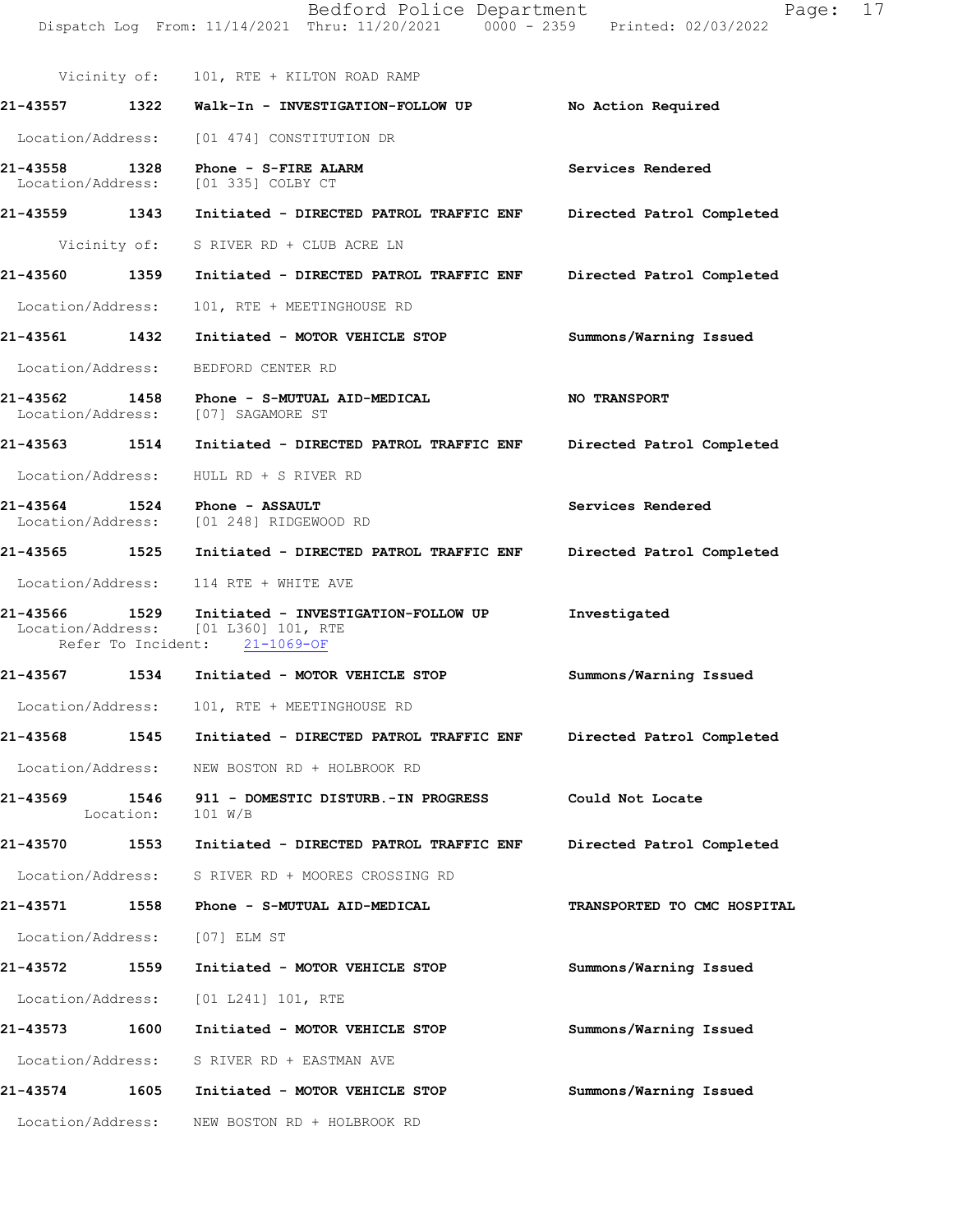|                   |                                               | Bedford Police Department<br>Dispatch Log From: 11/14/2021 Thru: 11/20/2021 0000 - 2359 Printed: 02/03/2022 | 18<br>Page:                    |  |
|-------------------|-----------------------------------------------|-------------------------------------------------------------------------------------------------------------|--------------------------------|--|
| 21-43575          | 1607<br>Location/Address:                     | 911 - 911 Abandoned<br>[01 L2367] EXECUTIVE PARK DR                                                         | Services Rendered              |  |
| 21-43576 1609     |                                               | Initiated - MOTOR VEHICLE STOP                                                                              | Summons/Warning Issued         |  |
| Location/Address: |                                               | 101, RTE + JENKINS RD                                                                                       |                                |  |
| 21-43577 1629     |                                               | Initiated - DIRECTED PATROL TRAFFIC ENF                                                                     | Directed Patrol Completed      |  |
| Location/Address: |                                               | 101, RTE + CONSTITUTION DR                                                                                  |                                |  |
| 21-43578          | 1631                                          | Initiated - MOTOR VEHICLE STOP                                                                              | Summons/Warning Issued         |  |
|                   | Location/Address:                             | 101, RTE + LIBERTY HILL RD                                                                                  |                                |  |
| 21-43579 1638     |                                               | Initiated - MOTOR VEHICLE STOP                                                                              | Summons/Warning Issued         |  |
| Location/Address: |                                               | 101, RTE + LIBERTY HILL RD                                                                                  |                                |  |
| 21-43580 1638     |                                               | Initiated - DIRECTED PATROL TRAFFIC ENF                                                                     | Directed Patrol Completed      |  |
|                   | Location/Address:                             | KILTON RD + S RIVER RD                                                                                      |                                |  |
| 21-43581          | 1642                                          | Initiated - MOTOR VEHICLE STOP                                                                              | Summons/Warning Issued         |  |
|                   | Location/Address:                             | S RIVER RD + MEETINGHOUSE RD                                                                                |                                |  |
| 21-43582          | 1653                                          | Initiated - MOTOR VEHICLE STOP                                                                              | Summons/Warning Issued         |  |
| Location/Address: |                                               | 101, RTE + MEETINGHOUSE RD                                                                                  |                                |  |
| 21-43583 1656     |                                               | 911 - S-EMERGENCY MEDICAL CALL-CHARL                                                                        | Transported to Elliot Hospital |  |
|                   | Location/Address:                             | [01 1489] LEAVY DR                                                                                          |                                |  |
| 21-43584          | 1704                                          | Initiated - MOTOR VEHICLE STOP                                                                              | Summons/Warning Issued         |  |
|                   |                                               | Location/Address: S RIVER RD + EAST POINT DR                                                                |                                |  |
| 21-43585          | 1714                                          | Initiated - DIRECTED PATROL TRAFFIC ENF                                                                     | Directed Patrol Completed      |  |
| Location/Address: |                                               | RIVERWAY PL + S RIVER RD                                                                                    |                                |  |
| 21-43586          | 1714                                          | Initiated - DIRECTED PATROL TRAFFIC ENF                                                                     | Directed Patrol Completed      |  |
|                   | Location/Address:                             | DONALD ST + LAWES AVE                                                                                       |                                |  |
| 21-43587          | 1720                                          | Phone - S-FIRE ALARM                                                                                        | Alarm- correct code/reset      |  |
|                   | Location/Address:                             | [01 L1646] PERRY RD                                                                                         |                                |  |
| 21-43588          | 1725<br>Location/Address:                     | Walk-In - SERVE PAPERWORK<br>[01 474] CONSTITUTION DR                                                       | Services Rendered              |  |
| 21-43589          | 1735                                          | Initiated - DIRECTED PATROL TRAFFIC ENF                                                                     | Directed Patrol Completed      |  |
|                   | Location/Address:                             | S RIVER RD + CEDARWOOD DR                                                                                   |                                |  |
| 21-43590          | 1739                                          | Initiated - DIRECTED PATROL TRAFFIC ENF                                                                     | Directed Patrol Completed      |  |
| Location/Address: |                                               | BOYNTON ST + PLUMMER RD                                                                                     |                                |  |
| 21-43591 1745     |                                               | Initiated - DIRECTED PATROL-CAR BREAK-INS                                                                   | Directed Patrol Completed      |  |
|                   | Location/Address:                             | [01 1050] DONALD ST                                                                                         |                                |  |
| 21-43592          | 1802<br>Location/Address:<br>Refer To Arrest: | Initiated - MOTOR VEHICLE STOP<br>101, RTE + NASHUA RD<br>$21 - 622 - AR$                                   | Arrest(s) Made                 |  |
|                   | Arrest:<br>Address:                           | TAYLOR, RANDY<br>MANCHESTER, NH                                                                             |                                |  |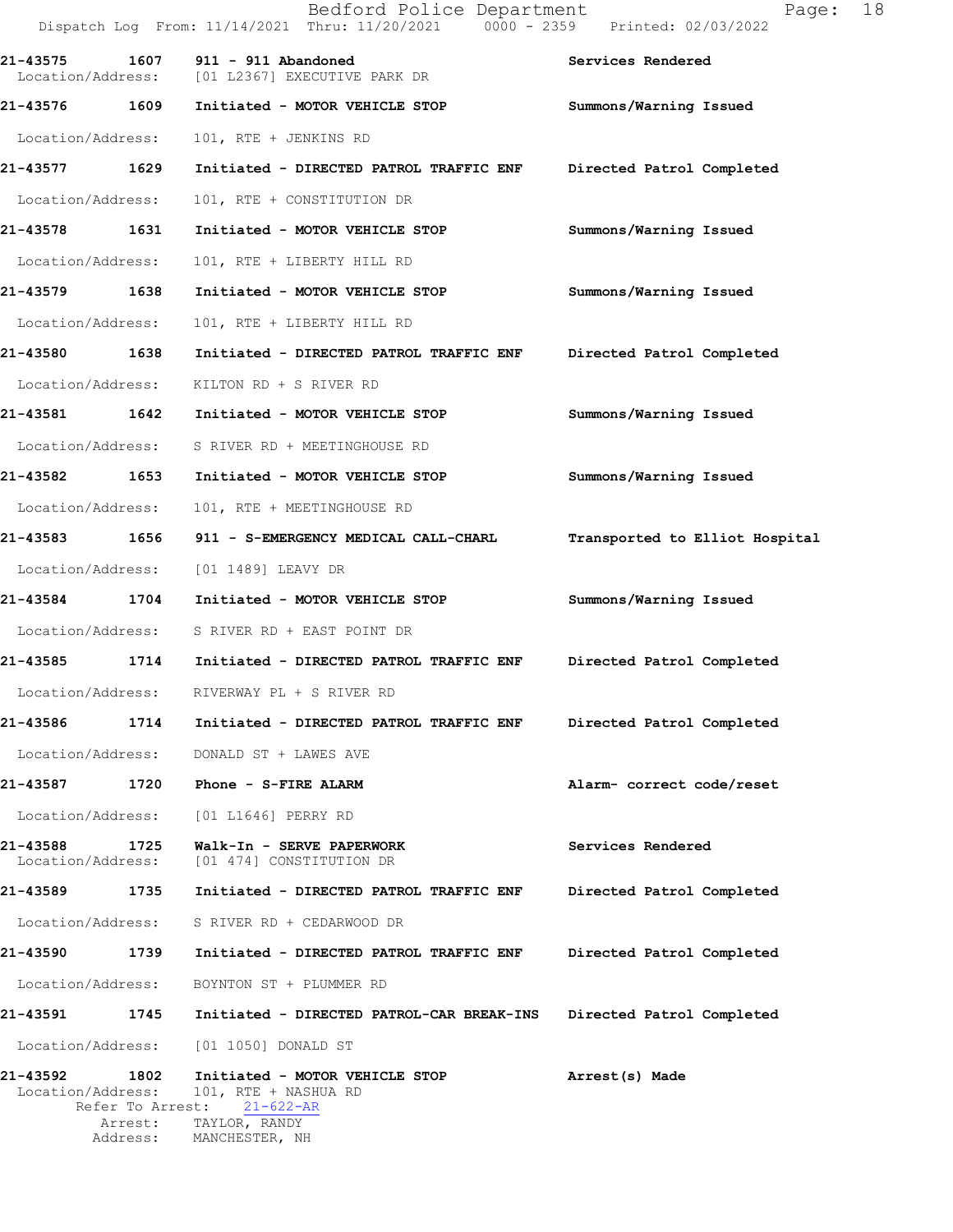|                               |                          | Bedford Police Department<br>Dispatch Log From: 11/14/2021 Thru: 11/20/2021 0000 - 2359 Printed: 02/03/2022 | Page:                          | 19 |
|-------------------------------|--------------------------|-------------------------------------------------------------------------------------------------------------|--------------------------------|----|
|                               | Age:                     | 36<br>Charges: Cntrl Drug: Cntrl Premises Where Drugs Kept                                                  |                                |    |
| 21-43593                      | 1812                     | Initiated - MOTOR VEHICLE STOP                                                                              | Summons/Warning Issued         |    |
| Location/Address:             |                          | 101, RTE + MEETINGHOUSE RD                                                                                  |                                |    |
| 21-43594                      | 1843                     | Initiated - DIRECTED PATROL-CAR BREAK-INS                                                                   | Directed Patrol Completed      |    |
| Location/Address:             |                          | [01 1108] LEAVY DR                                                                                          |                                |    |
| 21-43595                      | 1847                     | Initiated - DIRECTED PATROL TRAFFIC ENF                                                                     | Directed Patrol Completed      |    |
| Location/Address:             |                          | S RIVER RD + HAWTHORNE DR                                                                                   |                                |    |
| 21-43596                      | 1855                     | Initiated - DIRECTED PATROL-CAR BREAK-INS                                                                   | Directed Patrol Completed      |    |
| Location/Address:             |                          | [01 1235] S RIVER RD                                                                                        |                                |    |
| 21-43597 1859                 |                          | Initiated - MOTOR VEHICLE STOP                                                                              | Summons/Warning Issued         |    |
| Location/Address:             |                          | S RIVER RD + COMMERCE DR                                                                                    |                                |    |
| 21-43598                      | 1918                     | Initiated - DIRECTED PATROL BURGLARY                                                                        | Directed Patrol Completed      |    |
| Location/Address:             |                          | WHITE AVE + BELLEMORE DR                                                                                    |                                |    |
| 21-43599                      | 1922                     | Initiated - DIRECTED PATROL-CAR BREAK-INS                                                                   | Directed Patrol Completed      |    |
| Location/Address:             |                          | [01 L1804] S RIVER RD                                                                                       |                                |    |
| 21-43600 1922                 |                          | 911 - S-EMERGENCY MEDICAL CALL-CHARL                                                                        | Transported to Elliot Hospital |    |
| Location/Address:             |                          | [01 2198] OLD BEDFORD RD                                                                                    |                                |    |
| 21-43601                      | 1946                     | Initiated - DIRECTED PATROL TRAFFIC ENF                                                                     | Directed Patrol Completed      |    |
| Location/Address:             |                          | 101, RTE + KILTON ROAD RAMP                                                                                 |                                |    |
| 21-43602                      | 1953                     | Initiated - MOTOR VEHICLE STOP                                                                              | Summons/Warning Issued         |    |
| Location/Address:             |                          | 101, RTE + PLUMMER ROAD OVERPASS                                                                            |                                |    |
| 21-43603                      | 2001                     | Initiated - DIRECTED PATROL TRAFFIC ENF                                                                     | Directed Patrol Completed      |    |
| Location/Address:             |                          | MEETINGHOUSE RD + S RIVER RD                                                                                |                                |    |
| 21-43604                      | 2003                     | Initiated - DIRECTED PATROL TRAFFIC ENF                                                                     | Directed Patrol Completed      |    |
| Location/Address:             |                          | S RIVER RD + SUNSET LN                                                                                      |                                |    |
| 21-43605<br>Location/Address: |                          | 2040 Initiated - SUSP ACTIVITIES<br>[01 L562] WALLACE RD                                                    | Services Rendered              |    |
| 21-43606                      |                          | 2051 911 - CHECK THE WELFARE<br>Location/Address: [01 1371] PULPIT RD<br>Refer To Incident: 21-1088-OF      | Investigated                   |    |
| 21-43607                      | 2059                     | Initiated - DIRECTED PATROL-CAR BREAK-INS                                                                   | Directed Patrol Completed      |    |
| Location/Address:             |                          | BEDFORD FARMS DR                                                                                            |                                |    |
| 21-43608                      | 2131<br>Refer To Arrest: | Phone - CHECK THE WELFARE<br>Location/Address: [01 L488] CORTLAND DR<br>$21 - 623 - AR$                     | Arrest(s) Made                 |    |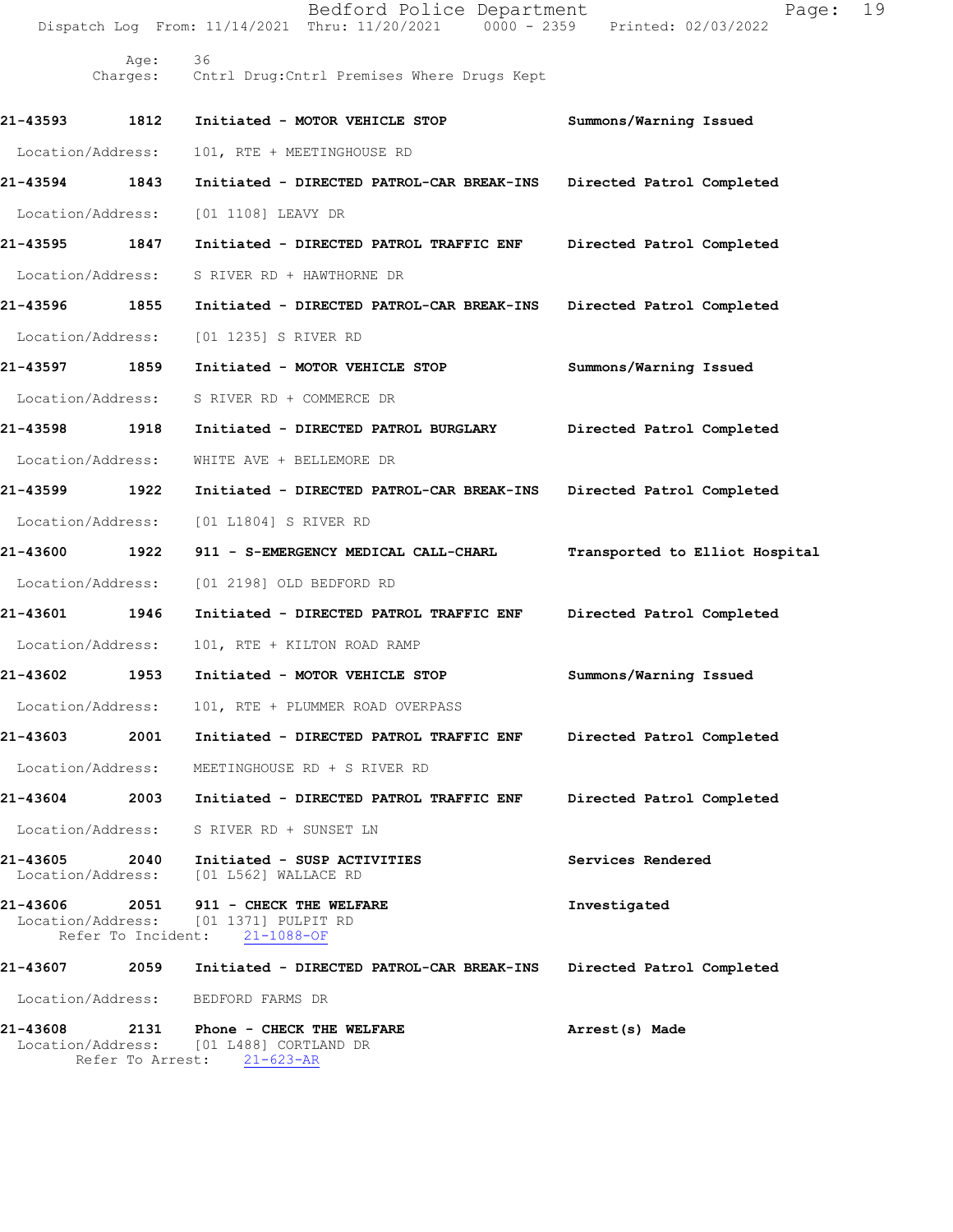|                               |                                                                       | Bedford Police Department<br>Dispatch Log From: 11/14/2021 Thru: 11/20/2021 0000 - 2359 Printed: 02/03/2022                                                                                                                  | Page:                          | 20 |
|-------------------------------|-----------------------------------------------------------------------|------------------------------------------------------------------------------------------------------------------------------------------------------------------------------------------------------------------------------|--------------------------------|----|
| 21-43609                      | 2148                                                                  | Initiated - DIRECTED PATROL DWI Directed Patrol Completed                                                                                                                                                                    |                                |    |
|                               |                                                                       | Location/Address: PALOMINO LN + S RIVER RD                                                                                                                                                                                   |                                |    |
|                               |                                                                       | 21-43610 2149 Initiated - DIRECTED PATROL TRAFFIC ENF Directed Patrol Completed                                                                                                                                              |                                |    |
|                               |                                                                       | Location/Address: S RIVER RD + COMMERCE PARK NORTH                                                                                                                                                                           |                                |    |
|                               |                                                                       | 21-43611 2159 911 - DOMESTIC DISTURB.-IN PROGRESS<br>Location/Address: [01 1371] PULPIT RD<br>Refer To Incident: 21-1088-OF                                                                                                  | Investigated                   |    |
|                               |                                                                       |                                                                                                                                                                                                                              | Transported to Elliot Hospital |    |
|                               |                                                                       | Location/Address: [01 L488] CORTLAND DR                                                                                                                                                                                      |                                |    |
|                               |                                                                       | 21-43613   2317   911 - S-EMERGENCY MEDICAL CALL-ALPHA                                                                                                                                                                       | Transported to Elliot Hospital |    |
|                               |                                                                       | Location/Address: [01 414] DARTMOUTH CIR                                                                                                                                                                                     |                                |    |
| 21-43614 2340                 |                                                                       | Initiated - DIRECTED PATROL DWI                                                                                                                                                                                              | Directed Patrol Completed      |    |
| Location/Address:             |                                                                       | 101, RTE + 114 RTE                                                                                                                                                                                                           |                                |    |
| 21-43615 2352                 |                                                                       | Initiated - DIRECTED PATROL DWI                                                                                                                                                                                              | Directed Patrol Completed      |    |
| Location/Address:             |                                                                       | 101, RTE + WALLACE RD                                                                                                                                                                                                        |                                |    |
|                               |                                                                       | 21-43616 2356 Initiated - MOTOR VEHICLE STOP                                                                                                                                                                                 | Summons/Warning Issued         |    |
|                               |                                                                       | Location/Address: 101, RTE + 114 RTE                                                                                                                                                                                         |                                |    |
|                               |                                                                       | For Date: $11/17/2021$ - Wednesday                                                                                                                                                                                           |                                |    |
|                               |                                                                       | 21-43617 0010 Initiated - DIRECTED PATROL DWI Directed Patrol Completed                                                                                                                                                      |                                |    |
|                               |                                                                       | Location/Address: 114 RTE + WHITE AVE                                                                                                                                                                                        |                                |    |
|                               |                                                                       | 21-43618 0033 Initiated - DIRECTED PATROL DWI                                                                                                                                                                                | Directed Patrol Completed      |    |
|                               | Vicinity of:                                                          | S RIVER RD + SOMERVILLE DR                                                                                                                                                                                                   |                                |    |
| 21-43619                      | 0037                                                                  | Initiated - DIRECTED PATROL DWI                                                                                                                                                                                              | Directed Patrol Completed      |    |
| Location/Address:             |                                                                       | 101, RTE + KAHLIKO LN                                                                                                                                                                                                        |                                |    |
| 21-43620                      | 0038                                                                  | Initiated - DIRECTED PATROL DWI                                                                                                                                                                                              | Directed Patrol Completed      |    |
| Location/Address:             |                                                                       | 101, RTE + MEETINGHOUSE RD                                                                                                                                                                                                   |                                |    |
| 21-43621                      | 0039                                                                  | Initiated - MOTOR VEHICLE STOP                                                                                                                                                                                               | Summons/Warning Issued         |    |
| Location/Address:             |                                                                       | 114 RTE + PLUMMER HILL RD                                                                                                                                                                                                    |                                |    |
| 21-43622                      | 0050                                                                  | Initiated - DIRECTED PATROL DWI                                                                                                                                                                                              | Directed Patrol Completed      |    |
|                               | Vicinity of:                                                          | S RIVER RD + HARVEY RD                                                                                                                                                                                                       |                                |    |
| 21-43623<br>Location/Address: | 0101<br>Refer To Summons:<br>Summons:<br>Address:<br>Age:<br>Charges: | Initiated - MOTOR VEHICLE STOP<br>101, RTE + COVENANT WAY<br>$21 - 624 - AR$<br>ABUKAR, ABDI ALI<br>MANCHESTER, NH<br>38<br>Suspension of Vehicle Registration<br>Driving Without Giving Proof<br>Drive after Rev/Suspension | Arrest(s) Made                 |    |
| 21-43624                      | 0109                                                                  | Initiated - DIRECTED PATROL DWI                                                                                                                                                                                              | Directed Patrol Completed      |    |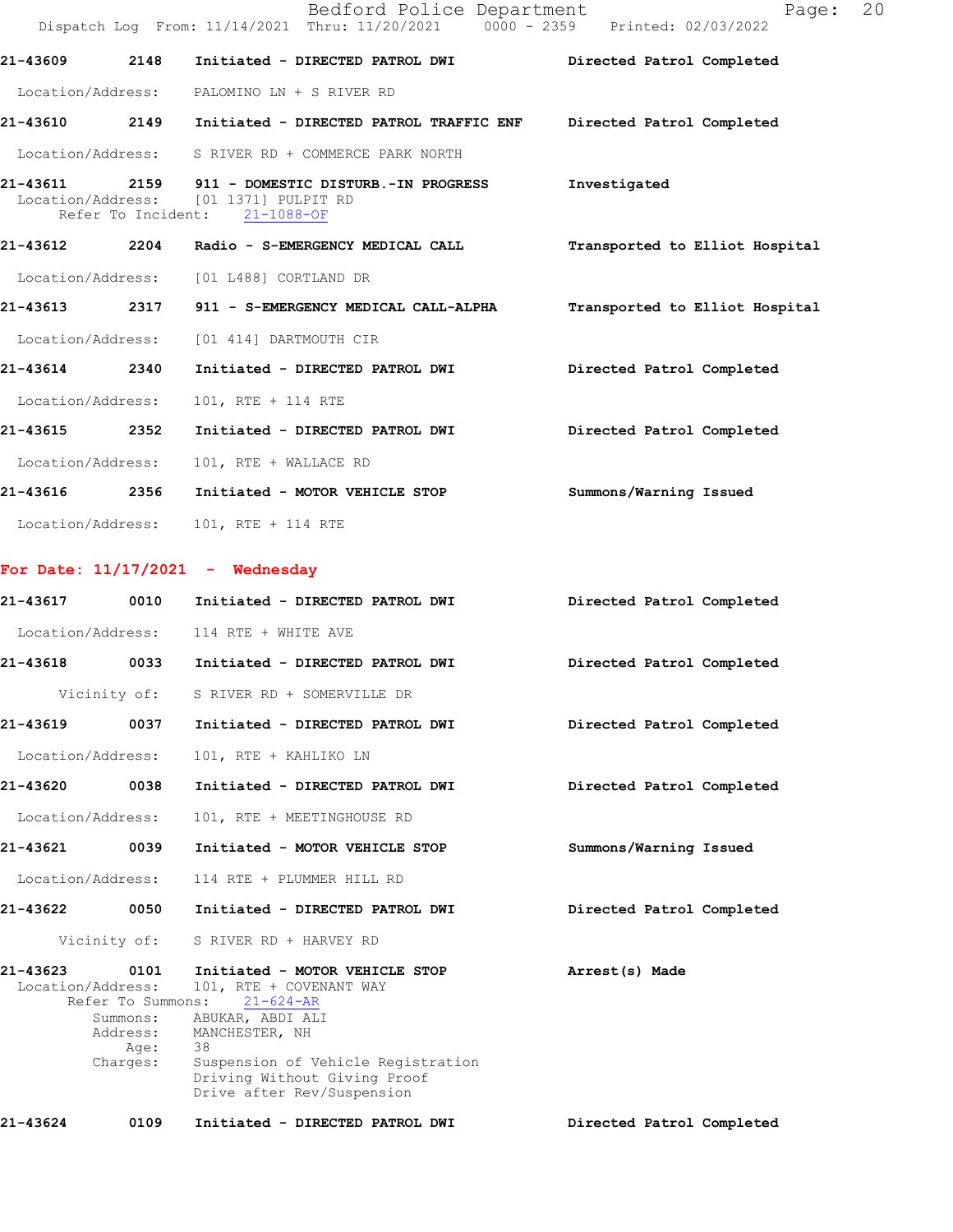|                                       | Bedford Police Department<br>Dispatch Log From: 11/14/2021 Thru: 11/20/2021 0000 - 2359 Printed: 02/03/2022 | 21<br>Page:               |
|---------------------------------------|-------------------------------------------------------------------------------------------------------------|---------------------------|
|                                       | Vicinity of: S RIVER RD + HAWTHORNE DR                                                                      |                           |
|                                       |                                                                                                             | Directed Patrol Completed |
|                                       | Vicinity of: S RIVER RD + KILTON RD                                                                         |                           |
| 21-43627 0158                         | Initiated - DIRECTED PATROL DWI                                                                             | Directed Patrol Completed |
| Vicinity of:                          | S RIVER RD + COLBY CT                                                                                       |                           |
| 21-43628 0203                         | Initiated - DIRECTED PATROL DWI                                                                             | Directed Patrol Completed |
| Location/Address:                     | NEW BOSTON RD + CHESTERFIELD PL                                                                             |                           |
| 21-43626 0205                         | Initiated - MOTOR VEHICLE STOP                                                                              | Summons/Warning Issued    |
| Location/Address:                     | 101, RTE + CONSTITUTION DR                                                                                  |                           |
| 21-43629<br>0213                      | Initiated - DIRECTED PATROL BURGLARY                                                                        | Directed Patrol Completed |
| Location/Address:                     | [01 1235] S RIVER RD                                                                                        |                           |
| 21-43630 0228                         | Initiated - DIRECTED PATROL DWI                                                                             | Directed Patrol Completed |
| Vicinity of:                          | KILTON RD + S RIVER RD                                                                                      |                           |
| 21-43631 0234                         | Initiated - BUILDING CHECK                                                                                  | Building Checked/Secured  |
| Location/Address:                     | [01 L863] 101, RTE                                                                                          |                           |
| 21-43632 0234                         | Initiated - BUILDING CHECK                                                                                  | Building Checked/Secured  |
| Location/Address:                     | [01 192] NEW BOSTON RD                                                                                      |                           |
| 21-43633 0250                         | Initiated - DIRECTED PATROL-CAR BREAK-INS                                                                   | Directed Patrol Completed |
| Location/Address:                     | COOPER LN                                                                                                   |                           |
| 21-43634 0250                         | Initiated - DIRECTED PATROL-CAR BREAK-INS                                                                   | Directed Patrol Completed |
|                                       | Vicinity of: ATWOOD LN + PALOMINO LN                                                                        |                           |
| 21-43635<br>0343                      | Initiated - BUILDING CHECK                                                                                  | Directed Patrol Completed |
|                                       | Location/Address: [01 463] NASHUA RD                                                                        |                           |
| 21-43636 0348                         | Initiated - BUILDING CHECK                                                                                  | Building Checked/Secured  |
| Location/Address:                     | [01 376] KILTON RD                                                                                          |                           |
| 0354<br>21-43637                      | Initiated - DIRECTED PATROL BURGLARY                                                                        | Directed Patrol Completed |
| Location/Address:                     | BIRKDALE RD                                                                                                 |                           |
| 21-43638 0404                         | Initiated - BUILDING CHECK                                                                                  | Building Checked/Secured  |
|                                       | Location/Address: [01 515] S RIVER RD                                                                       |                           |
| 21-43639 0409                         | Initiated - MOTOR VEHICLE STOP                                                                              | Summons/Warning Issued    |
| Location/Address:                     | S RIVER RD                                                                                                  |                           |
| 21-43640<br>Location/Address:         | 0411 911 - S-MOTOR VEHICLE ACCIDENT INJ<br>LIBERTY HILL RD                                                  | Investigated              |
|                                       |                                                                                                             | Directed Patrol Completed |
|                                       | Vicinity of: HIGHLAND FARMS DR + FOREST DR                                                                  |                           |
| 21-43642<br>0424<br>Location/Address: | 911 - S- ALARM, CARBON MONOXIDE<br>HITCHING POST LN                                                         | Alarm - False             |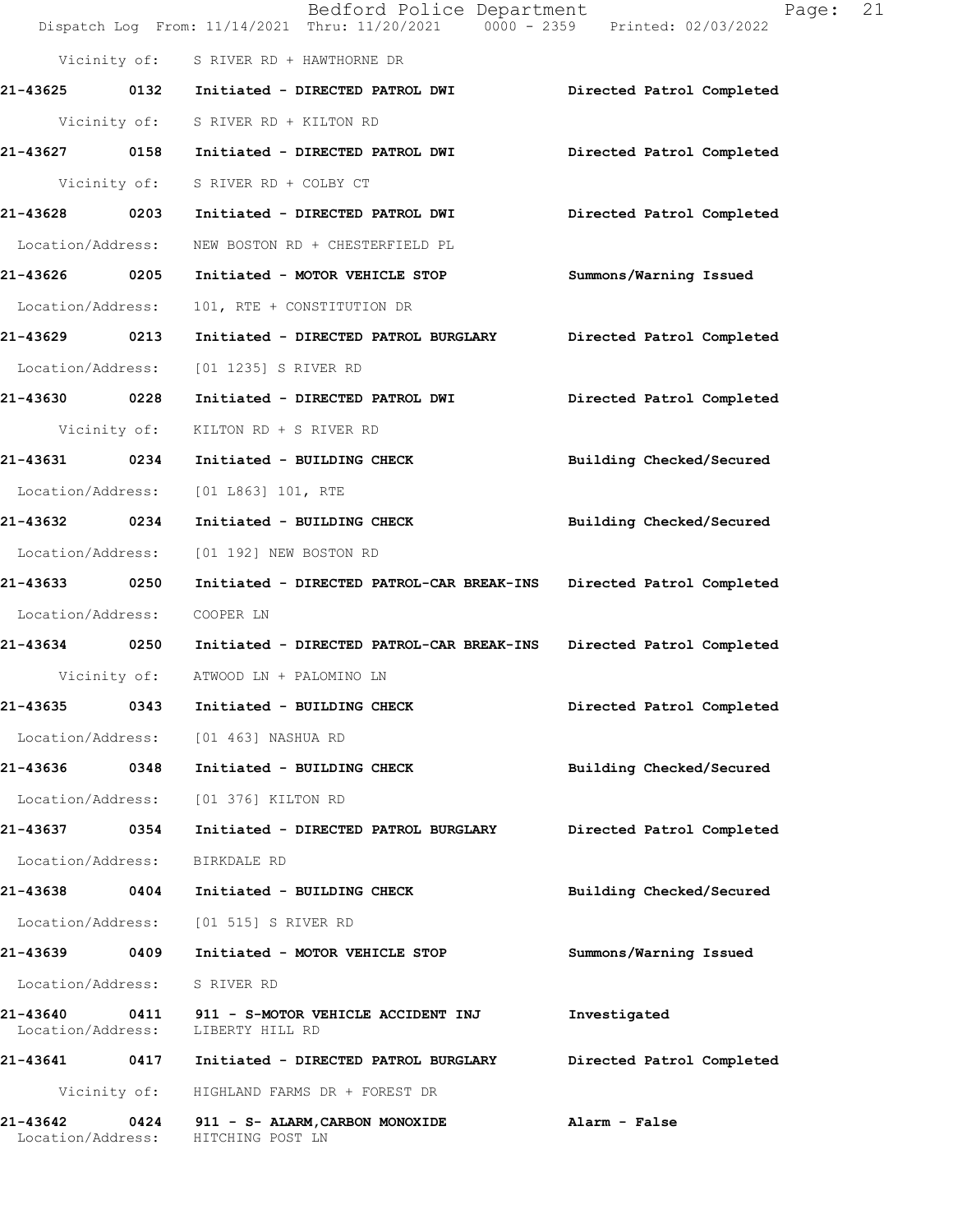21-43643 0448 Initiated - BUILDING CHECK Building Checked/Secured Location/Address: [01 L1094] S RIVER RD 21-436440622 Phone-ALARM,BURGLAR Alarm-False [01 1020] BEDFORD FARMS DR 21-43645 0721 Initiated - DIRECTED PATROL TRAFFIC ENF Directed Patrol Completed Location/Address: 101, RTE + JENKINS RD 21-43646 0729 Initiated - DIRECTED PATROL TRAFFIC ENF Directed Patrol Completed Vicinity of: NASHUA RD + COUNTY RD 21-43647 0732 Initiated - DIRECTED PATROL TRAFFIC ENF Directed Patrol Completed Location/Address: 101, RTE + MEETINGHOUSE RD 21-43648 0819 Initiated - DIRECTED PATROL TRAFFIC ENF Directed Patrol Completed Location/Address: 101, RTE + JENKINS RD 21-43649 0820 Initiated - DIRECTED PATROL TRAFFIC ENF Directed Patrol Completed Location/Address: 101, RTE + 114 RTE 21-43650 0824 Phone - ASSIST CITIZEN No Action Required Location/Address: [01 1193] HAWTHORNE DR 21-43651 0825 Phone - ASSIST CITIZEN Services Rendered Location/Address: [01 1333] JOPPA HILL RD Location/Address:[011333]JOPPAHILLRD 21-43652 0831 Initiated - MOTOR VEHICLE STOP Summons/Warning Issued Location/Address: 101, RTE 21-43653 6842 Initiated - DIRECTED PATROL TRAFFICENF Directed Patrol Completed Vicinity of: 101, RTE + COVENANT WAY 21-43654 0852 Initiated - MOTOR VEHICLE STOP Summons/Warning Issued Location/Address: 101, RTE + WALLACE RD 21-43655 0903 Initiated - DIRECTED PATROL ACCIDENTS Directed Patrol Completed Vicinity of: 101, RTE + HITCHING POST LN 21-43656 0923 Initiated - MOTOR VEHICLE STOP Summons/Warning Issued Location/Address: BRIAR RD + WALLACE RD 21-43658 0930 911 - MOTOR VEHICLE ACC-SPECIAL CIR. Investigated<br>Location/Address: S RIVER RD + SOMERVILLE DR S RIVER RD + SOMERVILLE DR 21-43657 0931 Initiated - DIRECTED PATROL TRAFFIC ENF Directed Patrol Completed Location/Address: S RIVER RD + COLBY CT 21-43659 0944 Initiated - DIRECTED PATROL ANIMAL CONTROL Directed Patrol Completed Location/Address: [01 L1706] NEW BOSTON RD 21-43660 0944 Initiated - INVESTIGATION-FOLLOW UP Services Rendered Location/Address: [01 L488] CORTLAND DR<br>Refer To Arrest: 21-623-AR Refer To Arrest: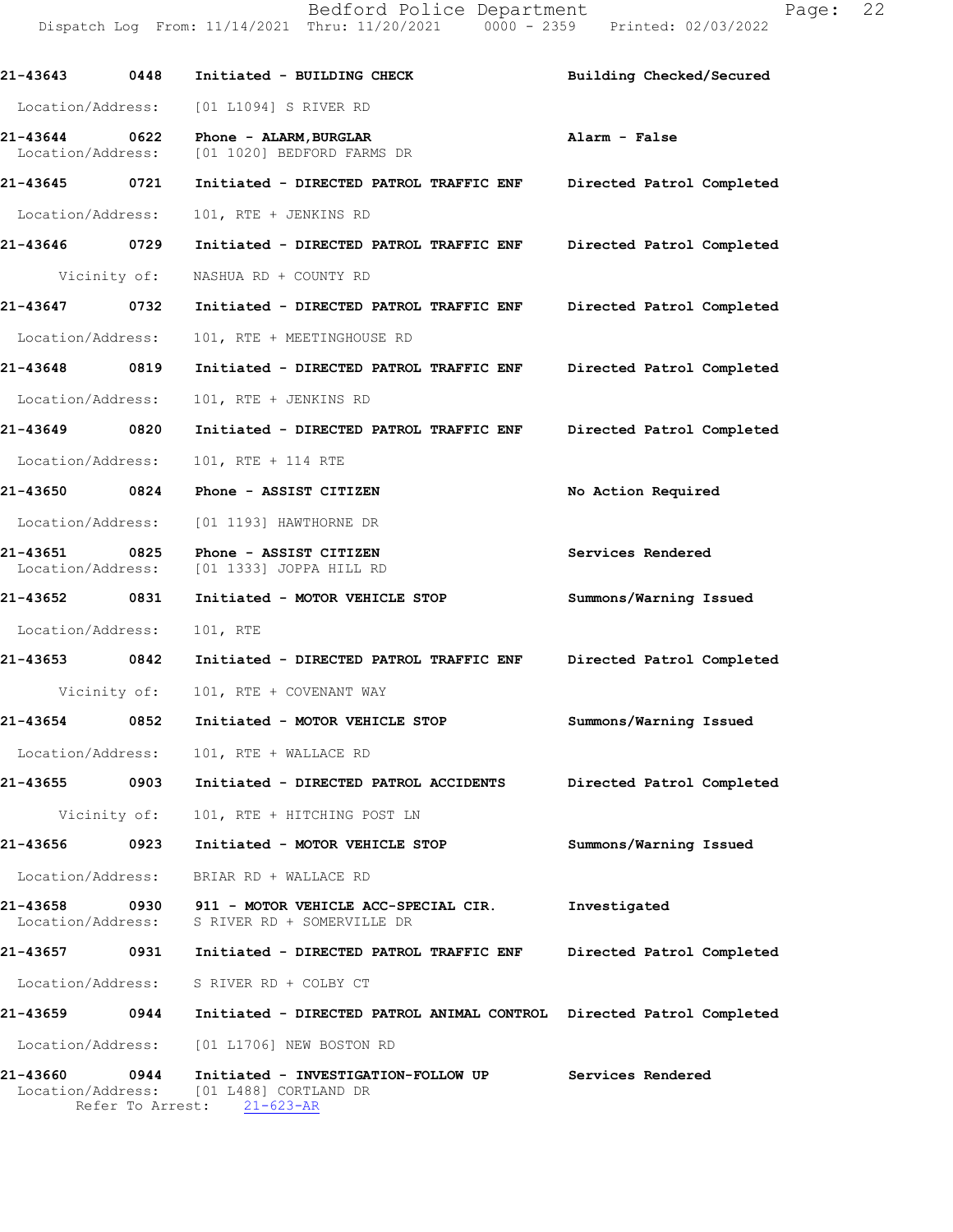|                                                              |      | $21-43661$ 0958 Phone - FOUND PROPERTY<br>Location/Address: [01 L1332] DONALD ST<br>Refer To Incident: 21-1089-OF | Investigated                   |
|--------------------------------------------------------------|------|-------------------------------------------------------------------------------------------------------------------|--------------------------------|
| 21-43662 1003                                                |      | Phone - ASSIST CITIZEN<br>Location/Address: [01 1767] RUNDLETT HILL RD                                            | Services Rendered              |
| Location/Address: CLIFTON RD                                 |      | 21-43664 1008 Phone - ANIMAL COMPLAINT                                                                            | Services Rendered              |
|                                                              |      | 21-43663 1009 Initiated - DIRECTED PATROL TRAFFIC ENF                                                             | Directed Patrol Completed      |
|                                                              |      | Vicinity of: GAGE GIRLS RD + WENTWORTH DR                                                                         |                                |
| 21-43665 1024                                                |      | Phone - VANDALISM<br>Location/Address: [01 L84] CAMP RD<br>Refer To Incident: 21-1090-OF                          | Investigated                   |
|                                                              |      | 21-43666 1032 Phone - ALARM, HOLD UP/PANIC<br>Location/Address: [01 2288] WASHINGTON PL                           | Alarm - False                  |
|                                                              |      | 21-43667 1052 Phone - POLICE INFORMATION<br>Location/Address: [01 463] NASHUA RD                                  | Investigated                   |
|                                                              |      | 21-43668 1145 911 - S-EMERGENCY MEDICAL CALL-CHARL                                                                | Transported to Elliot Hospital |
|                                                              |      | Location/Address: [01 435] HAWTHORNE DR                                                                           |                                |
| Location/Address: ROOSEVELT DR                               |      | 21-43669 1208 Phone - S-EMERGENCY MEDICAL CALL                                                                    | Investigated                   |
| 21-43670 1219 Phone - FRAUD<br>Location/Address: BARNSIDE DR |      | Refer To Incident: 21-1093-OF                                                                                     | Investigated                   |
|                                                              |      | 21-43671 1238 Phone - DISORDERLY CONDUCT<br>Location/Address: [01 L2079] NASHUA RD                                | Investigated                   |
|                                                              |      | $21-43672$ 1256 Phone - ALARM, BURGLAR<br>Location/Address: [01 2347] HITCHING POST LN                            | Alarm - False                  |
|                                                              |      | 21-43673 1321 Initiated - INVESTIGATION-FOLLOW UP                                                                 | Directed Patrol Completed      |
|                                                              |      | Location/Address: LIBERTY HILL RD                                                                                 |                                |
| 21-43674                                                     | 1329 | Initiated - DIRECTED PATROL-CAR BREAK-INS                                                                         | Directed Patrol Completed      |
|                                                              |      | Location/Address: LEAVY DR + OLD BEDFORD RD                                                                       |                                |
| 21-43675<br>Location/Address:                                | 1357 | 911 - S-CHECK AN ODOR<br>BEDFORD CENTER RD                                                                        | Services Rendered              |
| Location/Address:                                            |      | 21-43676 1415 Initiated - SERVE PAPERWORK<br>HICKORY LN                                                           | Services Rendered              |
| 21-43677 1420<br>Location/Address:                           |      | Walk-In - IDENTITY THEFT<br>[01 L1491] SCOTT RD                                                                   | Services Rendered              |
| 21-43678 1424<br>Location/Address:                           |      | Phone - FAMILY OFFENSES<br>[01 L2079] NASHUA RD                                                                   | Investigated                   |
| 21-43679                                                     |      | 1431 911 - MOTOR VEHICLE ACC-SPECIAL CIR.<br>Location/Address: S RIVER RD + IRON HORSE DR                         | Investigated                   |
| 21-43680                                                     | 1524 | Phone - S-MUTUAL AID-MEDICAL                                                                                      | TRANSPORTED TO CMC HOSPITAL    |
|                                                              |      | Location/Address: [03] CENTER ST                                                                                  |                                |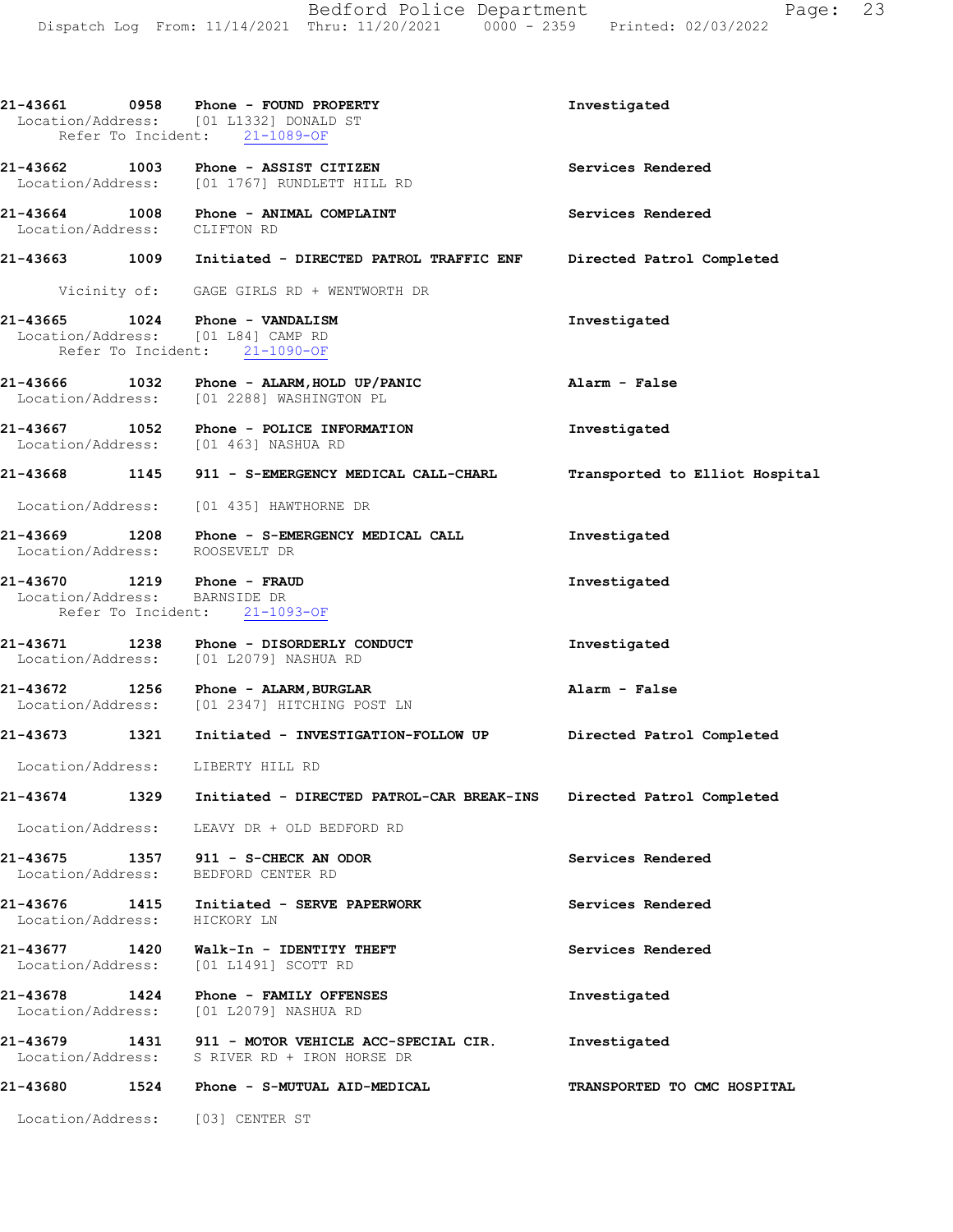|                                    |                                  | Bedford Police Department<br>Dispatch Log From: 11/14/2021 Thru: 11/20/2021 0000 - 2359 Printed: 02/03/2022                                                            | 24<br>Page:               |
|------------------------------------|----------------------------------|------------------------------------------------------------------------------------------------------------------------------------------------------------------------|---------------------------|
| 21-43681                           | 1530                             | Initiated - DIRECTED PATROL ACCIDENTS Directed Patrol Completed                                                                                                        |                           |
| Location/Address:                  |                                  | 114 RTE + 101, RTE                                                                                                                                                     |                           |
| 21-43682 1541                      |                                  | Initiated - DIRECTED PATROL TRAFFIC ENF Directed Patrol Completed                                                                                                      |                           |
| Location/Address:                  |                                  | 101, RTE + KAHLIKO LN                                                                                                                                                  |                           |
| 21-43683 1546                      |                                  | Initiated - DIRECTED PATROL TRAFFIC ENF                                                                                                                                | Directed Patrol Completed |
| Location/Address:                  |                                  | S RIVER RD + COLBY CT                                                                                                                                                  |                           |
| 21-43684 1550                      |                                  | Initiated - MOTOR VEHICLE STOP                                                                                                                                         | Summons/Warning Issued    |
| Location/Address:                  |                                  | [01 L709] 101, RTE                                                                                                                                                     |                           |
| 21-43685 1555                      |                                  | Initiated - DIRECTED PATROL TRAFFIC ENF                                                                                                                                | Directed Patrol Completed |
| Location/Address:                  |                                  | DONALD ST + 114 RTE                                                                                                                                                    |                           |
| 21-43686 1605                      |                                  | Initiated - MOTOR VEHICLE STOP                                                                                                                                         | Summons/Warning Issued    |
| Location/Address:                  |                                  | 101, RTE + COVENANT WAY                                                                                                                                                |                           |
| 21-43687 1606                      |                                  | Initiated - MOTOR VEHICLE STOP                                                                                                                                         | Summons/Warning Issued    |
| Location/Address:                  |                                  | [01 352] EXECUTIVE PARK DR                                                                                                                                             |                           |
| 21-43688 1619<br>Location/Address: |                                  | Phone - MOTOR VEHICLE COMPLAINT<br>[01 1050] 114 RTE                                                                                                                   | Could Not Locate          |
| 21-43689 1624                      |                                  | Initiated - DIRECTED PATROL TRAFFIC ENF                                                                                                                                | Directed Patrol Completed |
| Location/Address:                  |                                  | [01 L2447] 101, RTE                                                                                                                                                    |                           |
| 21-43690 1629                      |                                  | Initiated - MOTOR VEHICLE STOP                                                                                                                                         | Summons/Warning Issued    |
| Location/Address:                  |                                  | 101, RTE                                                                                                                                                               |                           |
| 21-43691<br>Location/Address:      |                                  | 1635 911 - S-CHECK AN ODOR<br>WAYSIDE DR                                                                                                                               | Services Rendered         |
| 21-43692<br>Location/Address:      | 1640<br>Refer To Arrest:<br>Age: | Initiated - MOTOR VEHICLE STOP<br>101, RTE + NASHUA RD<br>$21 - 625 - AR$<br>Arrest: PENO, ROBERT J<br>Address: MANCHESTER, NH<br>- 32<br>Charges: ARREST ON A WARRANT | Arrest(s) Made            |
| 21-43693                           | 1640                             | Initiated - INVESTIGATION-FOLLOW UP<br>Location/Address: [01 L139] KILTON RD<br>Refer To Incident: 21-1053-OF                                                          | Investigated              |
| 21-43694                           | 1657                             | Initiated - VACANT PROPERTY CHECK                                                                                                                                      | No Action Required        |
|                                    |                                  | Location/Address: S RIVER RD + HULL RD                                                                                                                                 |                           |
| 21-43695 1658                      |                                  | Initiated - DIRECTED PATROL TRAFFIC ENF                                                                                                                                | Directed Patrol Completed |
|                                    |                                  | Location/Address: S RIVER RD + HULL RD                                                                                                                                 |                           |
| 21-43696 1704                      |                                  | Initiated - MOTOR VEHICLE STOP                                                                                                                                         | Summons/Warning Issued    |
| Location/Address:                  |                                  | [01 L2471] S RIVER RD                                                                                                                                                  |                           |
| 21-43697                           | 1712                             | Initiated - DIRECTED PATROL-CAR BREAK-INS                                                                                                                              | Directed Patrol Completed |
| Location/Address:                  |                                  | [01 L2252] JENKINS RD                                                                                                                                                  |                           |
| 21-43698                           | 1739                             | Phone - S-EMERGENCY MEDICAL CALL-DELTA                                                                                                                                 | <b>NO TRANSPORT</b>       |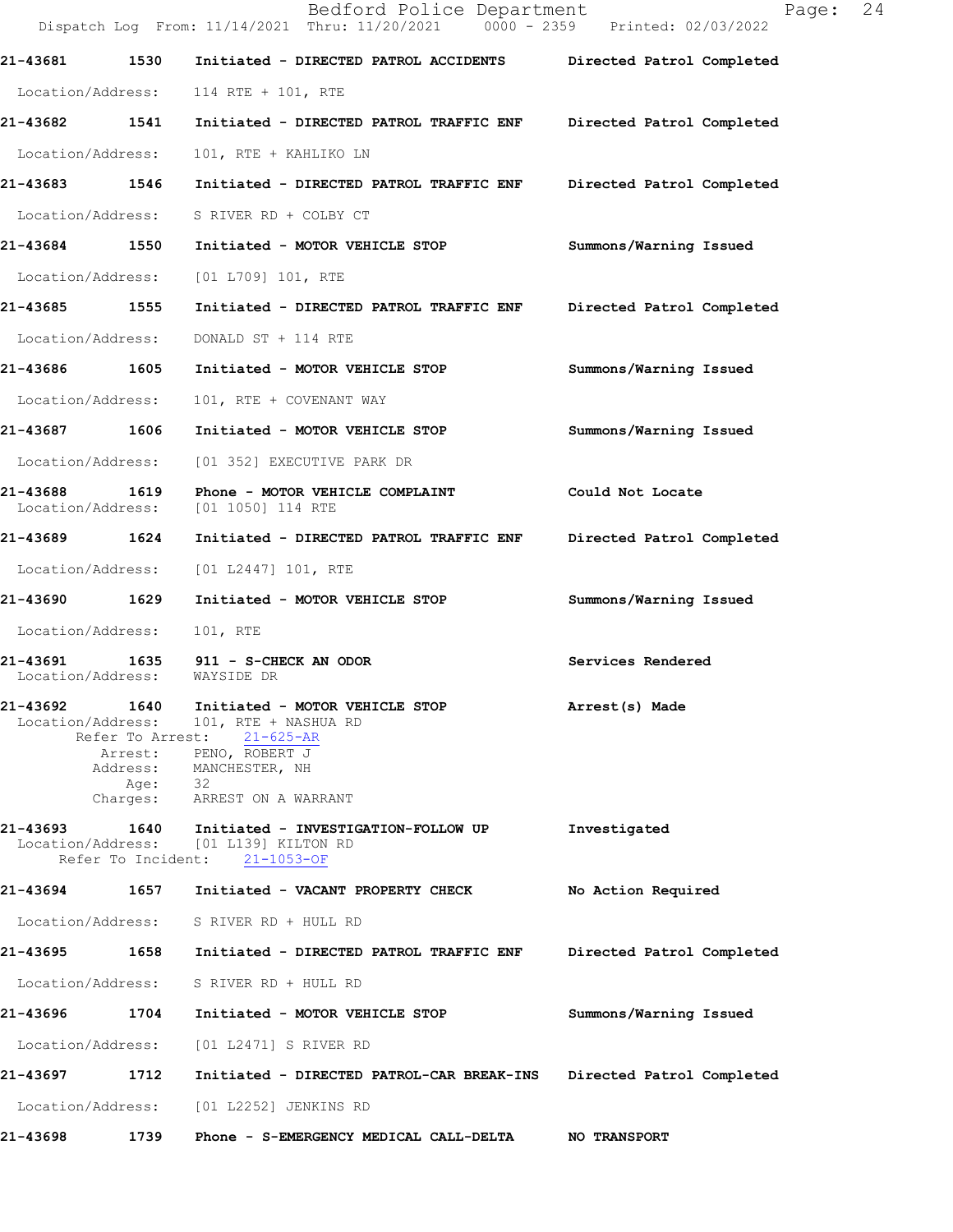|                               |      | Bedford Police Department<br>Dispatch Log From: 11/14/2021 Thru: 11/20/2021 0000 - 2359 Printed: 02/03/2022 | 25<br>Page:                    |
|-------------------------------|------|-------------------------------------------------------------------------------------------------------------|--------------------------------|
|                               |      | Location/Address: [01 L2252] JENKINS RD                                                                     |                                |
| 21-43699 1743                 |      | Initiated - DIRECTED PATROL-CAR BREAK-INS Directed Patrol Completed                                         |                                |
| Location/Address:             |      | 101, RTE + NASHUA RD                                                                                        |                                |
| 21-43700<br>Location/Address: | 1743 | Phone - ASSIST CITIZEN<br>[01 L1748] SETON DR                                                               | Services Rendered              |
| 21-43701 1747                 |      | 911 - S-EMERGENCY MEDICAL CALL-ALPHA                                                                        | Transported to Elliot Hospital |
| Location/Address:             |      | [01 L2098] HAWTHORNE DR                                                                                     |                                |
| 21-43702 1750                 |      | Initiated - MOTOR VEHICLE STOP                                                                              | Summons/Warning Issued         |
| Location/Address:             |      | S RIVER RD + WASHINGTON PL                                                                                  |                                |
| 21-43703                      | 1756 | Initiated - DIRECTED PATROL TRAFFIC ENF                                                                     | Directed Patrol Completed      |
| Location/Address:             |      | 101, RTE + COVENANT WAY                                                                                     |                                |
| 21-43704 1759                 |      | Initiated - DIRECTED PATROL TRAFFIC ENF                                                                     | Directed Patrol Completed      |
| Location/Address:             |      | BOYNTON ST + PLUMMER RD                                                                                     |                                |
|                               |      | 21-43705 1810 Initiated - MOTOR VEHICLE STOP                                                                | Summons/Warning Issued         |
| Location/Address: S RIVER RD  |      |                                                                                                             |                                |
| Location/Address:             |      | 21-43706 1811 911 - DOMESTIC DISTURB.-IN PROGRESS<br>SWAN AVE<br>Refer To Incident: 21-1095-OF              | Investigated                   |
|                               |      | 21-43707 1816 911 - DISORDERLY CONDUCT-IN PROGRESS<br>Location/Address: [01 L2271] S RIVER RD               | Services Rendered              |
| 21-43708 1837                 |      | Initiated - MOTOR VEHICLE STOP                                                                              | Summons/Warning Issued         |
|                               |      | Location/Address: [01 L2098] HAWTHORNE DR                                                                   |                                |
| 21-43709                      |      | 1841 911 - S-EMERGENCY MEDICAL CALL-ALPHA                                                                   | TRANSPORTED TO CMC HOSPITAL    |
| Location/Address:             |      | [01 435] HAWTHORNE DR                                                                                       |                                |
| 21-43710                      | 1845 | Initiated - MOTOR VEHICLE STOP                                                                              | Summons/Warning Issued         |
| Location/Address:             |      | BACK RIVER RD                                                                                               |                                |
| 21-43711                      | 1912 | Initiated - DIRECTED PATROL-CAR BREAK-INS                                                                   | Directed Patrol Completed      |
| Location/Address:             |      | [01 L241] 101, RTE                                                                                          |                                |
| 21-43712                      | 1926 | Initiated - DIRECTED PATROL TRAFFIC ENF                                                                     | Directed Patrol Completed      |
| Location/Address:             |      | S RIVER RD + EASTMAN AVE                                                                                    |                                |
| 21-43713                      | 1931 | Initiated - DIRECTED PATROL TRAFFIC ENF                                                                     | Directed Patrol Completed      |
| Location/Address:             |      | NEW BOSTON RD + TUTTLE RD                                                                                   |                                |
| 21-43714                      | 1936 | Initiated - DIRECTED PATROL-CAR BREAK-INS                                                                   | Directed Patrol Completed      |
| Location/Address:             |      | [01 L0000587] 101, RTE                                                                                      |                                |
| 21-43715                      | 2010 | Initiated - DIRECTED PATROL TRAFFIC ENF                                                                     | Directed Patrol Completed      |
| Location/Address:             |      | BOYNTON ST + WOODBURY LN                                                                                    |                                |
| 21-43716                      | 2020 | Initiated - DIRECTED PATROL TRAFFIC ENF                                                                     | Directed Patrol Completed      |
| Location/Address:             |      | OLD BEDFORD RD + 101, RTE                                                                                   |                                |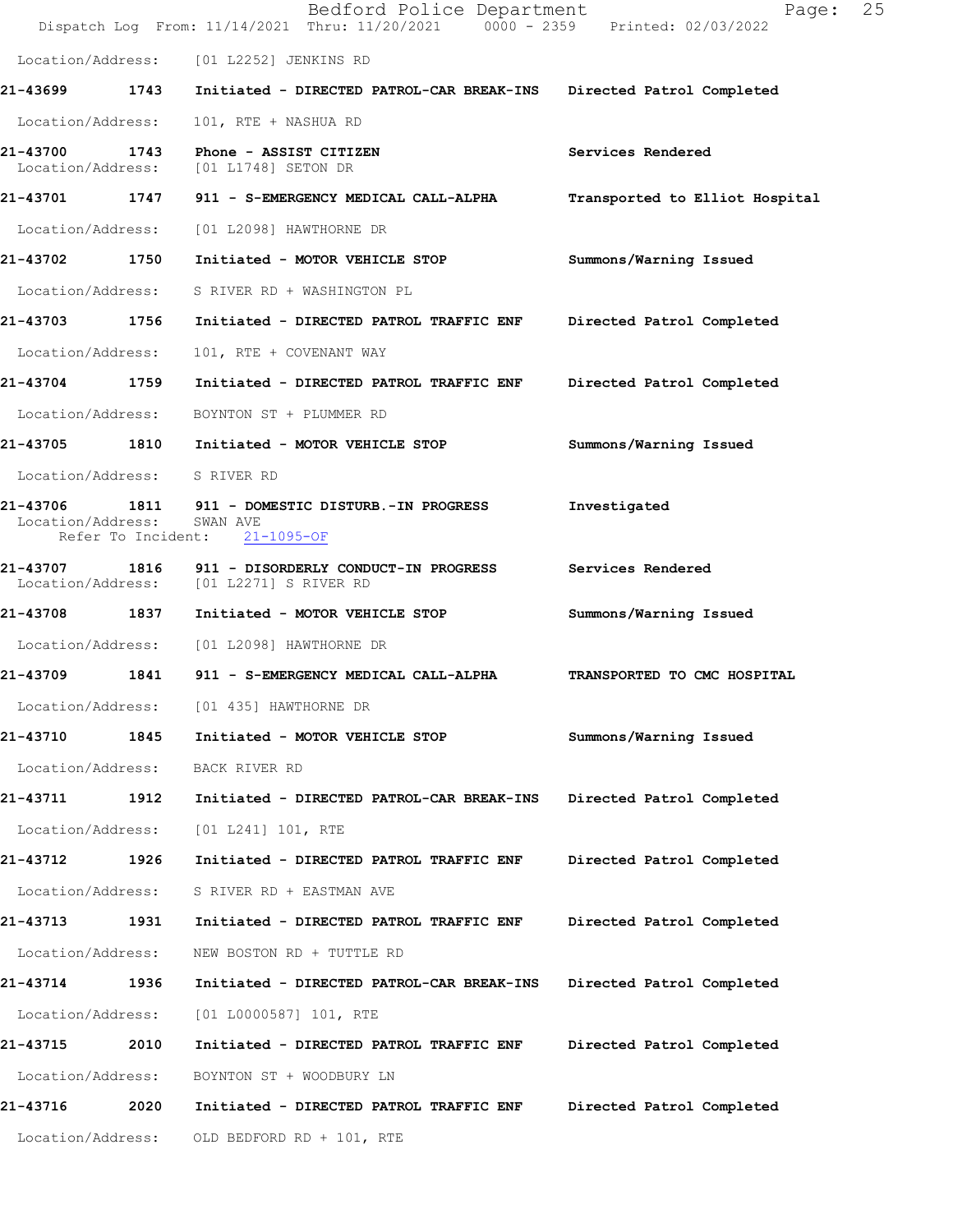Bedford Police Department Page: 26 Dispatch Log From: 11/14/2021 Thru: 11/20/2021 0000 - 2359 Printed: 02/03/2022

21-43717 2027 Initiated - DIRECTED PATROL TRAFFIC ENF Directed Patrol Completed Location/Address: 101, RTE + KILTON ROAD RAMP 21-43718 2032 Initiated - MOTOR VEHICLE STOP Summons/Warning Issued Location/Address: BEDFORD CENTER RD 21-43719 2047 Initiated - MOTOR VEHICLE STOP Summons/Warning Issued Location/Address: 101, RTE + KILTON ROAD RAMP 21-43720 2115 Initiated - DIRECTED PATROL DWI Directed Patrol Completed Location/Address: WALLACE RD + NEW BOSTON RD 21-43721 2139 Initiated - MOTOR VEHICLE STOP Summons/Warning Issued Location/Address: S RIVER RD + CLUB ACRE LN 21-43722 2159 Initiated - BUILDING CHECK Building Checked/Secured Location/Address: [01 391] COVENANT WAY 21-43723 2211 Initiated - SUSP ACTIVITIES Services Rendered Location/Address: [01 961] S RIVER RD [01 961] S RIVER RD 21-43724 2217 Initiated - MOTOR VEHICLE STOP  **NO PAPERWORK** Location/Address: 101, RTE Location/Address: 21-43725 2232 Initiated - MOTOR VEHICLE STOP Summons/Warning Issued Location/Address: EAST POINT DR 21-43726 2325 Initiated - DIRECTED PATROL DWI Directed Patrol Completed Location/Address: 101, RTE + MEETINGHOUSE RD 21-43727 2334 Initiated - DIRECTED PATROL DWI Directed Patrol Completed Location/Address: 101, RTE + MEETINGHOUSE RD OFF RAMP 21-43728 2342 911 - ASSAULT-IN PROGRESS 1nvestigated Investigated Location/Address: [01 138] S RIVER RD [01 138] S RIVER RD<br>nt: 21-1096-OF Refer To Incident: 21-43729 2345 Initiated - MOTOR VEHICLE STOP Summons/Warning Issued Location/Address: OLD BEDFORD RD + HOLBROOK RD 21-43730 2347 911 - S-EMERGENCY MEDICAL CALL NO TRANSPORT Location/Address: [01 138] S RIVER RD

#### For Date:  $11/18/2021$  - Thursday

| 21-43731 | 0005              | Initiated - MOTOR VEHICLE STOP                                                 | Summons/Warning Issued    |
|----------|-------------------|--------------------------------------------------------------------------------|---------------------------|
|          |                   | Location/Address: 101, RTE + NASHUA RD                                         |                           |
| 21-43732 | 0014              | Initiated - DIRECTED PATROL DWI                                                | Directed Patrol Completed |
|          |                   | Location/Address: 101, RTE + WALLACE RD                                        |                           |
| 21-43733 | 0028              | Initiated - MOTOR VEHICLE STOP<br>Location/Address: 101, RTE + MEETINGHOUSE RD | Arrest(s) Made            |
|          | Refer To Summons: | $21 - 626 - AR$                                                                |                           |
|          | Summons:          | BORGES, FABIO                                                                  |                           |
|          |                   | Address: HOLLIS, NH                                                            |                           |
|          | Age:              | 28                                                                             |                           |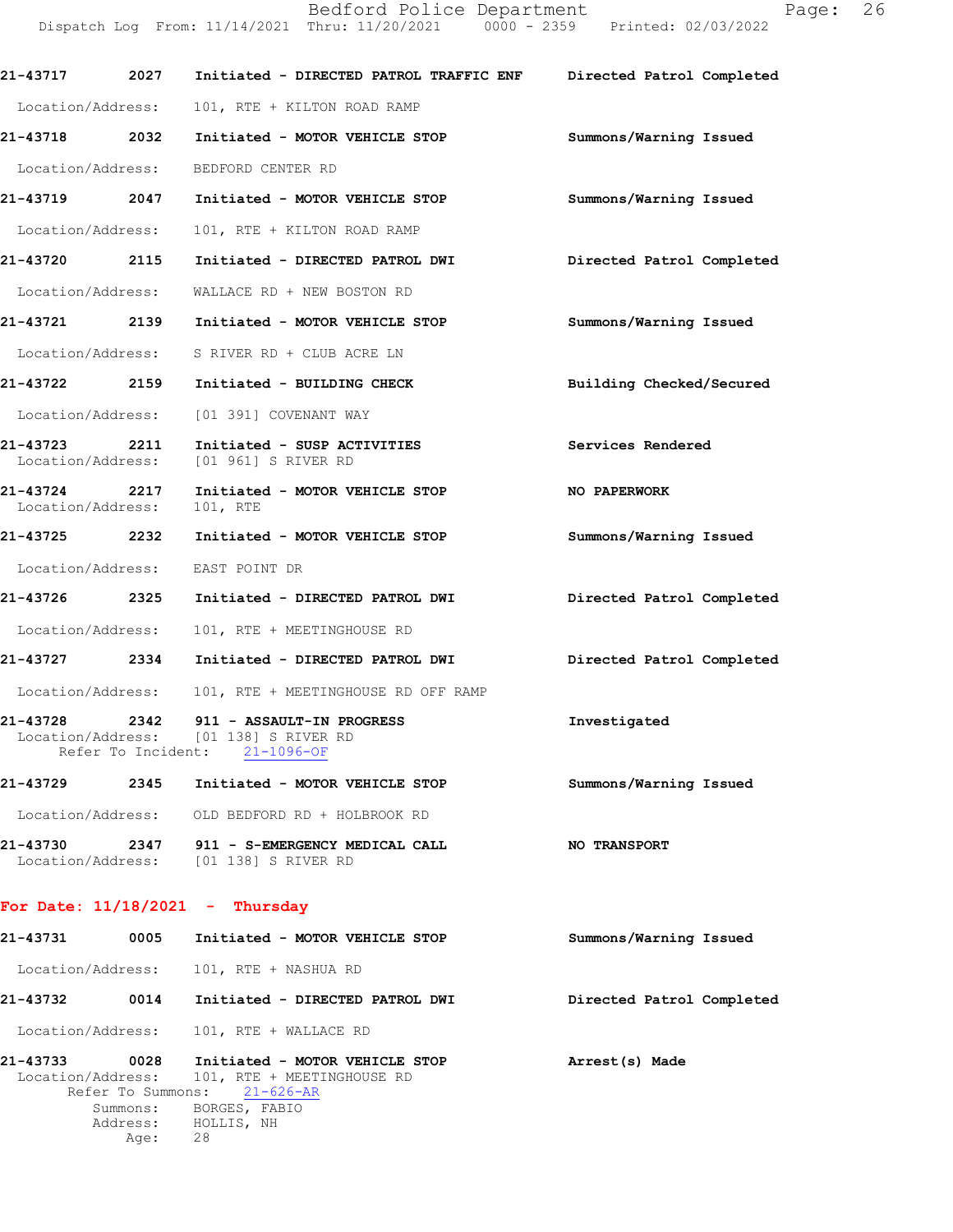|                                    |          | Bedford Police Department<br>Dispatch Log From: 11/14/2021 Thru: 11/20/2021 0000 - 2359 Printed: 02/03/2022 | 27<br>Page:               |
|------------------------------------|----------|-------------------------------------------------------------------------------------------------------------|---------------------------|
|                                    | Charges: | License Reqd; Op w/o Valid License                                                                          |                           |
| 21-43734 0038                      |          | Initiated - DIRECTED PATROL DWI                                                                             | Directed Patrol Completed |
|                                    |          | Vicinity of: S RIVER RD + KILTON RD                                                                         |                           |
| 21-43735                           | 0044     | Initiated - DIRECTED PATROL-CAR BREAK-INS Directed Patrol Completed                                         |                           |
| Location/Address:                  |          | [01 163] S RIVER RD                                                                                         |                           |
| 21-43736 0045                      |          | Initiated - DIRECTED PATROL-CAR BREAK-INS                                                                   | Directed Patrol Completed |
| Location/Address:                  |          | [01 163] S RIVER RD                                                                                         |                           |
| 21-43737 0049                      |          | Initiated - DIRECTED PATROL DWI                                                                             | Directed Patrol Completed |
| Location/Address:                  |          | 101, RTE + GREY ROCK RD                                                                                     |                           |
| 21-43738                           | 0105     | Initiated - MOTOR VEHICLE STOP                                                                              | Summons/Warning Issued    |
| Location/Address:                  |          | 101, RTE                                                                                                    |                           |
| 21-43739                           | 0111     | Initiated - MOTOR VEHICLE STOP                                                                              | Summons/Warning Issued    |
| Location/Address:                  |          | 101, RTE + PLUMMER ROAD OVERPASS                                                                            |                           |
| 21-43740 0112                      |          | Initiated - DIRECTED PATROL DWI                                                                             | Directed Patrol Completed |
| Location/Address:                  |          | S RIVER RD + HAWTHORNE DR                                                                                   |                           |
| 21-43741                           | 0120     | Initiated - MOTOR VEHICLE STOP                                                                              | Summons/Warning Issued    |
| Location/Address:                  |          | 101, RTE + 114 RTE                                                                                          |                           |
| 21-43742                           | 0144     | Initiated - DIRECTED PATROL DWI                                                                             | Directed Patrol Completed |
| Location/Address:                  |          | 101, RTE + TWIN BROOK LN                                                                                    |                           |
| 21-43743 0150                      |          | Initiated - DIRECTED PATROL-CAR BREAK-INS                                                                   | Directed Patrol Completed |
| Location/Address:                  |          | DONALD ST                                                                                                   |                           |
| 21-43744<br>Location/Address:      | 0153     | 911 - S-EMERGENCY MEDICAL CALL-ALPHA<br>KEENE ST                                                            | LIFT ASSIST               |
| 21-43745 0156                      |          | Initiated - DIRECTED PATROL BURGLARY                                                                        | Directed Patrol Completed |
|                                    |          | Vicinity of: PALOMINO LN + PLUMMER RD                                                                       |                           |
| 21-43746                           | 0207     | Initiated - DIRECTED PATROL-CAR BREAK-INS                                                                   | Directed Patrol Completed |
| Location/Address:                  |          | [01 L2271] S RIVER RD                                                                                       |                           |
| 21-43747 0209<br>Location/Address: |          | Initiated - SUSP ACTIVITIES<br>S RIVER RD                                                                   | Services Rendered         |
| 21-43748<br>Location/Address:      | 0230     | Initiated - MOTOR VEHICLE STOP<br>S RIVER RD                                                                | NO PAPERWORK              |
| 21-43749                           | 0233     | Initiated - DIRECTED PATROL-CAR BREAK-INS                                                                   | Directed Patrol Completed |
| Location/Address:                  |          | [01 324] HAWTHORNE DR                                                                                       |                           |
| 21-43750 0234                      |          | Initiated - DIRECTED PATROL BURGLARY                                                                        | Directed Patrol Completed |
| Location/Address:                  |          | [01 1235] S RIVER RD                                                                                        |                           |
| 21-43751                           | 0305     | Initiated - BUILDING CHECK                                                                                  | Directed Patrol Completed |
| Location/Address:                  |          | [01 376] KILTON RD                                                                                          |                           |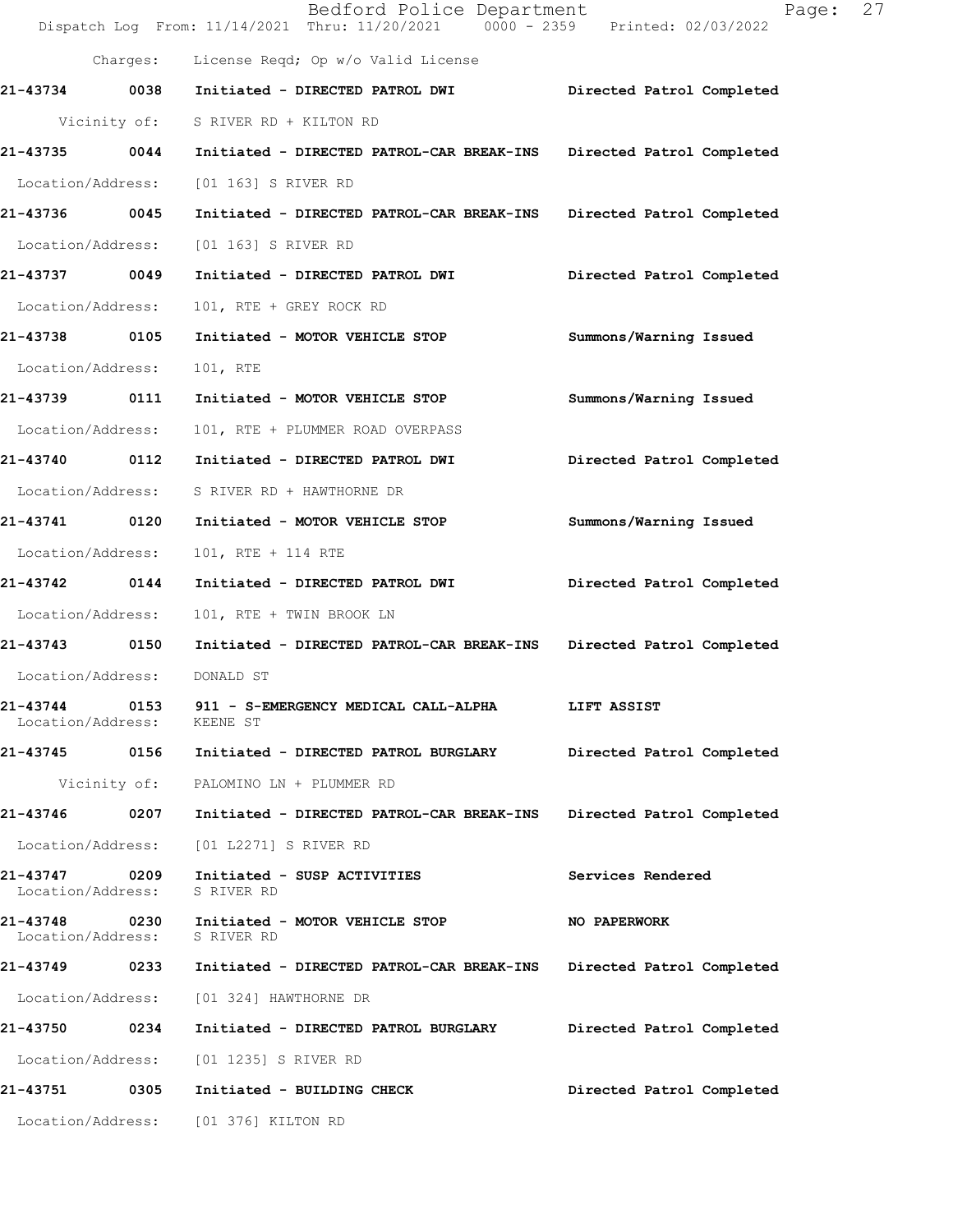|                               |              | Bedford Police Department<br>Dispatch Log From: 11/14/2021 Thru: 11/20/2021 0000 - 2359 Printed: 02/03/2022 | 28<br>Page:               |
|-------------------------------|--------------|-------------------------------------------------------------------------------------------------------------|---------------------------|
| 21-43752                      | 0312         | Initiated - DIRECTED PATROL-CAR BREAK-INS                                                                   | Directed Patrol Completed |
|                               |              | Location/Address: [01 L1094] S RIVER RD                                                                     |                           |
|                               |              | 21-43753 0326 Initiated - BUILDING CHECK                                                                    | Building Checked/Secured  |
|                               |              | Location/Address: [01 L0000792] S RIVER RD                                                                  |                           |
| Location/Address: PALOMINO LN |              | 21-43754 0328 911 - S-EMERGENCY MEDICAL CALL-ECHO<br>Refer To Incident: 21-1097-OF                          | Investigated              |
|                               |              | 21-43755 0427 911 - 911 Abandoned<br>Location/Address: BACK RIVER RD                                        | Services Rendered         |
|                               |              | 21-43756 0613 Initiated - DIRECTED PATROL TRAFFIC ENF Directed Patrol Completed                             |                           |
| Location/Address:             |              | 101, RTE + JENKINS RD                                                                                       |                           |
| 21-43757<br>Location/Address: |              | BLANFORD PL                                                                                                 |                           |
|                               |              | 21-43758 0619 Initiated - DIRECTED PATROL TRAFFIC ENF Directed Patrol Completed                             |                           |
|                               |              | Location/Address: S RIVER RD + COLBY CT                                                                     |                           |
| 21-43762 0725                 |              | Initiated - DIRECTED PATROL TRAFFIC ENF                                                                     | Directed Patrol Completed |
| Location/Address:             |              | 114 RTE + WHITE AVE                                                                                         |                           |
| 21-43763                      | 0726         | Initiated - DIRECTED PATROL TRAFFIC ENF                                                                     | Directed Patrol Completed |
| Location/Address:             |              | 101, RTE + HARDY RD                                                                                         |                           |
| 21-43764                      | 0737         | Initiated - MOTOR VEHICLE STOP                                                                              | Summons/Warning Issued    |
| Location/Address:             |              | 101, RTE + JENKINS RD                                                                                       |                           |
| 21-43765                      |              | 0756 Phone - ALARM, BURGLAR<br>Location/Address: [01 1290] COUNTY RD                                        | Alarm - False             |
| 21-43759                      | 0800         | Phone - ASSIST CITIZEN<br>Location/Address: [01 1193] HAWTHORNE DR                                          | Services Rendered         |
| 21-43766                      | 0802         | Initiated - SUSP ACTIVITIES<br>Location/Address: [01 234] COUNTY RD<br>Refer To Incident: 21-1098-OF        | Investigated              |
|                               |              | 21-43760 0803 Phone - ASSIST CITIZEN<br>Location/Address: [01 1333] JOPPA HILL RD                           | Services Rendered         |
| 21-43767 0810                 |              | Initiated - DIRECTED PATROL TRAFFIC ENF                                                                     | Directed Patrol Completed |
| Location/Address:             |              | WALLACE RD + JACKSON SQ                                                                                     |                           |
| 21-43768                      | 0819         | Initiated - DIRECTED PATROL TRAFFIC ENF                                                                     | Directed Patrol Completed |
| Location/Address:             |              | S RIVER RD + KILTON RD                                                                                      |                           |
| 21-43769                      | 0823         | Initiated - MOTOR VEHICLE STOP                                                                              | Summons/Warning Issued    |
| Location/Address:             |              | WASHINGTON PL                                                                                               |                           |
| 21-43770 0828                 |              | Initiated - DIRECTED PATROL TRAFFIC ENF                                                                     | Directed Patrol Completed |
| Location/Address:             |              | 101, RTE + WALLACE RD                                                                                       |                           |
| 21-43771                      | 0838         | Initiated - DIRECTED PATROL TRAFFIC ENF                                                                     | Directed Patrol Completed |
|                               | Vicinity of: | 101, RTE + 114 RTE                                                                                          |                           |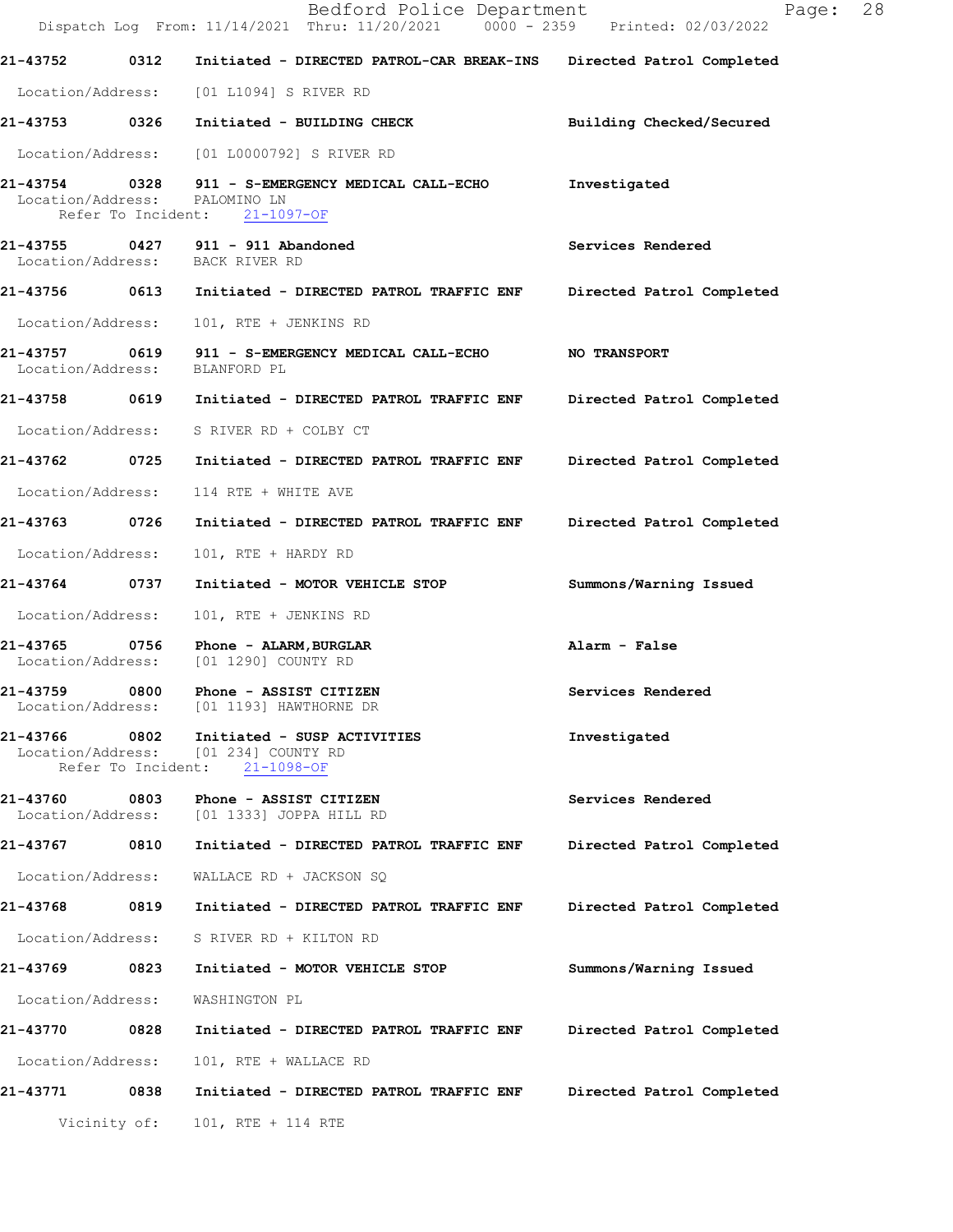|                               |                  | Bedford Police Department<br>Dispatch Log From: 11/14/2021 Thru: 11/20/2021 0000 - 2359 Printed: 02/03/2022                    | Page: 29                       |  |
|-------------------------------|------------------|--------------------------------------------------------------------------------------------------------------------------------|--------------------------------|--|
| 21-43772                      | 0848             | Initiated - MOTOR VEHICLE STOP                                                                                                 | Summons/Warning Issued         |  |
| Location/Address:             |                  | 101, RTE + 114 RTE                                                                                                             |                                |  |
| Location/Address:             |                  | 21-43773     0852  Phone - MOTOR VEHICLE COMP-IN PROGRESS     Services Rendered<br>NEW BOSTON RD                               |                                |  |
|                               |                  | 21-43774 0900 Initiated - DISABLED MOTOR VEHICLE<br>Location/Address: S RIVER RD + TECHNOLOGY DR                               | Services Rendered              |  |
|                               |                  | 21-43775 0923 Initiated - DIRECTED PATROL TRAFFIC ENF Directed Patrol Completed                                                |                                |  |
|                               |                  | Vicinity of: NEW BOSTON RD + TIRRELL HILL RD                                                                                   |                                |  |
| 21-43776 0924                 |                  | Initiated - DIRECTED PATROL TRAFFIC ENF                                                                                        | Directed Patrol Completed      |  |
| Location/Address:             |                  | 101, RTE + KAHLIKO LN                                                                                                          |                                |  |
|                               |                  | 21-43777 0925 911 - CHECK THE WELFARE<br>Location/Address: [01 392] COLBY CT                                                   | Could Not Locate               |  |
|                               |                  | 21-43778  0927    Initiated - INVESTIGATION-FOLLOW UP<br>Location/Address: [01 234] COUNTY RD<br>Refer To Incident: 21-1098-OF | Investigated                   |  |
|                               |                  | 21-43779 0931 Initiated - MOTOR VEHICLE STOP                                                                                   | Summons/Warning Issued         |  |
|                               |                  | Location/Address: NEW BOSTON RD + WALLACE RD                                                                                   |                                |  |
|                               |                  | 21-43780 0955 911 - S-EMERGENCY MEDICAL CALL-CHARL                                                                             | Transported to Elliot Hospital |  |
|                               |                  | Location/Address: [01 1622] WALLACE RD                                                                                         |                                |  |
|                               |                  | 21-43781 0957 Phone - SCAMS (PHONE, EMAIL ETC)                                                                                 | No Action Required             |  |
| Location/Address:             |                  | OLD SAWMILL RD                                                                                                                 |                                |  |
|                               |                  | 21-43761 1000 Phone - ASSIST CITIZEN<br>Location/Address: [01 1767] RUNDLETT HILL RD                                           | Services Rendered              |  |
|                               |                  | 21-43782 1012 911 - S-SERVICE CALL<br>Location/Address: [01 1255] COOPER LN                                                    | Services Rendered              |  |
| 21-43783                      | 1018             | Initiated - MOTOR VEHICLE STOP                                                                                                 | Summons/Warning Issued         |  |
| Location/Address:             |                  | 101, RTE + WALLACE RD                                                                                                          |                                |  |
| 21-43784 1024                 |                  | Initiated - MOTOR VEHICLE STOP                                                                                                 | Summons/Warning Issued         |  |
| Location/Address:             |                  | MARKET ST                                                                                                                      |                                |  |
| 21-43785                      | 1052             | Initiated - SERVE WARRANT<br>Location/Address: [01 1190] MINISTERIAL CIR<br>Refer To Arrest: 21-627-AR                         | Arrest(s) Made                 |  |
|                               | Address:<br>Age: | Arrest: HELLER, KIMBERLY K<br>BEDFORD, NH<br>54                                                                                |                                |  |
|                               |                  | Charges: Abuse of Corpse                                                                                                       |                                |  |
| 21-43786                      |                  | 1057 Phone - SUSP ACTIVITIES                                                                                                   | No Action Required             |  |
| Location/Address:             |                  | HAWK DR                                                                                                                        |                                |  |
| 21-43787<br>Location/Address: |                  | 1117 911 - S-EMERGENCY MEDICAL CALL-CHARL<br>[01 L2098] HAWTHORNE DR                                                           | <b>NO TRANSPORT</b>            |  |
| 21-43788                      | 1119             | Initiated - DIRECTED PATROL TRAFFIC ENF                                                                                        | Directed Patrol Completed      |  |
| Location/Address:             |                  | 101, RTE + COVENANT WAY                                                                                                        |                                |  |
| 21-43789                      | 1207             | Initiated - MOTOR VEHICLE STOP                                                                                                 | Summons/Warning Issued         |  |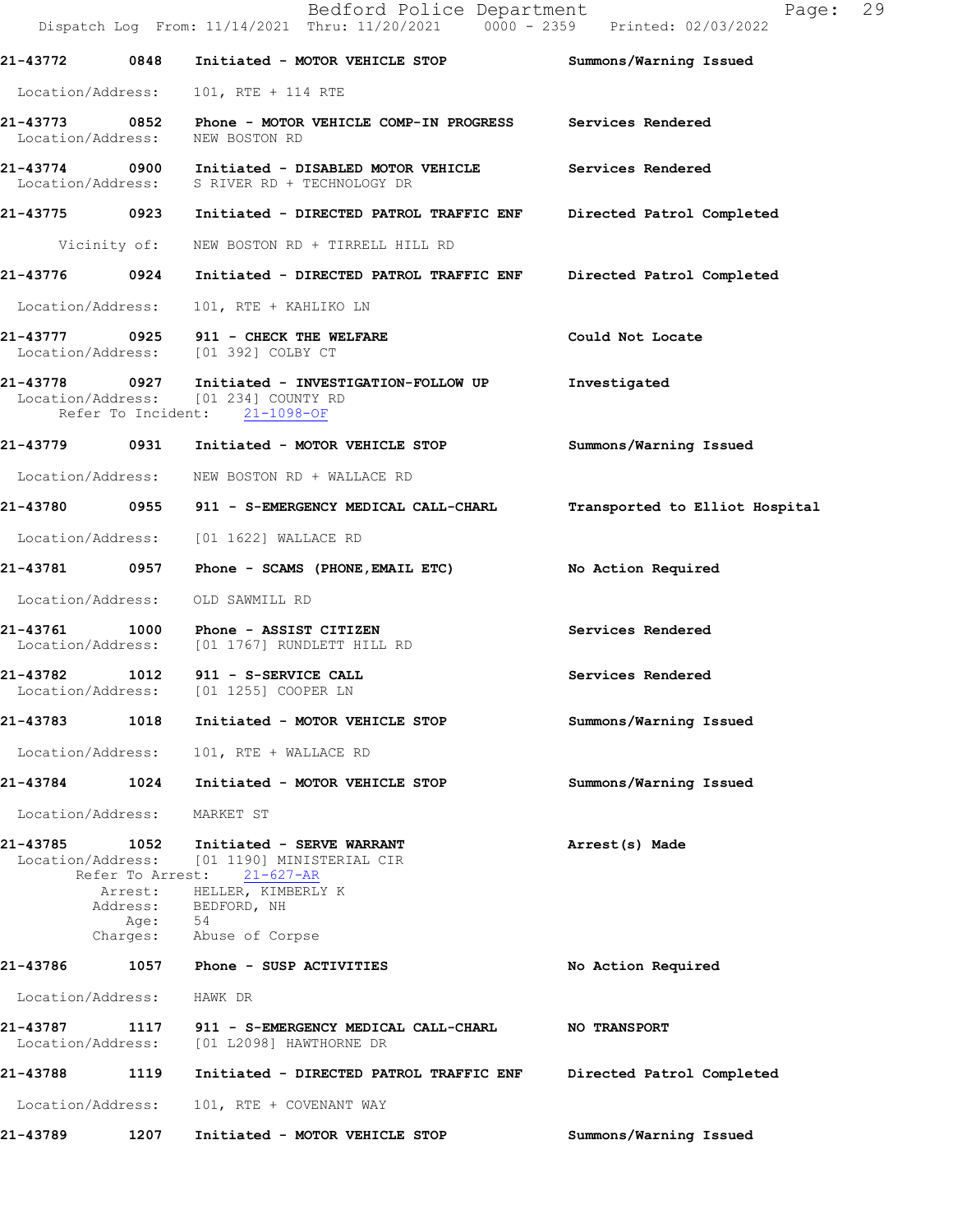Bedford Police Department Fage: 30 Dispatch Log From:  $11/14/2021$ 

|                   |      | Location/Address: 101, RTE + COVENANT WAY      |                                |  |                                   |  |
|-------------------|------|------------------------------------------------|--------------------------------|--|-----------------------------------|--|
| 21-43790          | 1213 |                                                | Initiated - MOTOR VEHICLE STOP |  | Summons/Warning Issued            |  |
| Location/Address: |      | DONALD ST + 114 RTE                            |                                |  |                                   |  |
|                   |      | Dispatch Log From: 11/14/2021 Thru: 11/20/2021 |                                |  | $0000 - 2359$ Printed: 02/03/2022 |  |

21-43791 1217 911 - S-EMERGENCY MEDICAL CALL-CHARL Transported to Elliot Hospital

Location/Address: [01 L2098] HAWTHORNE DR

- 21-43792 1219 Phone SUSP ACTIVITIES Services Rendered Services Rendered Services Rendered Location/Address:
- 21-43793 1303 Phone ASSIST CITIZEN Services Rendered Location/Address: [01 474] CONSTITUTION DR [01 474] CONSTITUTION DR

### 21-43794 1317 Phone - VIOL. REST. ORDER Investigated Location/Address: [01 474] CONSTITUTION DR Refer To Incident: 21-1099-OF

- 21-43796 1328 Phone POLICE INFORMATION No Action Required Location/Address: [01 138] S RIVER RD
- 21-43795 1334 Phone 911 Abandoned Unfounded Unfounded Unfounded Location/Address: [01 L1997] CHESTNUT DR [01 L1997] CHESTNUT DR
- 21-43797 1408 Phone MOTOR VEHICLE ACCIDENT Investigated Location/Address: [01 628] NASHUA RD Location/Address:
	- Location: [26] FOR WEARE PD
- 21-43799 1533 Initiated DIRECTED PATROL TRAFFIC ENF Directed Patrol Completed Location/Address: 101, RTE + 114 RTE

21-43798 1432 Phone - BOLO No Action Required

- 
- 21-43800 1533 Initiated DIRECTED PATROL TRAFFIC ENF Directed Patrol Completed Location/Address: S RIVER RD + COLBY CT
- 21-43801 1537 Initiated DIRECTED PATROL TRAFFIC ENF Directed Patrol Completed
	- Location/Address: 101, RTE + COVENANT WAY
	- 21-43802 1539 Initiated MOTOR VEHICLE STOP Summons/Warning Issued
	- Location/Address: 114 RTE
	- 21-43803 1540 Initiated MOTOR VEHICLE STOP Summons/Warning Issued
	- Location/Address: S RIVER RD + PALOMINO LN
- 21-438041559 Arrest(s)Made Phone-SERVEWARRANT Location/Address: [02]<br>Refer To Arrest: Refer To Arrest: 21-628-AR Arrest: HUFFMAN, COHEN RILEY Address: MILFORD, NH Age: 18<br>Charges: Cr
- Criminal Threatening deadly weapon Criminal Threatening - conduct Criminal Threatening - conduct
- Summons/Warning Issued 21-43805 1600 Initiated - MOTOR VEHICLE STOP Location/Address: JOPPA HILL RD
- 21-43806 1616 Initiated DIRECTED PATROL TRAFFIC ENF Directed Patrol Completed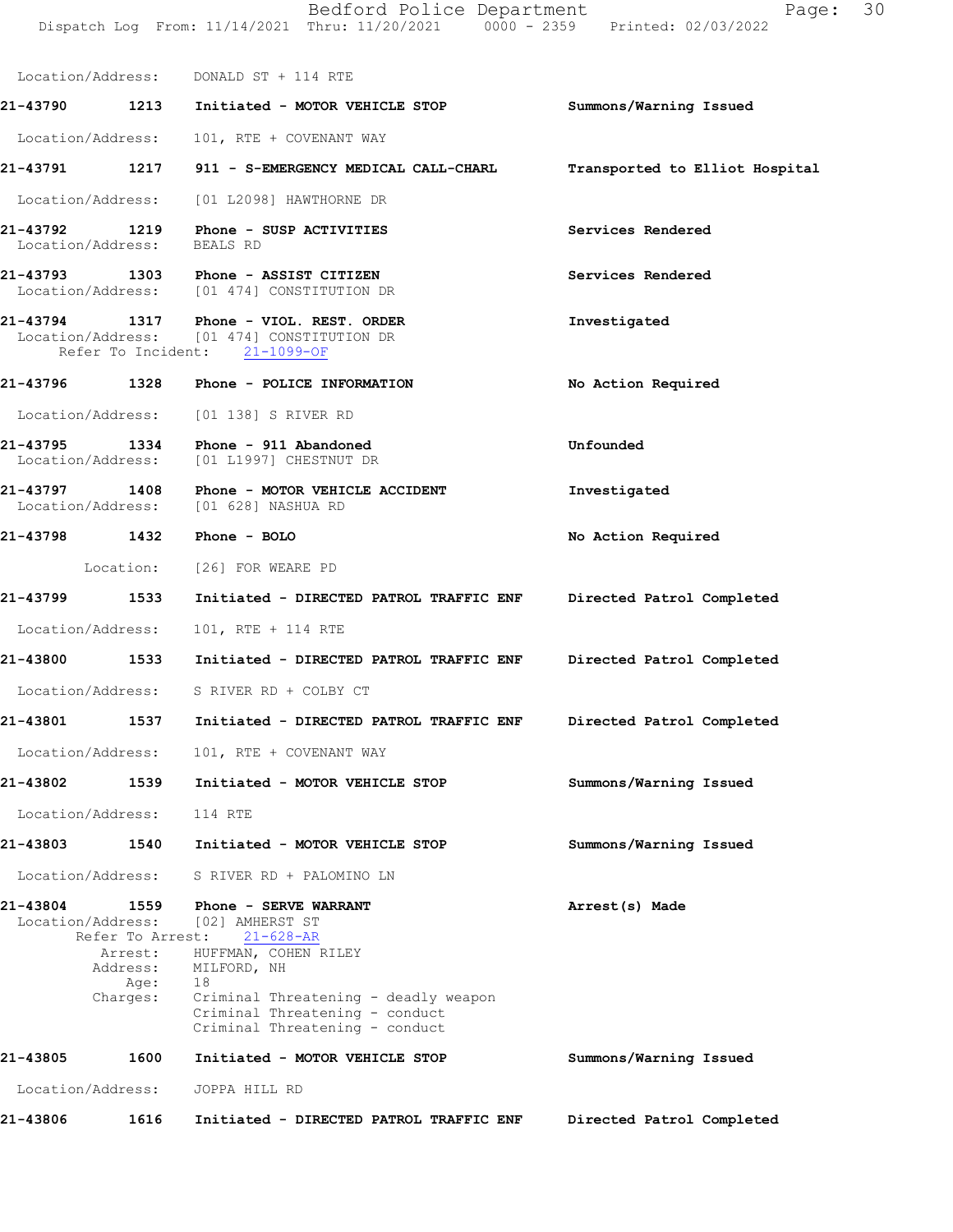|                               |      | Bedford Police Department<br>Dispatch Log From: 11/14/2021 Thru: 11/20/2021 0000 - 2359 Printed: 02/03/2022 | 31<br>Page:               |
|-------------------------------|------|-------------------------------------------------------------------------------------------------------------|---------------------------|
|                               |      | Location/Address: 101, RTE + MEETINGHOUSE RD                                                                |                           |
|                               |      | 21-43807 1617 Initiated - DIRECTED PATROL TRAFFIC ENF Directed Patrol Completed                             |                           |
|                               |      | Location/Address: S RIVER RD + RIVERWAY PL                                                                  |                           |
|                               |      | 21-43808 1626 Initiated - MOTOR VEHICLE STOP                                                                | Summons/Warning Issued    |
| Location/Address: S RIVER RD  |      |                                                                                                             |                           |
|                               |      | 21-43809 1640 Initiated - DIRECTED PATROL TRAFFIC ENF Directed Patrol Completed                             |                           |
|                               |      | Location/Address: S RIVER RD + CLUB ACRE LN                                                                 |                           |
|                               |      | 21-43810  1641  Initiated - DIRECTED PATROL TRAFFIC ENF                                                     | Directed Patrol Completed |
|                               |      | Location/Address: NASHUA RD + COUNTY RD                                                                     |                           |
|                               |      | 21-43811 1651 Initiated - MOTOR VEHICLE STOP                                                                | Summons/Warning Issued    |
|                               |      | Location/Address: 114 RTE + DONALD ST                                                                       |                           |
|                               |      | 21-43812 1657 Initiated - MOTOR VEHICLE STOP                                                                | Summons/Warning Issued    |
|                               |      | Location/Address: S RIVER RD + COMMERCE PARK NORTH                                                          |                           |
| Location/Address: OLD FARM RD |      | 21-43813 1704 Phone - CHECK THE WELFARE                                                                     | Services Rendered         |
| 21-43814 1706 Other - BOLO    |      |                                                                                                             | No Action Required        |
|                               |      | Location: [07] MANCHESTER TO MILFORD                                                                        |                           |
|                               |      | 21-43815 1725 Initiated - DIRECTED PATROL-CAR BREAK-INS                                                     | Directed Patrol Completed |
| Location/Address:             |      | [01 1235] S RIVER RD                                                                                        |                           |
| Location/Address:             |      | 21-43816 1739 Phone - CHECK THE WELFARE<br>BOYNTON ST                                                       | Services Rendered         |
| Location/Address: PATTEN RD   |      | 21-43817 1752 Phone - ASSIST OTHER AGENCY                                                                   | Services Rendered         |
| 21-43818                      | 1806 | Initiated - MOTOR VEHICLE STOP                                                                              | Summons/Warning Issued    |
| Location/Address:             |      | S RIVER RD + MEETINGHOUSE RD                                                                                |                           |
| 21-43819                      | 1813 | Initiated - DIRECTED PATROL-CAR BREAK-INS                                                                   | Directed Patrol Completed |
| Location/Address:             |      | [01 L1804] S RIVER RD                                                                                       |                           |
| 21-43820                      | 1813 | Initiated - DIRECTED PATROL TRAFFIC ENF                                                                     | Directed Patrol Completed |
| Location/Address:             |      | 101, RTE + WALLACE RD                                                                                       |                           |
| 21-43821<br>Location/Address: | 1818 | 911 - S-EMERGENCY MEDICAL CALL-CHARL<br>LIBERTY HILL RD                                                     | <b>NO TRANSPORT</b>       |
| 21-43822 1826                 |      | Initiated - DIRECTED PATROL TRAFFIC ENF                                                                     | Directed Patrol Completed |
| Location/Address:             |      | NEW BOSTON RD + JOPPA HILL RD                                                                               |                           |
| 21-43823                      | 1831 | Initiated - DIRECTED PATROL-CAR BREAK-INS                                                                   | Directed Patrol Completed |
| Location/Address:             |      | WALLACE RD + GREENFIELD PKWY                                                                                |                           |
| 21-43824<br>Location/Address: | 1852 | Initiated - DISABLED MOTOR VEHICLE<br>S RIVER RD + MEETINGHOUSE RD                                          | Services Rendered         |
| 21-43825<br>Location/Address: | 1853 | Phone - MOTOR VEHICLE COMP-IN PROGRESS<br>101, RTE + JENKINS RD                                             | Could Not Locate          |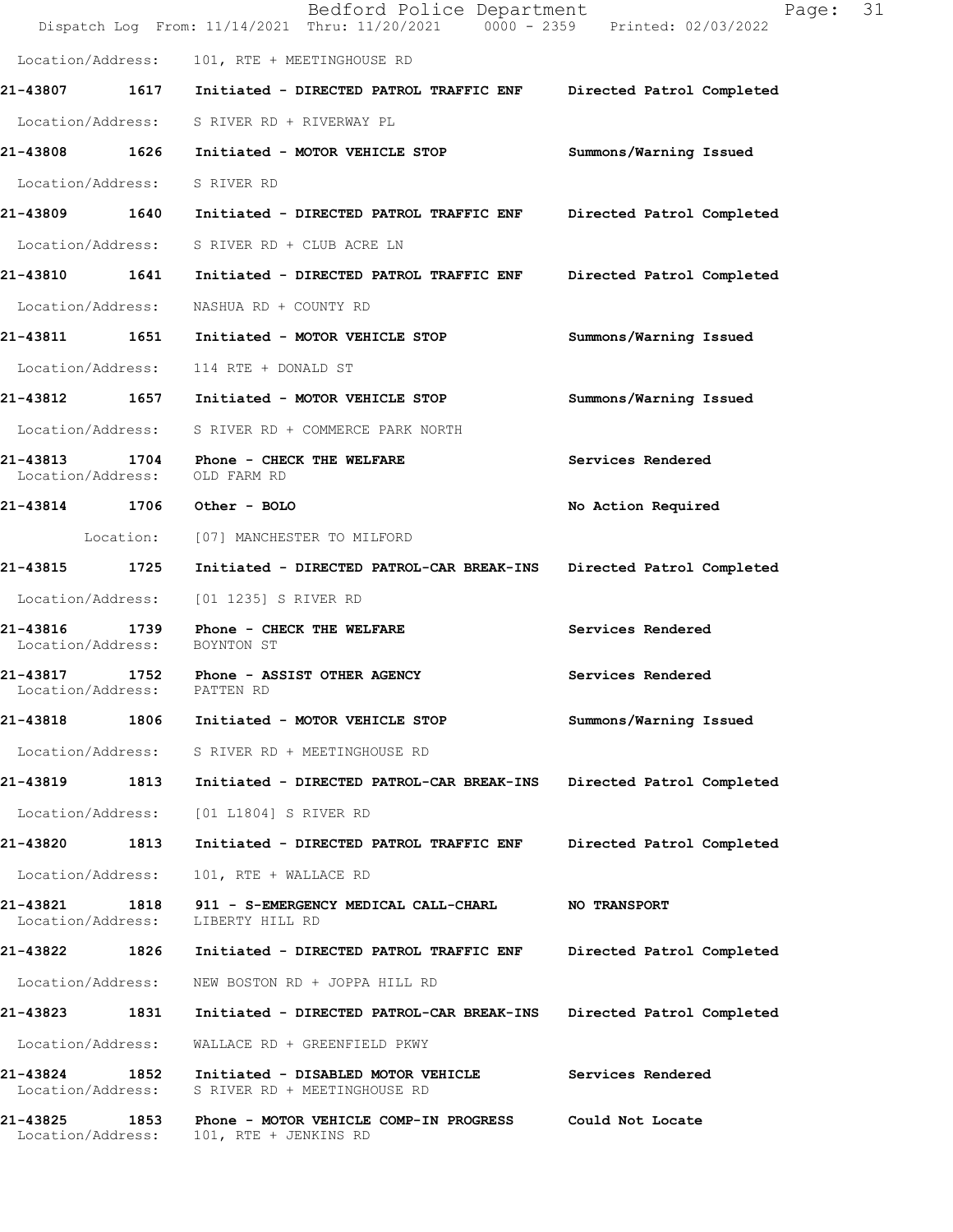|                                    |      | Dispatch Log From: 11/14/2021 Thru: 11/20/2021 0000 - 2359       | Printed: 02/03/2022         |
|------------------------------------|------|------------------------------------------------------------------|-----------------------------|
| 21-43826                           | 1857 | 911 - S-EMERGENCY MEDICAL CALL-DELTA                             | TRANSPORTED TO CMC HOSPITAL |
| Location/Address:                  |      | [01 409] HORIZON DR                                              |                             |
| 21-43827 1917<br>Location/Address: |      | 911 - MOTOR VEHICLE ACC-SPECIAL CIR.<br>[01 L1562] KILTON RD     | <b>Services Rendered</b>    |
| 21-43828 1934                      |      | Phone - ALARM, BURGLAR<br>Location/Address: [01 2259] STOWELL RD | Alarm - False               |
| 21-43829                           | 1943 | Initiated - DIRECTED PATROL-CAR BREAK-INS                        | Directed Patrol Completed   |
| Location/Address:                  |      | [01 1108] LEAVY DR                                               |                             |
| 21-43830                           | 2010 | Initiated - DIRECTED PATROL-CAR BREAK-INS                        | Directed Patrol Completed   |
| Location/Address:                  |      | [01 L2271] S RIVER RD                                            |                             |
| 21-43831                           | 2018 | Initiated - DIRECTED PATROL DWI                                  | Directed Patrol Completed   |
| Location/Address:                  |      | 101, RTE + 114 RTE                                               |                             |
| 21-43832<br>Location/Address:      | 2019 | 911 - MOTOR VEHICLE COMP-IN PROGRESS<br>BOYNTON ST + 114 RTE     | Could Not Locate            |
| 21-43833 2043                      |      | Initiated - MOTOR VEHICLE STOP                                   | Summons/Warning Issued      |
| Location/Address:                  |      | LIBERTY HILL RD                                                  |                             |
| 21-43834                           | 2048 | Initiated - DIRECTED PATROL-CAR BREAK-INS                        | Directed Patrol Completed   |
| Location/Address:                  |      | [01 324] HAWTHORNE DR                                            |                             |
| 21-43835                           | 2053 | Initiated - MOTOR VEHICLE STOP                                   | Summons/Warning Issued      |
| Location/Address:                  |      | 101, RTE                                                         |                             |
| 21-43836                           | 2101 | Initiated - DIRECTED PATROL DWI                                  | Directed Patrol Completed   |
|                                    |      | Vicinity of: N AMHERST RD                                        |                             |
| 21-43837                           | 2108 | Initiated - BUILDING CHECK                                       | Directed Patrol Completed   |
|                                    |      | Location/Address: [01 L0000792] S RIVER RD                       |                             |
| 21-43838                           | 2122 | Initiated - BUILDING CHECK                                       | Building Checked/Secured    |
| Location/Address:                  |      | [01 L1094] S RIVER RD                                            |                             |
| 21-43839                           | 2129 | Initiated - BUILDING CHECK                                       | Directed Patrol Completed   |
|                                    |      | Location/Address: [01 L0000553] 101, RTE                         |                             |
| 21-43840                           | 2138 | Initiated - DIRECTED PATROL DWI                                  | Directed Patrol Completed   |
| Location/Address:                  |      | WALLACE RD + NEW BOSTON RD                                       |                             |
| 21-43841                           | 2142 | Initiated - DIRECTED PATROL-CAR BREAK-INS                        | Directed Patrol Completed   |
| Location/Address:                  |      | [01 308] COLBY CT                                                |                             |
| 21-43842                           | 2325 | Initiated - DIRECTED PATROL DWI                                  | Directed Patrol Completed   |
| Location/Address:                  |      | 101, RTE + KAHLIKO LN                                            |                             |
| 21-43843                           | 2326 | Initiated - DIRECTED PATROL DWI                                  | Directed Patrol Completed   |
|                                    |      | Vicinity of: 114 RTE + DONALD ST                                 |                             |
| 21-43844                           | 2337 | Initiated - DIRECTED PATROL DWI                                  | Directed Patrol Completed   |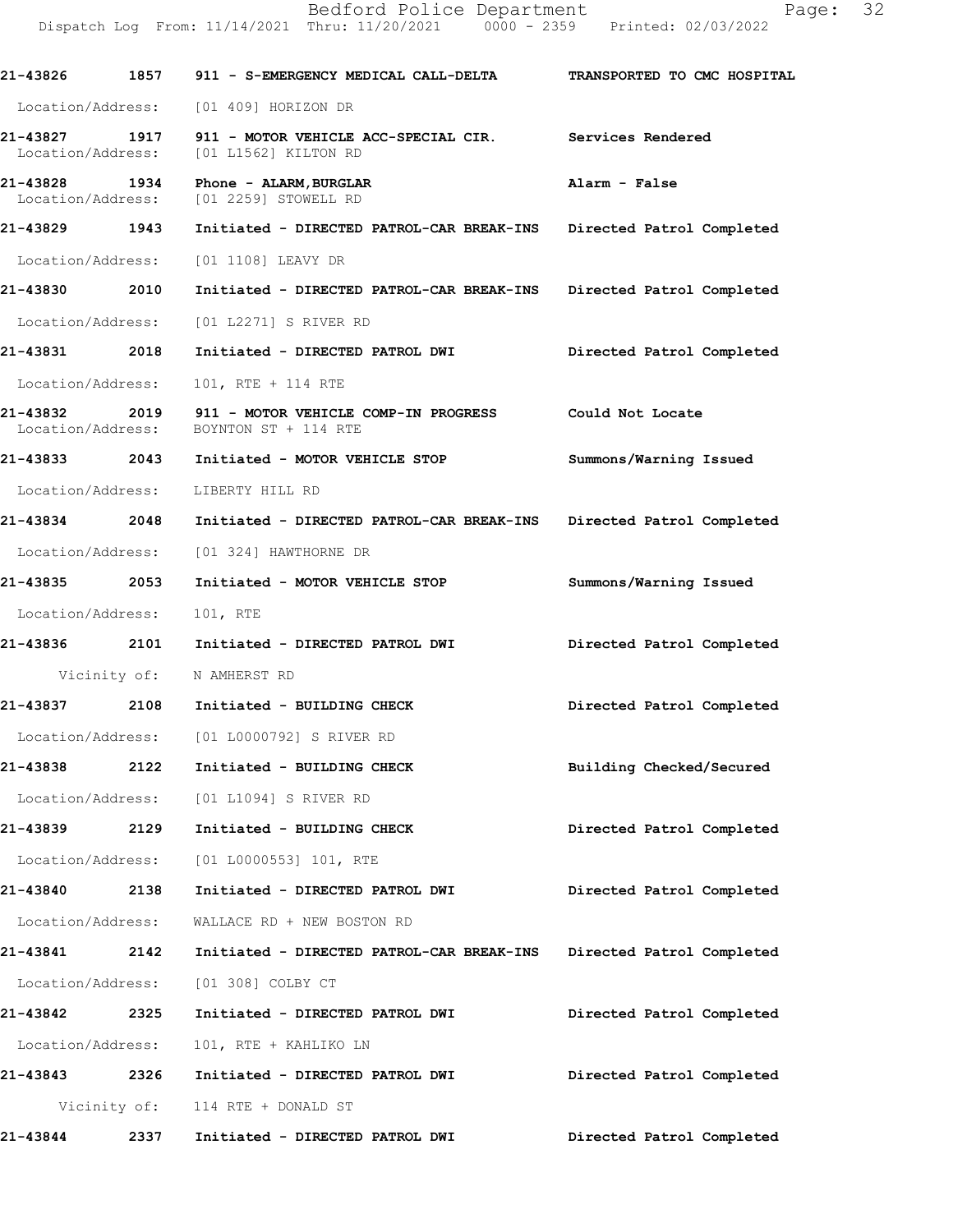Bedford Police Department Page: 33 Dispatch Log From: 11/14/2021 Thru: 11/20/2021 0000 - 2359 Printed: 02/03/2022

|          |                   | Location/Address: S RIVER RD + SOMERVILLE DR |                           |
|----------|-------------------|----------------------------------------------|---------------------------|
| 21-43845 | 2351              | Initiated - MOTOR VEHICLE STOP               | Summons/Warning Issued    |
|          | Location/Address: | 101, RTE + MEETINGHOUSE RD OFF RAMP          |                           |
| 21-43846 | 2355              | Initiated - DIRECTED PATROL DWI              | Directed Patrol Completed |
|          | Location/Address: | 101, RTE + COVENANT WAY                      |                           |
| 21-43847 | 2355              | Initiated - DIRECTED PATROL DWI              | Directed Patrol Completed |
|          | Location/Address: | 101, RTE + WALLACE RD                        |                           |

# For Date:  $11/19/2021$  - Friday

| 21-43848                           | 0000         | Initiated - DIRECTED PATROL DWI                                     | Directed Patrol Completed |
|------------------------------------|--------------|---------------------------------------------------------------------|---------------------------|
| Location/Address:                  |              | COUNTY RD                                                           |                           |
| 21-43849<br>Location/Address:      | 0005         | Initiated - MOTOR VEHICLE STOP<br>101, RTE                          | <b>NO PAPERWORK</b>       |
| 21-43850 0014                      |              | Initiated - DIRECTED PATROL DWI                                     | Directed Patrol Completed |
|                                    |              | Vicinity of: WALLACE RD + NEW BOSTON RD                             |                           |
|                                    |              | 21-43851 0022 Initiated - DIRECTED PATROL DWI                       | Directed Patrol Completed |
|                                    |              | Location/Address: NASHUA RD + COUNTY RD                             |                           |
|                                    |              | 21-43852 0031 Initiated - DIRECTED PATROL DWI                       | Directed Patrol Completed |
| Location/Address: COLBY CT         |              |                                                                     |                           |
|                                    |              |                                                                     | Directed Patrol Completed |
|                                    |              | Location/Address: S RIVER RD + HAWTHORNE DR                         |                           |
| 21-43854 0042                      |              | Initiated - DIRECTED PATROL DWI                                     | Directed Patrol Completed |
|                                    | Vicinity of: | 101, RTE + MEETINGHOUSE RD                                          |                           |
| 21-43855 0050                      |              | Initiated - MOTOR VEHICLE STOP                                      | Summons/Warning Issued    |
|                                    |              | Location/Address: S RIVER RD + KILTON RD                            |                           |
| 21-43856 0050                      |              | Initiated - DIRECTED PATROL DWI                                     | Directed Patrol Completed |
| Location/Address:                  |              | 101, RTE + WALLACE RD                                               |                           |
| 21-43857 0057                      |              | Initiated - MOTOR VEHICLE STOP                                      | Summons/Warning Issued    |
| Location/Address:                  |              | 101, RTE + HARDY RD                                                 |                           |
| 21-43858 0108                      |              | Initiated - MOTOR VEHICLE STOP                                      | Summons/Warning Issued    |
| Location/Address:                  |              | 101, RTE + HARDY RD                                                 |                           |
|                                    |              |                                                                     | Directed Patrol Completed |
|                                    |              | Location/Address: S RIVER RD + MEETINGHOUSE RD                      |                           |
| Location/Address:                  |              | 21-43860 0123 911 - S-EMERGENCY MEDICAL CALL-ALPHA<br>JOHN GOFFE DR | <b>NO TRANSPORT</b>       |
| 21-43861 0125<br>Location/Address: |              | Phone - ALARM, BURGLAR<br>[01 1917] KNOLL CREST DR                  | Alarm - False             |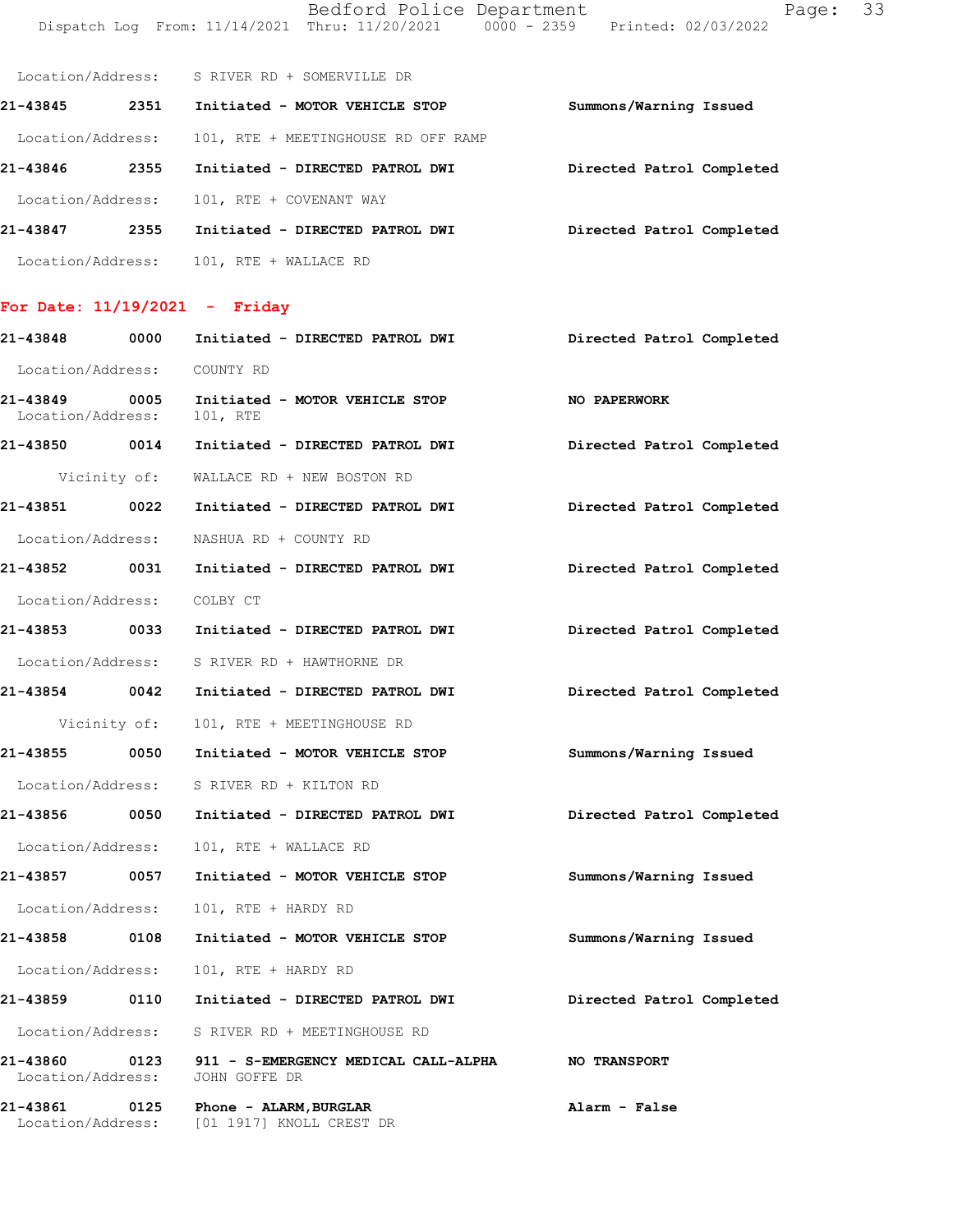|                               |              | Bedford Police Department<br>Dispatch Log From: 11/14/2021 Thru: 11/20/2021 0000 - 2359 Printed: 02/03/2022 | 34<br>Page:                    |
|-------------------------------|--------------|-------------------------------------------------------------------------------------------------------------|--------------------------------|
| 21-43862                      | 0132         | Phone - ALARM, BURGLAR<br>Location/Address: [01 370] HARVEY RD                                              | Alarm - False                  |
|                               |              | 21-43863 0136 Initiated - DIRECTED PATROL DWI                                                               | Directed Patrol Completed      |
| Vicinity of:                  |              | 101, RTE + 114 RTE                                                                                          |                                |
| 21-43864<br>Location/Address: | 0142         | Phone - S-FIRE ALARM<br>[01 138] S RIVER RD                                                                 | Alarm - False                  |
| 21-43865 0207                 |              | Initiated - DIRECTED PATROL-CAR BREAK-INS                                                                   | Directed Patrol Completed      |
|                               | Vicinity of: | DONALD ST + CRIMSON GLORY LN                                                                                |                                |
| 21-43866 0208                 |              | Initiated - DIRECTED PATROL-CAR BREAK-INS                                                                   | Directed Patrol Completed      |
| Location/Address:             |              | 101, RTE + HARDY RD                                                                                         |                                |
| 21-43867                      | 0216         | Initiated - BUILDING CHECK                                                                                  | Directed Patrol Completed      |
| Location/Address:             |              | [01 L1094] S RIVER RD                                                                                       |                                |
| 21-43868 0227                 |              | Initiated - BUILDING CHECK                                                                                  | Building Checked/Secured       |
| Location/Address:             |              | [01 L2252] JENKINS RD                                                                                       |                                |
| 21-43869 0232                 |              | Initiated - BUILDING CHECK                                                                                  | Building Checked/Secured       |
| Location/Address:             |              | [01 192] NEW BOSTON RD                                                                                      |                                |
| 21-43870                      | 0233         | Initiated - BUILDING CHECK                                                                                  | Building Checked/Secured       |
| Location/Address:             |              | $[01 L0000587] 101$ , RTE                                                                                   |                                |
| 21-43871                      | 0235         | Initiated - DIRECTED PATROL-CAR BREAK-INS                                                                   | Directed Patrol Completed      |
| Location/Address:             |              | HARVEY RD                                                                                                   |                                |
|                               |              | 21-43872 0240 Initiated - BUILDING CHECK                                                                    | Building Checked/Secured       |
|                               |              | Location/Address: [01 391] COVENANT WAY                                                                     |                                |
| 21-43873                      | 0246         | Initiated - BUILDING CHECK                                                                                  | Building Checked/Secured       |
| Location/Address:             |              | [01 463] NASHUA RD                                                                                          |                                |
| 21-43874 0250                 |              | Initiated - DIRECTED PATROL-CAR BREAK-INS                                                                   | Directed Patrol Completed      |
|                               | Vicinity of: | POWDER HILL RD + CAMPBELL RD                                                                                |                                |
| 21-43875                      | 0302         | Initiated - DIRECTED PATROL-CAR BREAK-INS                                                                   | Directed Patrol Completed      |
| Location/Address:             |              | GAGE RD + OLDE ENGLISH RD                                                                                   |                                |
| 21-43876                      | 0305         | Initiated - MOTOR VEHICLE STOP                                                                              | Summons/Warning Issued         |
| Location/Address:             |              | S RIVER RD + TECHNOLOGY DR                                                                                  |                                |
| 21-43877 0309                 |              | Initiated - DIRECTED PATROL-CAR BREAK-INS                                                                   | Directed Patrol Completed      |
|                               | Vicinity of: | JOPPA HILL RD + N AMHERST RD                                                                                |                                |
| 21-43878                      | 0313         | 911 - S-EMERGENCY MEDICAL CALL-BRAVO                                                                        | Transported to Elliot Hospital |
| Location/Address:             |              | [01 392] COLBY CT                                                                                           |                                |
| 21-43879                      | 0313         | Initiated - BUILDING CHECK                                                                                  | Building Checked/Secured       |
| Location/Address:             |              | [01 L110] S RIVER RD                                                                                        |                                |
| 21-43880                      | 0321         | Initiated - BUILDING CHECK                                                                                  | Building Checked/Secured       |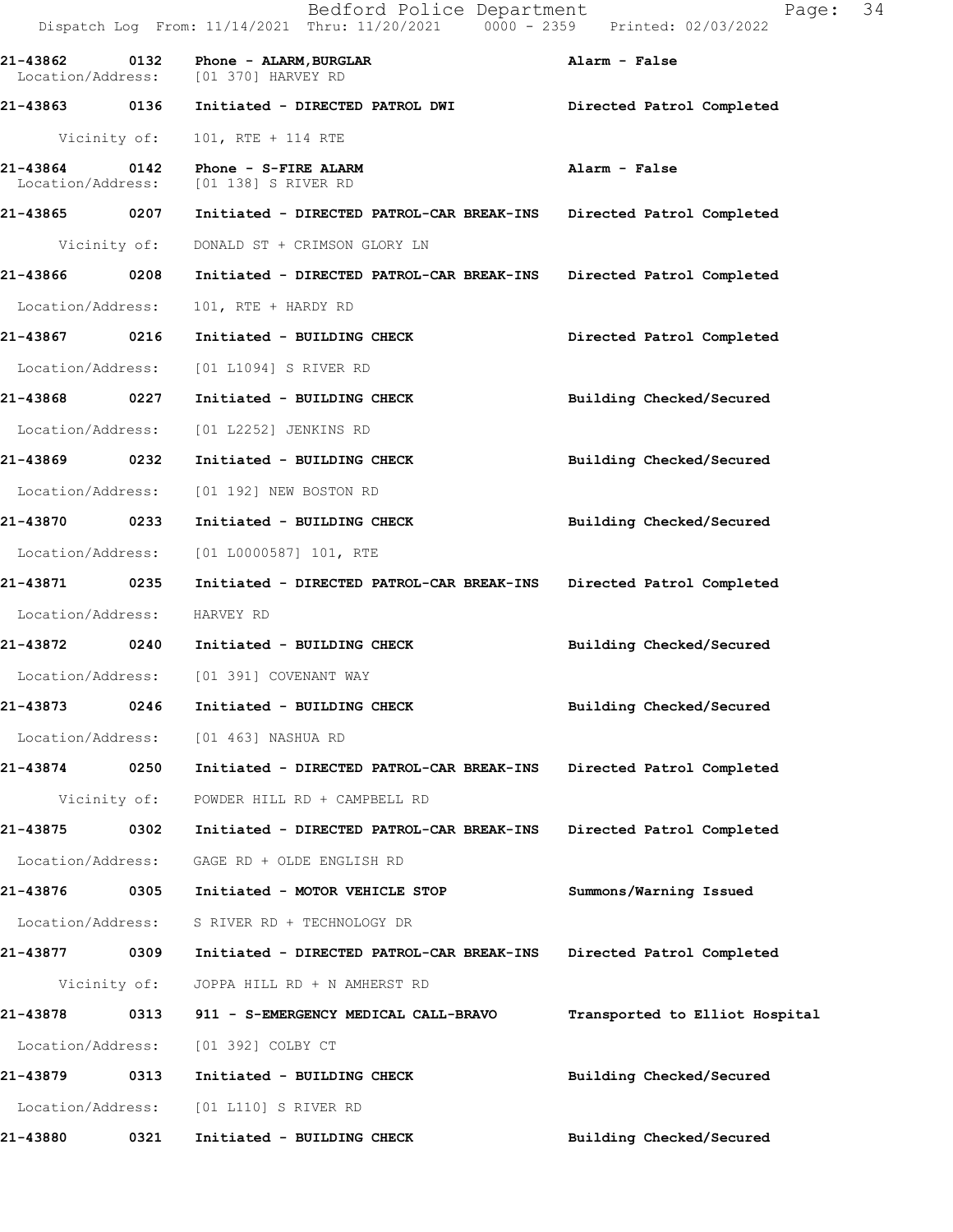|                               |              | Dispatch Log From: 11/14/2021 Thru: 11/20/2021 0000 - 2359 Printed: 02/03/2022    |                           |
|-------------------------------|--------------|-----------------------------------------------------------------------------------|---------------------------|
|                               |              | Location/Address: [01 232] LIBERTY HILL RD                                        |                           |
| 21-43881 0337                 |              | Initiated - DIRECTED PATROL-CAR BREAK-INS Directed Patrol Completed               |                           |
|                               |              | Vicinity of: MINISTERIAL RD + MCALLISTER RD                                       |                           |
| 21-43882 0344                 |              | Initiated - DIRECTED PATROL BURGLARY                                              | Directed Patrol Completed |
| Location/Address:             |              | TECHNOLOGY DR                                                                     |                           |
| 21-43883 0346                 |              | Initiated - DIRECTED PATROL BURGLARY                                              | Directed Patrol Completed |
|                               |              | Location/Address: LIBERTY HILL RD + STRAWBERRY HILL RD                            |                           |
|                               |              | 21-43884 0401 Initiated - DIRECTED PATROL-CAR BREAK-INS Directed Patrol Completed |                           |
|                               |              | Vicinity of: CONSTANCE ST + SANDSTONE DR                                          |                           |
| 21-43885 0404                 |              | Phone - BOLO                                                                      | No Action Required        |
|                               |              | Location/Address: [07] SHEFFIELD RD                                               |                           |
| 21-43886 0426                 |              | 911 - CHECK THE WELFARE<br>Location/Address: [01 435] HAWTHORNE DR                | Investigated              |
| 21-43887 0445                 |              | Initiated - DIRECTED PATROL-CAR BREAK-INS Directed Patrol Completed               |                           |
|                               |              | Vicinity of: MARSTON DR + ESSEX RD                                                |                           |
| 21-43888 0448                 |              | Initiated - BUILDING CHECK                                                        | Directed Patrol Completed |
|                               |              | Location/Address: [01 L90] 101, RTE                                               |                           |
| 21-43889                      | 0508         | Initiated - DIRECTED PATROL TRAFFIC ENF                                           | Directed Patrol Completed |
| Location/Address:             |              | 101, RTE + KAHLIKO LN                                                             |                           |
| 21-43890 0519                 |              | Initiated - MOTOR VEHICLE STOP                                                    | Summons/Warning Issued    |
| Location/Address:             |              | 101, RTE + HARDY RD                                                               |                           |
| 21-43891                      | 0522         | Initiated - DIRECTED PATROL TRAFFIC ENF Directed Patrol Completed                 |                           |
| Location/Address:             |              | S RIVER RD + CLUB ACRE LN                                                         |                           |
| 21-43892<br>Location/Address: | 0526         | 911 - S-EMERGENCY MEDICAL CALL-ALPHA<br>TECHNOLOGY DR                             | LIFT ASSIST               |
| 21-43893                      | 0526         | Initiated - MOTOR VEHICLE STOP                                                    | Summons/Warning Issued    |
| Location/Address:             |              | [01 L90] 101, RTE                                                                 |                           |
| 21-43894                      | 0526         | Initiated - DIRECTED PATROL TRAFFIC ENF                                           | Directed Patrol Completed |
|                               | Vicinity of: | 114 RTE + NEW BOSTON RD                                                           |                           |
| 21-43895                      | 0550         | Initiated - MOTOR VEHICLE STOP                                                    | Summons/Warning Issued    |
| Location/Address:             |              | 101, RTE                                                                          |                           |
| 21-43896                      | 0559         | Initiated - DIRECTED PATROL TRAFFIC ENF                                           | Directed Patrol Completed |
| Location/Address:             |              | BACK RIVER RD + COUNTY RD                                                         |                           |
| 21-43897                      | 0635         | Initiated - MOTOR VEHICLE STOP                                                    | Summons/Warning Issued    |
| Location/Address:             |              | 101, RTE                                                                          |                           |
| 21-43901                      | 0728         | Initiated - DIRECTED PATROL TRAFFIC ENF                                           | Directed Patrol Completed |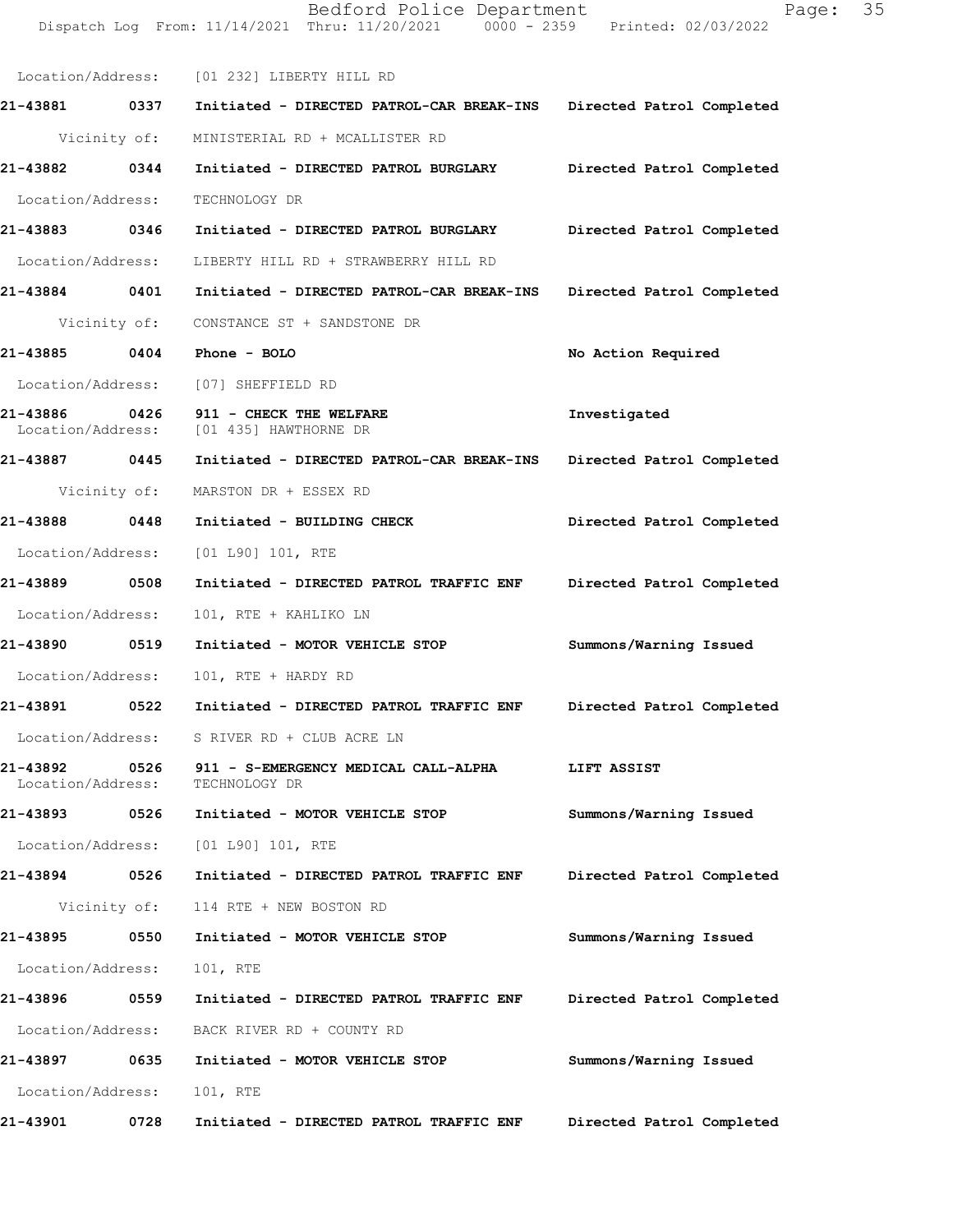|                               |      | Bedford Police Department<br>Dispatch Log From: 11/14/2021 Thru: 11/20/2021 0000 - 2359 Printed: 02/03/2022 | Page:                       | 36 |
|-------------------------------|------|-------------------------------------------------------------------------------------------------------------|-----------------------------|----|
| Location/Address:             |      | 101, RTE + JENKINS RD                                                                                       |                             |    |
|                               |      | 21-43902 0730 Initiated - DIRECTED PATROL TRAFFIC ENF Directed Patrol Completed                             |                             |    |
|                               |      | Location/Address: S RIVER RD + KILTON RD                                                                    |                             |    |
|                               |      | 21-43903 0744 Initiated - DIRECTED PATROL TRAFFIC ENF                                                       | Directed Patrol Completed   |    |
| Location/Address:             |      | 114 RTE + NEW BOSTON RD                                                                                     |                             |    |
|                               |      | 21-43904 0752 Initiated - MOTOR VEHICLE STOP                                                                | Summons/Warning Issued      |    |
|                               |      | Location/Address: 114 RTE + 101, RTE                                                                        |                             |    |
| Location/Address: 101, RTE    |      | 21-43905 0754 Phone - MOTOR VEHICLE COMP-IN PROGRESS<br>Refer To Incident: 21-1100-OF                       | Investigated                |    |
|                               |      | 21-43906 0758 Phone - VANDALISM                                                                             | Summons/Warning Issued      |    |
| Location/Address: SETON DR    |      | Refer To Incident: 21-1101-OF                                                                               |                             |    |
|                               |      | 21-43898 0800 Phone - ASSIST CITIZEN<br>Location/Address: [01 1193] HAWTHORNE DR                            | Services Rendered           |    |
|                               |      | 21-43899 0803 Phone - ASSIST CITIZEN<br>Location/Address: [01 1333] JOPPA HILL RD                           | Services Rendered           |    |
| 21-43907 0807                 |      | Initiated - DIRECTED PATROL TRAFFIC ENF                                                                     | Directed Patrol Completed   |    |
| Location/Address:             |      | S RIVER RD + WASHINGTON PL                                                                                  |                             |    |
| 21-43908 0812                 |      | Initiated - MOTOR VEHICLE STOP                                                                              | Summons/Warning Issued      |    |
| Location/Address:             |      | [01 L0000786] S RIVER RD                                                                                    |                             |    |
| 21-43909 0815                 |      | Initiated - MOTOR VEHICLE STOP                                                                              | Summons/Warning Issued      |    |
|                               |      | Location/Address: [01 696] WALLACE RD                                                                       |                             |    |
| 21-43910                      | 0846 | 911 - S-MOTOR VEHICLE ACCIDENT INJ                                                                          | TRANSPORTED TO CMC HOSPITAL |    |
|                               |      | Location/Address: 101, RTE + F.E. EVERETT SOUTH TPKE                                                        |                             |    |
| 21-43911                      |      | 0859 911 - S-EMERGENCY MEDICAL CALL-ALPHA                                                                   | TRANSPORTED TO CMC HOSPITAL |    |
| Location/Address:             |      | [01 919] CORPORATE DR                                                                                       |                             |    |
| 21-43912                      | 0913 | Initiated - DIRECTED PATROL TRAFFIC ENF                                                                     | Directed Patrol Completed   |    |
| Location/Address:             |      | 114 RTE + 101, RTE                                                                                          |                             |    |
| 21-43913 0931                 |      | Initiated - MOTOR VEHICLE STOP                                                                              | Summons/Warning Issued      |    |
| Location/Address:             |      | 114 RTE + 101, RTE                                                                                          |                             |    |
| 21-43914<br>Location/Address: | 0934 | Phone - CIVIL<br>BOYNTON ST                                                                                 | Investigated                |    |
| 21-43915                      |      | 0950 Phone - POLICE INFORMATION                                                                             | No Action Required          |    |
| Location/Address:             |      | 101, RTE + OLDE BEDFORD WAY                                                                                 |                             |    |
| 21-43900<br>Location/Address: | 1000 | Phone - ASSIST CITIZEN<br>[01 1767] RUNDLETT HILL RD                                                        | Services Rendered           |    |
| 21-43916<br>Location/Address: | 1001 | Walk-In - INVESTIGATION-FOLLOW UP<br>CAMELOT DR                                                             | Services Rendered           |    |
| 21-43917                      | 1003 | Initiated - MOTOR VEHICLE STOP                                                                              | Summons/Warning Issued      |    |
|                               |      |                                                                                                             |                             |    |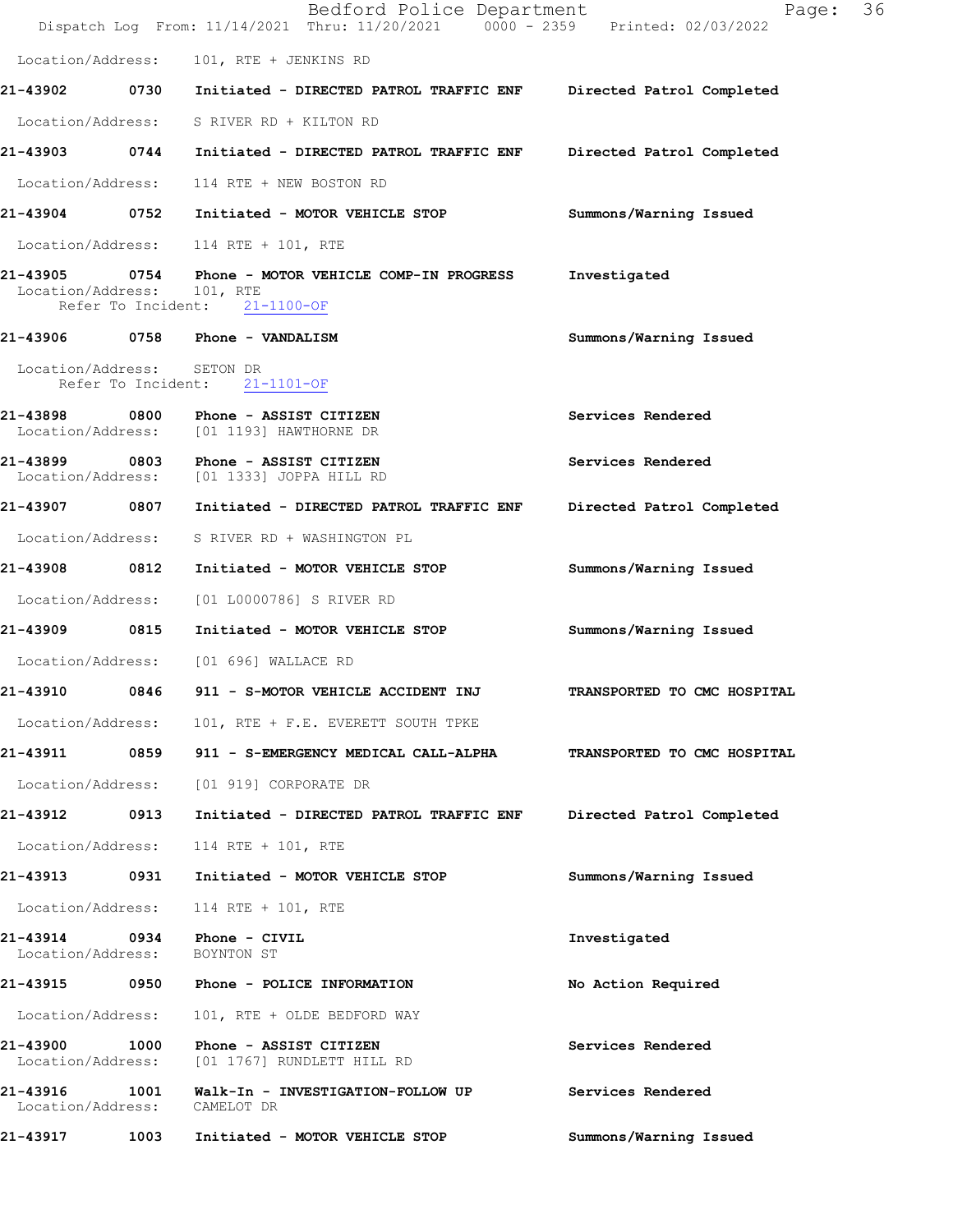|                                    |      | Bedford Police Department<br>Dispatch Log From: 11/14/2021 Thru: 11/20/2021 0000 - 2359 Printed: 02/03/2022                      | Page:                          | 37 |
|------------------------------------|------|----------------------------------------------------------------------------------------------------------------------------------|--------------------------------|----|
|                                    |      | Location/Address: [01 L2122] S RIVER RD                                                                                          |                                |    |
|                                    |      |                                                                                                                                  | Directed Patrol Completed      |    |
|                                    |      | Location/Address: S RIVER RD + BACK RIVER RD                                                                                     |                                |    |
|                                    |      | 21-43919 1057 Initiated - INVESTIGATION-FOLLOW UP<br>Location/Address: [01 L360] 101, RTE<br>Refer To Incident: 21-1078-OF       | Investigated                   |    |
|                                    |      | 21-43921 1113 Phone - POLICE INFORMATION                                                                                         | No Action Required             |    |
|                                    |      | Location/Address: BACK RIVER RD                                                                                                  |                                |    |
| Location/Address: CAMBRIDGE RD     |      | 21-43920 1116 Initiated - SERVE PAPERWORK                                                                                        | Services Rendered              |    |
|                                    |      | 21-43922 1124 Initiated - DIRECTED PATROL-CAR BREAK-INS                                                                          | Directed Patrol Completed      |    |
|                                    |      | Location/Address: [01 L1803] S RIVER RD                                                                                          |                                |    |
| 21-43923 1126                      |      | Initiated - DIRECTED PATROL BURGLARY                                                                                             | Directed Patrol Completed      |    |
| Location/Address:                  |      | CAMBRIDGE RD + WALLACE RD                                                                                                        |                                |    |
| 21-43924 1138                      |      | Initiated - ASSIST CITIZEN<br>Location/Address: [01 L488] CORTLAND DR                                                            | Services Rendered              |    |
|                                    |      | 21-43925 1141 Initiated - DIRECTED PATROL-CAR BREAK-INS Directed Patrol Completed                                                |                                |    |
| Location/Address:                  |      | [01 L2252] JENKINS RD                                                                                                            |                                |    |
|                                    |      | 21-43926 1205 Phone - S-MUTUAL AID-MEDICAL                                                                                       | Transported to Elliot Hospital |    |
| Location/Address:                  |      | [07] WEBSTER ST                                                                                                                  |                                |    |
| Location/Address: EDWARD CIR       |      | 21-43927 1205 Initiated - SERVE PAPERWORK                                                                                        | Services Rendered              |    |
|                                    |      | 21-43928 1209 Initiated - DIRECTED PATROL BURGLARY                                                                               | Directed Patrol Completed      |    |
|                                    |      | Location/Address: KING RD + SPARTAN DR                                                                                           |                                |    |
| 21-43929                           |      | 1225 Initiated - MOTOR VEHICLE STOP                                                                                              | Summons/Warning Issued         |    |
| Location/Address:                  |      | 101, RTE                                                                                                                         |                                |    |
| 21-43930 1252<br>Location/Address: |      | Phone - BOLO<br>[04] DW HWY                                                                                                      | Services Rendered              |    |
| 21-43931 1301<br>Location/Address: |      | Initiated - SERVE PAPERWORK<br>[01 2256] PLUMMER RD                                                                              | NO PAPERWORK                   |    |
| 21-43932 1314<br>Location/Address: |      | Initiated - MOTOR VEHICLE STOP<br>101, RTE + JENKINS RD                                                                          | NO PAPERWORK                   |    |
|                                    |      | 21-43933   1317   Initiated - POLICE INFORMATION                                                                                 | No Action Required             |    |
| Location/Address: NASHUA RD        |      | Refer To Incident: 21-1102-OF                                                                                                    |                                |    |
|                                    |      | Location/Address: [01 905] ROCKINGHAM CT                                                                                         | Alarm - False                  |    |
|                                    |      | 21-43935 1341 Phone - DISORDERLY CONDUCT-IN PROGRESS<br>Location/Address: [01 L2271] S RIVER RD<br>Refer To Incident: 21-1103-OF | Investigated                   |    |
| 21-43936                           | 1341 | Initiated - DIRECTED PATROL-CAR BREAK-INS                                                                                        | Directed Patrol Completed      |    |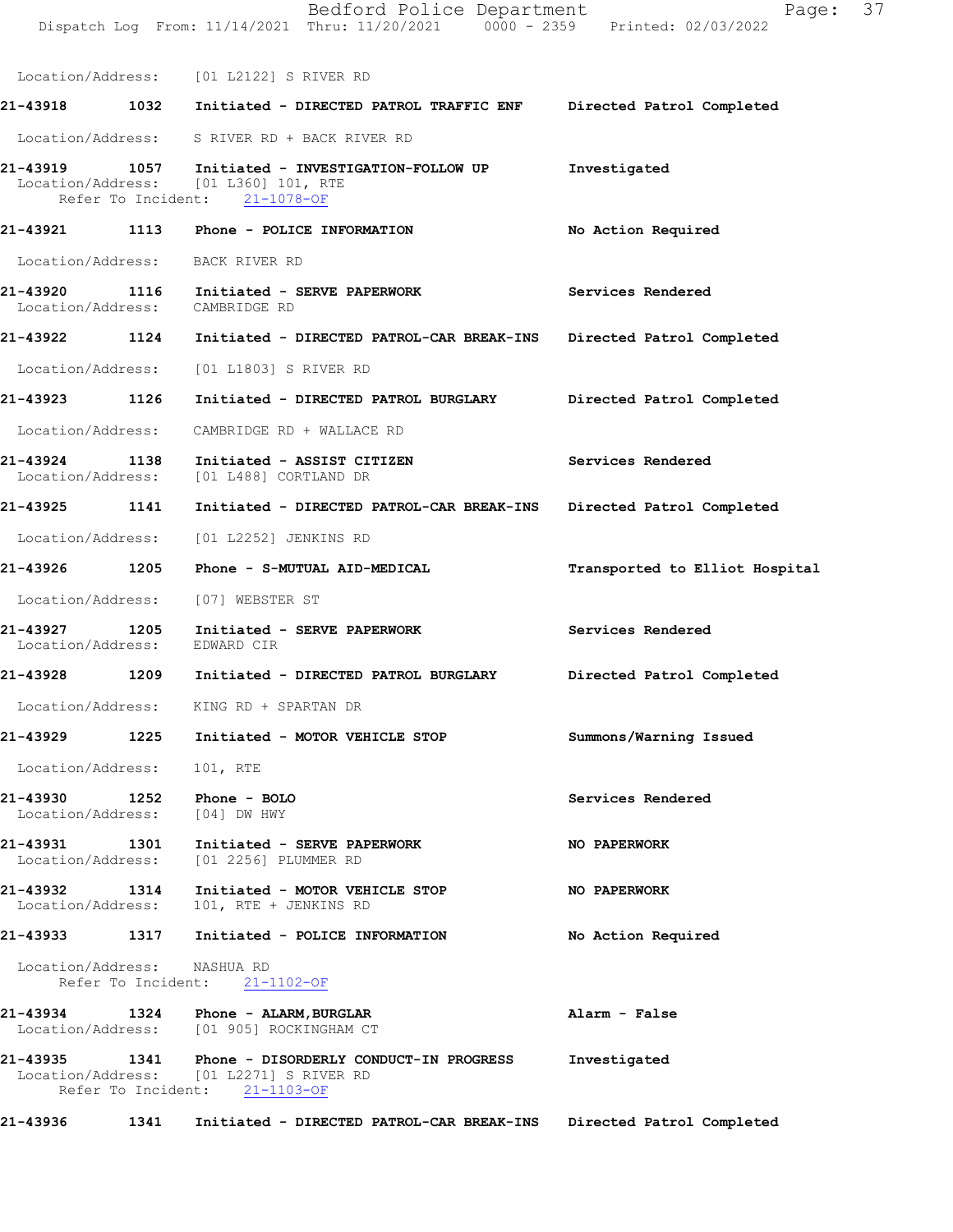|                           |      | Bedford Police Department<br>Dispatch Log From: 11/14/2021 Thru: 11/20/2021 0000 - 2359 Printed: 02/03/2022 | Page:                          | 38 |
|---------------------------|------|-------------------------------------------------------------------------------------------------------------|--------------------------------|----|
|                           |      | Location/Address: [01 1050] DONALD ST                                                                       |                                |    |
| Location/Address: LYNN DR |      | 21-43937 1415 Phone - FRAUD                                                                                 | Services Rendered              |    |
|                           |      | 21-43938 1502 Initiated - INVESTIGATION-FOLLOW UP Directed Patrol Completed                                 |                                |    |
|                           |      | Location/Address: [01 919] CORPORATE DR<br>Refer To Incident: 21-1014-OF                                    |                                |    |
| 21-43939 1518             |      | Initiated - DIRECTED PATROL TRAFFIC ENF                                                                     | Directed Patrol Completed      |    |
|                           |      | Location/Address: S RIVER RD + AUTUMN LN                                                                    |                                |    |
| 21-43940 1521             |      | Initiated - DIRECTED PATROL ACCIDENTS Directed Patrol Completed                                             |                                |    |
| Location/Address:         |      | 101, RTE + CONSTITUTION DR                                                                                  |                                |    |
| 21-43941 1527             |      | Initiated - DIRECTED PATROL ACCIDENTS Directed Patrol Completed                                             |                                |    |
| Location/Address:         |      | 101, RTE + KAHLIKO LN                                                                                       |                                |    |
| 21-43942 1538             |      | Phone - S-MUTUAL AID-MEDICAL                                                                                | Transported to Elliot Hospital |    |
| Location/Address:         |      | [07] QUEEN CITY AVE                                                                                         |                                |    |
| 21-43943 1541             |      | Initiated - DIRECTED PATROL TRAFFIC ENF                                                                     | Directed Patrol Completed      |    |
| Location/Address:         |      | HULL RD + S RIVER RD                                                                                        |                                |    |
| 21-43944 1545             |      | Initiated - MOTOR VEHICLE STOP                                                                              | Summons/Warning Issued         |    |
| Location/Address:         |      | 101, RTE + OLDE BEDFORD WAY                                                                                 |                                |    |
| 21-43945                  | 1552 | Initiated - DIRECTED PATROL TRAFFIC ENF                                                                     | Directed Patrol Completed      |    |
| Location/Address:         |      | S RIVER RD + HAWTHORNE DR                                                                                   |                                |    |
| Location/Address:         |      | 21-43946 1555 911 - MOTOR VEHICLE ACCIDENT<br>114 RTE + 101, RTE                                            | Services Rendered              |    |
| 21-43947                  | 1556 | Initiated - DIRECTED PATROL ACCIDENTS                                                                       | Directed Patrol Completed      |    |
|                           |      | Location/Address: KILTON RD + S RIVER RD                                                                    |                                |    |
| 21-43948                  |      | 1610 Phone - HARRASSMENT                                                                                    | No Action Required             |    |
| Location/Address:         |      | CAMELOT DR                                                                                                  |                                |    |
| 21-43949                  | 1623 | Initiated - DIRECTED PATROL TRAFFIC ENF                                                                     | Directed Patrol Completed      |    |
| Location/Address:         |      | 101, RTE + JENKINS RD                                                                                       |                                |    |
| 21-43950                  | 1632 | Other - RESTRAINING ORDER                                                                                   | No Action Required             |    |
| Location/Address:         |      | BACK RIVER RD                                                                                               |                                |    |
| 21-43951                  | 1633 | Initiated - DIRECTED PATROL TRAFFIC ENF                                                                     | Directed Patrol Completed      |    |
| Location/Address:         |      | DONALD ST + LAWES AVE                                                                                       |                                |    |
| 21-43952                  | 1645 | 911 - S-EMERGENCY MEDICAL CALL-ALPHA                                                                        | TRANSPORTED TO CMC HOSPITAL    |    |
| Location/Address:         |      | [01 435] HAWTHORNE DR                                                                                       |                                |    |
| 21-43953                  | 1648 | Initiated - DIRECTED PATROL TRAFFIC ENF                                                                     | Directed Patrol Completed      |    |
| Location/Address:         |      | S RIVER RD + HARVEY RD                                                                                      |                                |    |
| 21-43954                  | 1659 | Initiated - DIRECTED PATROL TRAFFIC ENF                                                                     | Directed Patrol Completed      |    |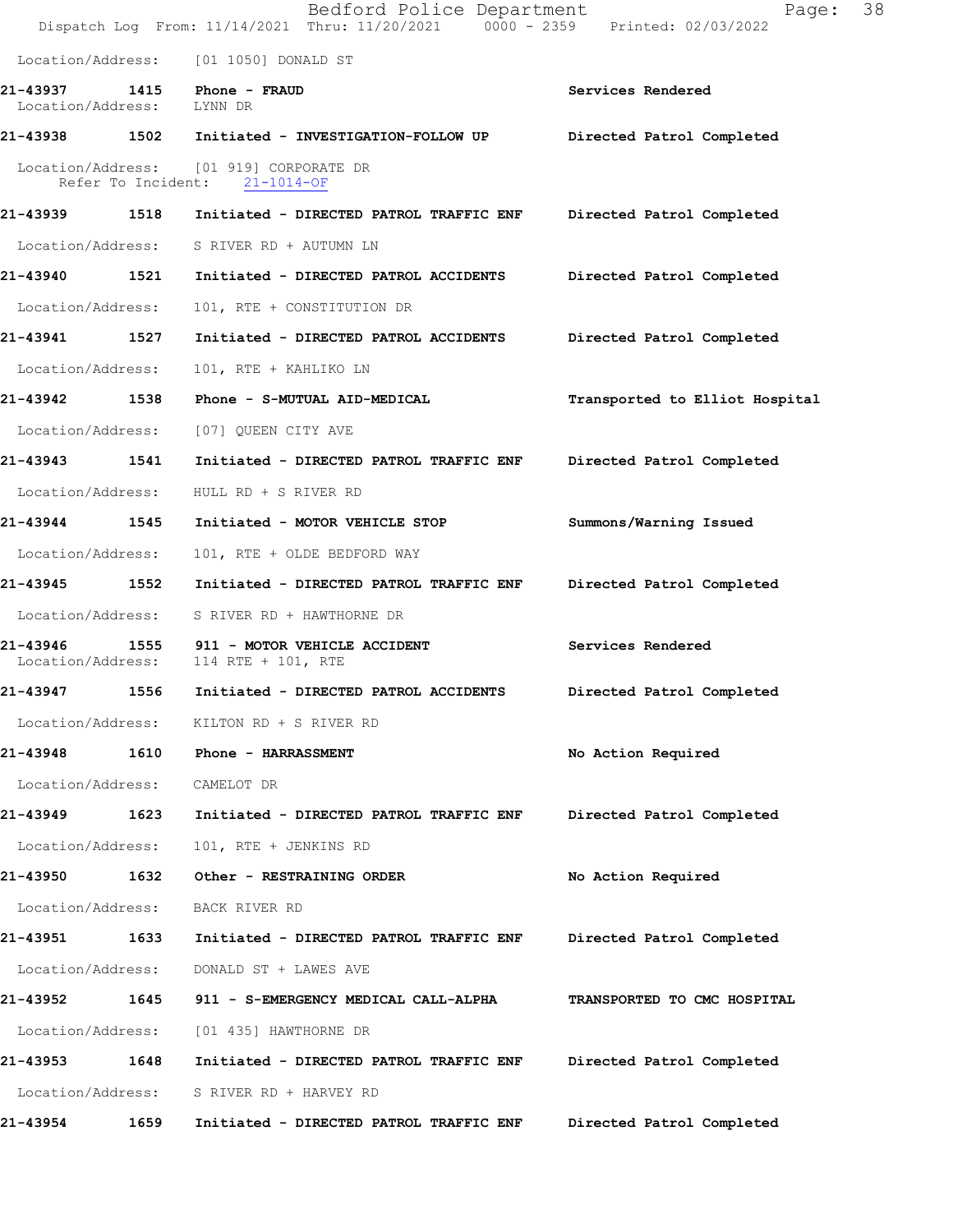|                               |                          | Bedford Police Department<br>Dispatch Log From: 11/14/2021 Thru: 11/20/2021 0000 - 2359 Printed: 02/03/2022 | 39<br>Page:                    |
|-------------------------------|--------------------------|-------------------------------------------------------------------------------------------------------------|--------------------------------|
| Location/Address:             |                          | NEW BOSTON RD + HOLBROOK RD                                                                                 |                                |
| 21-43955                      | 1708                     | Initiated - MOTOR VEHICLE STOP                                                                              | Summons/Warning Issued         |
| Location/Address:             |                          | NEW BOSTON RD + TIRRELL HILL RD                                                                             |                                |
| 21-43958                      | 1720                     | Initiated - DIRECTED PATROL TRAFFIC ENF                                                                     | Directed Patrol Completed      |
| Location/Address:             |                          | [01 192] NEW BOSTON RD                                                                                      |                                |
| 21-43956 1721                 |                          | Initiated - MOTOR VEHICLE STOP                                                                              | Summons/Warning Issued         |
| Location/Address:             |                          | WALLACE RD + LANE DR                                                                                        |                                |
| 21-43957 1721                 |                          | Phone - BOLO                                                                                                | No Action Required             |
|                               | Location:                | [03] GOFFSTOWN TO MANCHESTER                                                                                |                                |
| 21-43959<br>Location/Address: | 1737                     | Phone - S-MUTUAL AID-MEDICAL<br>[07] S PORTER ST                                                            | Services Rendered              |
| 21-43960<br>Location/Address: | 1738                     | Initiated - SUSP ACTIVITIES<br>STATION RD                                                                   | Services Rendered              |
| 21-43961 1749                 |                          | Initiated - DIRECTED PATROL-CAR BREAK-INS                                                                   | Directed Patrol Completed      |
| Location/Address:             |                          | [01 1050] DONALD ST                                                                                         |                                |
| 21-43962                      | 1749                     | Initiated - DIRECTED PATROL-CAR BREAK-INS                                                                   | Directed Patrol Completed      |
| Location/Address:             |                          | [01 1603] MARKET ST                                                                                         |                                |
| 21-43963 1804                 |                          | Initiated - MOTOR VEHICLE STOP                                                                              | Summons/Warning Issued         |
| Location/Address:             |                          | 101, RTE + MEETINGHOUSE RD OFF RAMP                                                                         |                                |
| 21-43964                      | 1811                     | Initiated - DIRECTED PATROL-CAR BREAK-INS                                                                   | Directed Patrol Completed      |
| Location/Address:             |                          | [01 L1562] KILTON RD                                                                                        |                                |
| 21-43965                      | 1818                     | Initiated - DIRECTED PATROL-CAR BREAK-INS                                                                   | Directed Patrol Completed      |
| Location/Address:             |                          | [01 1108] LEAVY DR                                                                                          |                                |
| 21-43966                      | 1828                     | Initiated - DIRECTED PATROL-CAR BREAK-INS                                                                   | Directed Patrol Completed      |
| Location/Address:             |                          | [01 L1804] S RIVER RD                                                                                       |                                |
| 21-43967                      | 1830                     | Initiated - MOTOR VEHICLE STOP                                                                              | Summons/Warning Issued         |
| Location/Address:             |                          | 101, RTE                                                                                                    |                                |
| 21-43968 1844                 |                          | Initiated - DIRECTED PATROL-CAR BREAK-INS                                                                   | Directed Patrol Completed      |
| Location/Address:             |                          | WHITE AVE + BELLEMORE DR                                                                                    |                                |
| 21-43969                      | 1846                     | 911 - S-EMERGENCY MEDICAL CALL-CHARL                                                                        | Transported to Elliot Hospital |
| Location/Address:             |                          | [01 919] CORPORATE DR                                                                                       |                                |
| 21-43970                      | 1848                     | 911 - S-EMERGENCY MEDICAL CALL-ALPHA                                                                        | Transported to Elliot Hospital |
| Location/Address:             |                          | [01 1387] TECHNOLOGY DR                                                                                     |                                |
| 21-43971 1848                 |                          | Initiated - DIRECTED PATROL TRAFFIC ENF                                                                     | Directed Patrol Completed      |
| Location/Address:             |                          | MEETINGHOUSE RD + S RIVER RD                                                                                |                                |
| 21-43972<br>Location/Address: | 1857<br>Refer To Arrest: | Initiated - INVESTIGATION-FOLLOW UP<br>MEETINGHOUSE RD<br>$21 - 617 - AR$                                   | Investigated                   |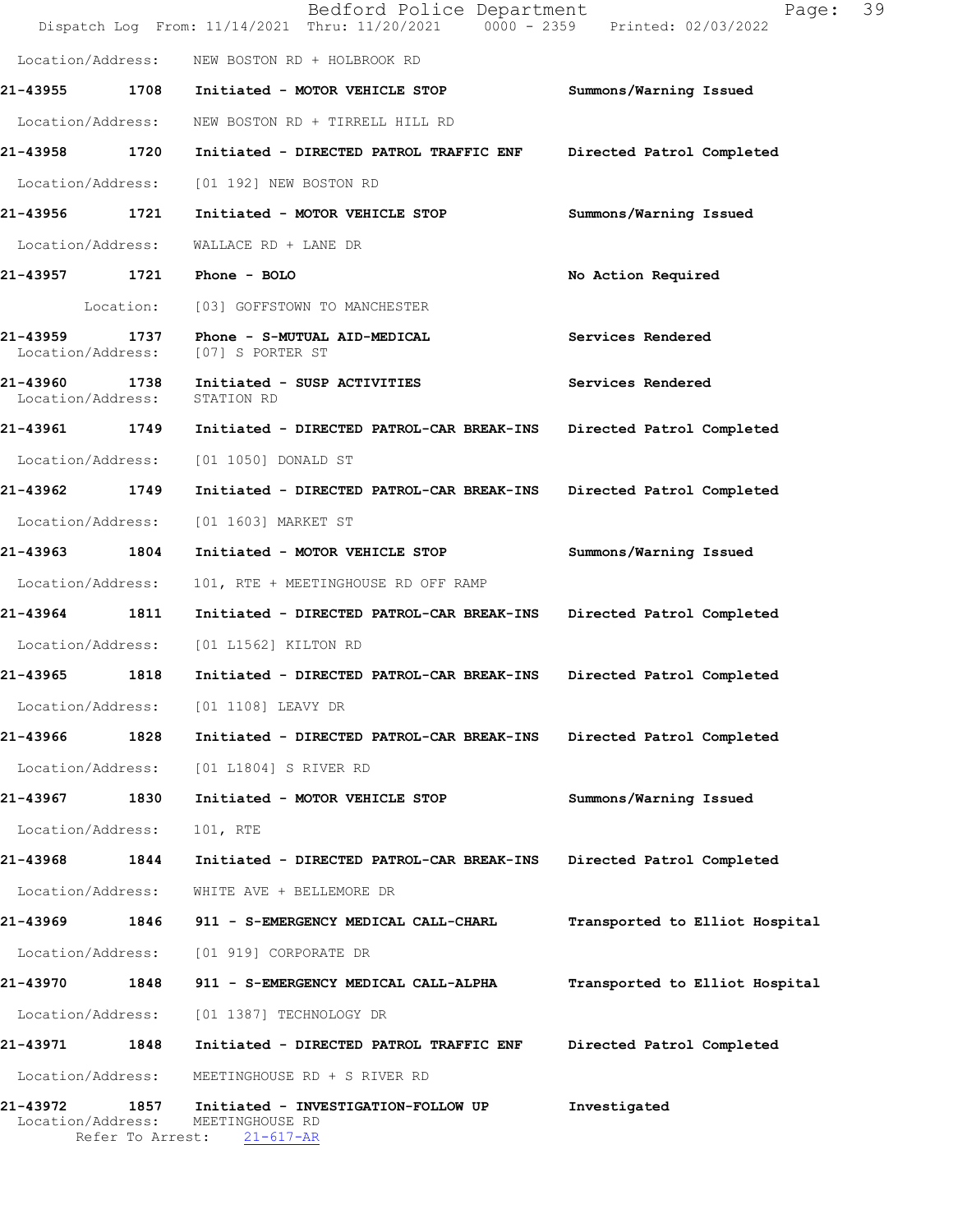|                                    |                             | Bedford Police Department<br>Dispatch Log From: 11/14/2021 Thru: 11/20/2021 0000 - 2359 Printed: 02/03/2022 | 40<br>Page:                    |  |
|------------------------------------|-----------------------------|-------------------------------------------------------------------------------------------------------------|--------------------------------|--|
|                                    | Arrest:<br>Address:<br>Age: | LYNCH, KERYN L<br>CONCORD, NH<br>36                                                                         |                                |  |
|                                    | Charges:                    | Possession, etc.; Residual Amount<br>Recv Stolen Prop; \$0-\$1000<br>Blue Lights Rest'd to Law Enforcem't   |                                |  |
| 21-43973                           | 1925                        | Initiated - DIRECTED PATROL DWI                                                                             | Directed Patrol Completed      |  |
| Location/Address:                  |                             | 114 RTE + DONALD ST                                                                                         |                                |  |
| 21-43974                           | 1938                        | Initiated - DIRECTED PATROL-CAR BREAK-INS Directed Patrol Completed                                         |                                |  |
| Location/Address:                  |                             | LIBERTY HILL RD + GREENFIELD PKWY                                                                           |                                |  |
| 21-43975 1941                      |                             | Initiated - DIRECTED PATROL-CAR BREAK-INS                                                                   | Directed Patrol Completed      |  |
| Location/Address:                  |                             | HARVEY RD + S RIVER RD                                                                                      |                                |  |
| 21-43976 1955                      |                             | Initiated - DIRECTED PATROL-CAR BREAK-INS                                                                   | Directed Patrol Completed      |  |
| Location/Address:                  |                             | DONALD ST + SAVOIE ST                                                                                       |                                |  |
| 21-43977                           | 2012                        | Initiated - DIRECTED PATROL-CAR BREAK-INS                                                                   | Directed Patrol Completed      |  |
| Location/Address:                  |                             | [01 1235] S RIVER RD                                                                                        |                                |  |
| 21-43978 2018<br>Location/Address: | Refer To Arrest:            | Phone - SERVE WARRANT<br>[09] GREEN ST<br>$21 - 629 - AR$                                                   | Arrest(s) Made                 |  |
|                                    |                             | Arrest: CHEVRETTE, CHRISTINA D                                                                              |                                |  |
|                                    | Age:<br>Charges:            | Address: LACONIA, NH<br>36<br>Theft by Unauthd Taking $$1501+$                                              |                                |  |
| 21-43979                           | 2043                        | Initiated - DIRECTED PATROL DWI                                                                             | Directed Patrol Completed      |  |
| Location/Address:                  |                             | 101, RTE + NASHUA RD                                                                                        |                                |  |
| 21-43980                           | 2149                        | Initiated - DIRECTED PATROL BURGLARY                                                                        | Directed Patrol Completed      |  |
| Location/Address:                  |                             | $[01 L863] 101$ , RTE                                                                                       |                                |  |
| 21-43981                           |                             | 2152 Phone - MOTOR VEHICLE COMPLAINT                                                                        | Summons/Warning Issued         |  |
| Location/Address:                  |                             | 114 RTE                                                                                                     |                                |  |
| 21-43982                           | 2152                        | Initiated - MOTOR VEHICLE STOP                                                                              | Summons/Warning Issued         |  |
| Location/Address:                  |                             | S RIVER RD + WASHINGTON PL                                                                                  |                                |  |
| 21-43983<br>Location/Address:      | 2225                        | Phone - S-EMERGENCY MEDICAL CALL<br>[01 474] CONSTITUTION DR                                                | NO TRANSPORT                   |  |
| 21-43984                           | 2315                        | Initiated - DIRECTED PATROL DWI                                                                             | Directed Patrol Completed      |  |
| Vicinity of:                       |                             | 101, RTE + WALLACE RD                                                                                       |                                |  |
| 21-43985                           | 2319                        | Initiated - DIRECTED PATROL DWI                                                                             | Directed Patrol Completed      |  |
| Location/Address:                  |                             | 101, RTE + 114 RTE                                                                                          |                                |  |
| 21-43986 2320                      |                             | 911 - S-EMERGENCY MEDICAL CALL                                                                              | Transported to Elliot Hospital |  |
| Location/Address:                  |                             | [01 474] CONSTITUTION DR                                                                                    |                                |  |
| 21-43987                           | 2324                        | Initiated - DIRECTED PATROL DWI                                                                             | Directed Patrol Completed      |  |
| Location/Address:                  |                             | S RIVER RD + KILTON RD                                                                                      |                                |  |
| 21-43988                           | 2329                        | Initiated - MOTOR VEHICLE STOP                                                                              | Summons/Warning Issued         |  |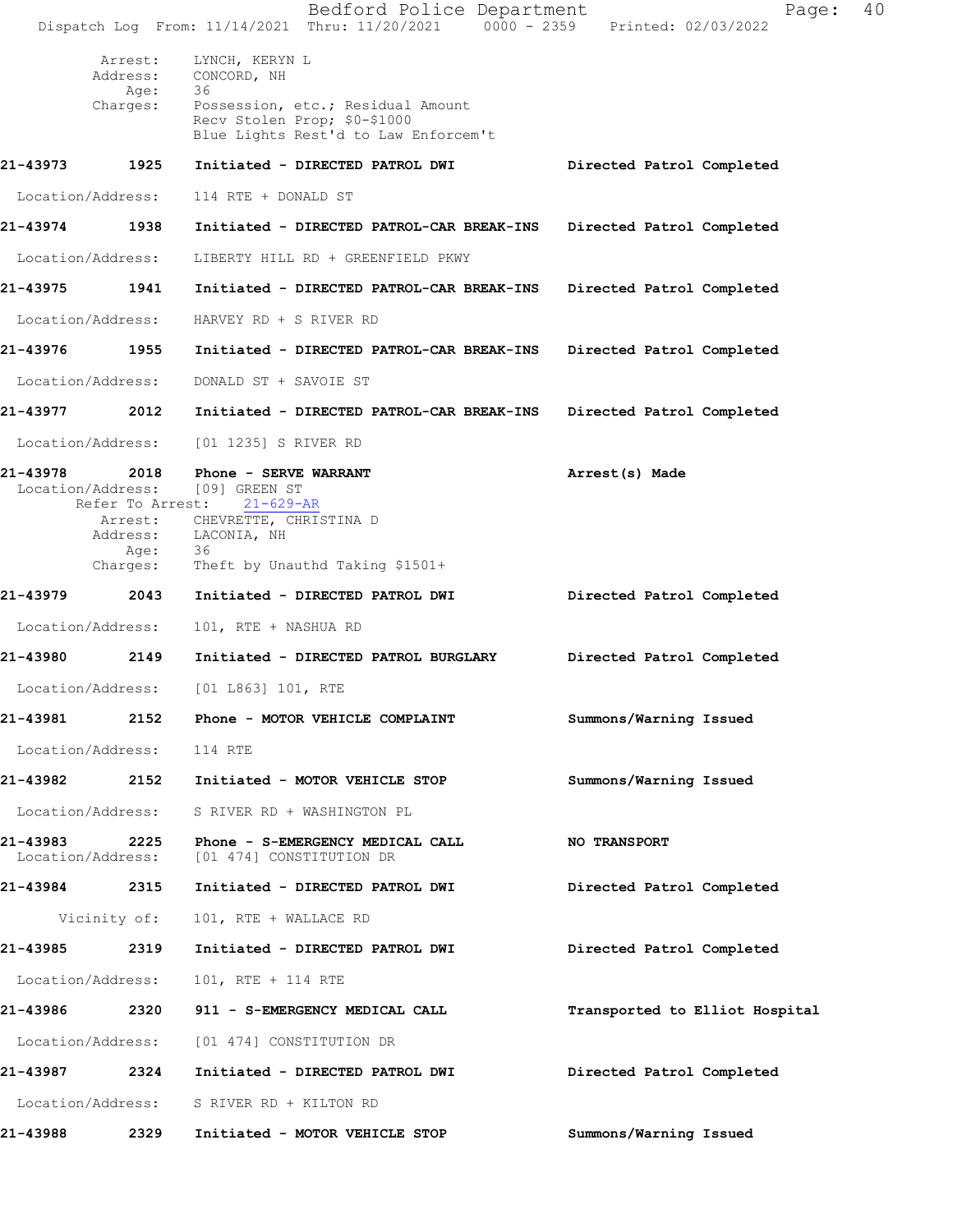Bedford Police Department Page: 41 Dispatch Log From: 11/14/2021 Thru: 11/20/2021 0000 - 2359 Printed: 02/03/2022

|                               |      | Location/Address: WALLACE RD + 101, RTE             |                           |
|-------------------------------|------|-----------------------------------------------------|---------------------------|
| 21-43989                      | 2332 | Initiated - MOTOR VEHICLE STOP                      | Summons/Warning Issued    |
|                               |      | Location/Address: NEW BOSTON RD + PASTURE LN        |                           |
| 21-43990                      | 2338 | Initiated - DIRECTED PATROL DWI                     | Directed Patrol Completed |
|                               |      | Location/Address: S RIVER RD + CEDARWOOD DR         |                           |
| 21-43991                      | 2348 | Initiated - DIRECTED PATROL DWI                     | Directed Patrol Completed |
|                               |      | Vicinity of: 101, RTE + COVENANT WAY                |                           |
| 21-43992                      | 2352 | Initiated - MOTOR VEHICLE STOP                      | Summons/Warning Issued    |
|                               |      | Location/Address: S RIVER RD + KILTON RD            |                           |
| 21-43993                      | 2353 | Initiated - MOTOR VEHICLE STOP                      | Summons/Warning Issued    |
|                               |      | Location/Address: 101, RTE + CONSTITUTION DR        |                           |
| 21-43994<br>Location/Address: |      | 2356 Phone - CURFEW/LOITERING<br>[01 463] NASHUA RD | Services Rendered         |

# For Date:  $11/20/2021$  - Saturday

| 21-43995          | 0000         | Initiated - MOTOR VEHICLE STOP          | Summons/Warning Issued    |  |
|-------------------|--------------|-----------------------------------------|---------------------------|--|
|                   |              | Location/Address: S RIVER RD            |                           |  |
| 21-43996 0006     |              | Initiated - DIRECTED PATROL DWI         | Directed Patrol Completed |  |
| Location/Address: |              | 101, RTE + MEETINGHOUSE RD              |                           |  |
| 21-43997 0025     |              | Initiated - DIRECTED PATROL DWI         | Directed Patrol Completed |  |
|                   | Vicinity of: | 101, RTE + CHESTNUT DR                  |                           |  |
| 21-43998 0034     |              | Initiated - MOTOR VEHICLE STOP          | Summons/Warning Issued    |  |
| Location/Address: |              | 101, RTE + KAHLIKO LN                   |                           |  |
| 21-43999 0039     |              | Initiated - DIRECTED PATROL DWI         | Directed Patrol Completed |  |
|                   |              | Location/Address: 114 RTE + WHITE AVE   |                           |  |
| 21-44000 0046     |              | Initiated - DIRECTED PATROL DWI         | Directed Patrol Completed |  |
|                   |              | Location/Address: S RIVER RD + COLBY CT |                           |  |
| 21-44001 0050     |              | Initiated - MOTOR VEHICLE STOP          | Summons/Warning Issued    |  |
|                   |              | Location/Address: 114 RTE + DONALD ST   |                           |  |
| 21-44002 0052     |              | Initiated - DIRECTED PATROL DWI         | Directed Patrol Completed |  |
|                   | Vicinity of: | 101, RTE + JENKINS RD                   |                           |  |
| 21-44003 0105     |              | Initiated - MOTOR VEHICLE STOP          | Summons/Warning Issued    |  |
| Location/Address: |              | 114 RTE                                 |                           |  |
| 21-44004 0118     |              | Initiated - MOTOR VEHICLE STOP          | Summons/Warning Issued    |  |
|                   |              | Location/Address: DONALD ST + MERRY ST  |                           |  |
| 21-44005          | 0131         | Initiated - DIRECTED PATROL DWI         | Directed Patrol Completed |  |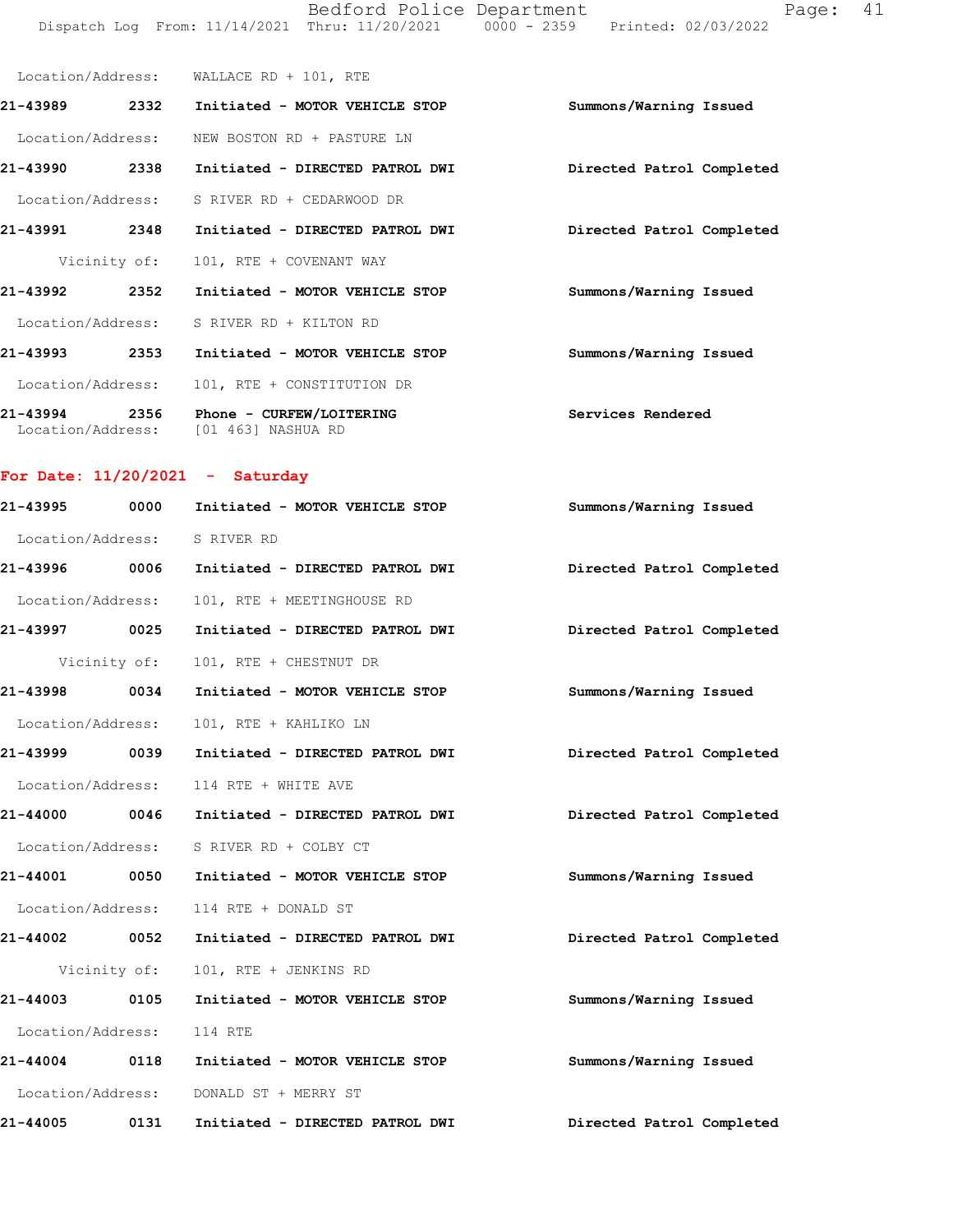|                   |      | Bedford Police Department<br>Dispatch Log From: 11/14/2021 Thru: 11/20/2021 0000 - 2359 Printed: 02/03/2022 | 42<br>Page:                    |
|-------------------|------|-------------------------------------------------------------------------------------------------------------|--------------------------------|
| Vicinity of:      |      | 101, RTE + PINECREST DR                                                                                     |                                |
| 21-44006          | 0208 | Initiated - BUILDING CHECK                                                                                  | Building Checked/Secured       |
| Location/Address: |      | [01 232] LIBERTY HILL RD                                                                                    |                                |
| 21-44007          | 0221 | Initiated - DIRECTED PATROL-CAR BREAK-INS                                                                   | Directed Patrol Completed      |
| Location/Address: |      | PLUMMER RD + PALOMINO LN                                                                                    |                                |
| 21-44008 0235     |      | Initiated - DIRECTED PATROL-CAR BREAK-INS                                                                   | Directed Patrol Completed      |
| Vicinity of:      |      | GREENFIELD PKWY + BARNSIDE DR                                                                               |                                |
| 21-44009 0250     |      | Initiated - DIRECTED PATROL BURGLARY                                                                        | Directed Patrol Completed      |
| Location/Address: |      | [01 L2270] S RIVER RD                                                                                       |                                |
| 21-44010 0304     |      | Initiated - DIRECTED PATROL-CAR BREAK-INS                                                                   | Directed Patrol Completed      |
| Vicinity of:      |      | GAGE GIRLS RD + BEALS RD                                                                                    |                                |
| 21-44011          | 0313 | Initiated - BUILDING CHECK                                                                                  | Building Checked/Secured       |
| Location/Address: |      | [01 2343] S RIVER RD                                                                                        |                                |
| 21-44012 0334     |      | Initiated - DIRECTED PATROL BURGLARY                                                                        | Directed Patrol Completed      |
| Location/Address: |      | [01 1235] S RIVER RD                                                                                        |                                |
| 21-44013 0334     |      | Initiated - DIRECTED PATROL-CAR BREAK-INS                                                                   | Directed Patrol Completed      |
| Vicinity of:      |      | HITCHING POST LN + KAHLIKO LN                                                                               |                                |
| 21-44014          | 0409 | Initiated - BUILDING CHECK                                                                                  | Building Checked/Secured       |
| Location/Address: |      | [01 234] COUNTY RD                                                                                          |                                |
| 21-44015 0410     |      | Initiated - DIRECTED PATROL-CAR BREAK-INS                                                                   | Directed Patrol Completed      |
|                   |      | Vicinity of: NASHUA RD + COUNTY RD                                                                          |                                |
| 21-44016          | 0413 | Initiated - BUILDING CHECK                                                                                  | Building Checked/Secured       |
| Location/Address: |      | [01 232] LIBERTY HILL RD                                                                                    |                                |
| 21-44017 0452     |      | Initiated - DIRECTED PATROL BURGLARY                                                                        | Directed Patrol Completed      |
| Location/Address: |      | BIRKDALE RD                                                                                                 |                                |
| 21-44018          | 0513 | 911 - S-EMERGENCY MEDICAL CALL-DELTA                                                                        | Transported to Elliot Hospital |
| Location/Address: |      | [01 L2171] PINECREST DR                                                                                     |                                |
| 21-44019          | 0527 | Initiated - DIRECTED PATROL TRAFFIC ENF                                                                     | Directed Patrol Completed      |
| Location/Address: |      | 101, RTE + MEETINGHOUSE RD                                                                                  |                                |
| 21-44020 0540     |      | Initiated - DIRECTED PATROL TRAFFIC ENF                                                                     | Directed Patrol Completed      |
| Vicinity of:      |      | 101, RTE + KAHLIKO LN                                                                                       |                                |
| 21-44021          | 0541 | Initiated - DIRECTED PATROL TRAFFIC ENF                                                                     | Directed Patrol Completed      |
| Location/Address: |      | S RIVER RD + BACK RIVER RD                                                                                  |                                |
| 21-44022          | 0636 | Other - BOLO                                                                                                | No Action Required             |
| Location/Address: |      | [07 M13] VALLEY ST                                                                                          |                                |
| 21-44023          | 0720 | 911 - S-EMERGENCY MEDICAL CALL-ALPHA                                                                        | Transported to Elliot Hospital |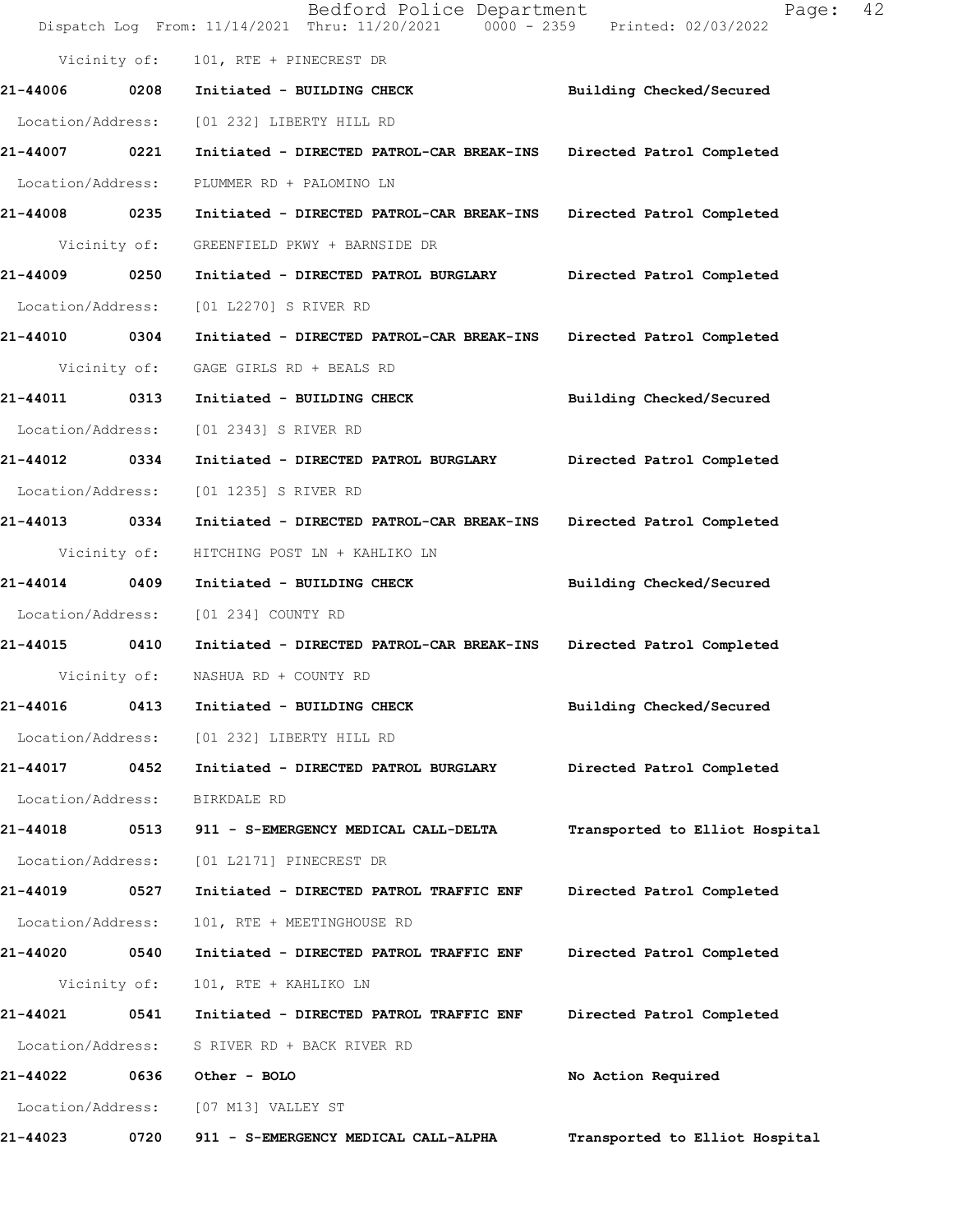|                                    |              | Bedford Police Department<br>Dispatch Log From: 11/14/2021 Thru: 11/20/2021 0000 - 2359 Printed: 02/03/2022 | Page:                          | 43 |
|------------------------------------|--------------|-------------------------------------------------------------------------------------------------------------|--------------------------------|----|
|                                    |              | Location/Address: [01 1190] MINISTERIAL CIR                                                                 |                                |    |
| 21-44024 0756                      |              | Initiated - DIRECTED PATROL TRAFFIC ENF Directed Patrol Completed                                           |                                |    |
| Location/Address:                  |              | 101, RTE + MEETINGHOUSE RD                                                                                  |                                |    |
| 21-44025<br>Location/Address:      | 0803         | 911 - S-EMERGENCY MEDICAL CALL-BRAVO<br>BEALS RD                                                            | <b>NO TRANSPORT</b>            |    |
| 21-44026 0850                      |              | Initiated - DIRECTED PATROL TRAFFIC ENF                                                                     | Directed Patrol Completed      |    |
|                                    | Vicinity of: | S RIVER RD + COLBY CT                                                                                       |                                |    |
| 21-44027<br>Location/Address:      | $\sim$ 0904  | Phone - S- ALARM, CARBON MONOXIDE<br>[01 1384] WINDSONG CIR                                                 | Services Rendered              |    |
| 21-44028                           | 0907         | Initiated - MOTOR VEHICLE STOP                                                                              | Summons/Warning Issued         |    |
| Location/Address:                  |              | S RIVER RD + RIDGEWOOD RD                                                                                   |                                |    |
| 21-44029                           | 0912         | 911 - S-EMERGENCY MEDICAL CALL-ALPHA                                                                        | TRANSPORTED TO CMC HOSPITAL    |    |
| Location/Address:                  |              | SPRING HILL RD                                                                                              |                                |    |
| 21-44030 0923                      |              | Initiated - DIRECTED PATROL TRAFFIC ENF                                                                     | Directed Patrol Completed      |    |
| Location/Address:                  |              | S RIVER RD + EXECUTIVE PARK DR                                                                              |                                |    |
| 21-44031 0924                      |              | Initiated - DIRECTED PATROL TRAFFIC ENF                                                                     | Directed Patrol Completed      |    |
| Location/Address:                  |              | 101, RTE + KAHLIKO LN                                                                                       |                                |    |
| 21-44032 0924<br>Location/Address: |              | 911 - S-EMERGENCY MEDICAL CALL-BRAVO<br>[01 1387] TECHNOLOGY DR                                             | NO TRANSPORT                   |    |
| 21-44033<br>Location/Address:      | 0933         | Phone - ALARM, BURGLAR<br>[01 463] NASHUA RD                                                                | Alarm - False                  |    |
| 21-44034 0948                      |              | Initiated - DIRECTED PATROL TRAFFIC ENF                                                                     | Directed Patrol Completed      |    |
|                                    | Vicinity of: | S RIVER RD + PARK DR                                                                                        |                                |    |
| 21-44035                           | 0950         | Phone - S-MUTUAL AID-MEDICAL                                                                                | Transported to Elliot Hospital |    |
|                                    |              | Location/Address: [05] FOXBERRY DR                                                                          |                                |    |
| 21-44036                           | 0954         | Initiated - MOTOR VEHICLE STOP                                                                              | Summons/Warning Issued         |    |
| Location/Address:                  |              | S RIVER RD + COLBY CT                                                                                       |                                |    |
| 21-44037 0955                      |              | Initiated - DIRECTED PATROL TRAFFIC ENF                                                                     | Directed Patrol Completed      |    |
| Location/Address:                  |              | 101, RTE + JENKINS RD                                                                                       |                                |    |
| 21-44038                           | 1005         | Initiated - MOTOR VEHICLE STOP                                                                              | Summons/Warning Issued         |    |
| Location/Address:                  |              | 101, RTE                                                                                                    |                                |    |
| 21-44039                           | 1033         | Initiated - DIRECTED PATROL TRAFFIC ENF                                                                     | Directed Patrol Completed      |    |
| Location/Address:                  |              | 101, RTE + 114 RTE                                                                                          |                                |    |
| 21-44040                           | 1035         | Initiated - DIRECTED PATROL TRAFFIC ENF                                                                     | Directed Patrol Completed      |    |
| Location/Address:                  |              | BACK RIVER RD + CAMP RD                                                                                     |                                |    |
| 21-44041<br>Location/Address:      | 1045         | Other - RESTRAINING ORDER<br>PULPIT RD                                                                      | Services Rendered              |    |
| 21-44042                           | 1100         | Walk-In - SERVE WARRANT                                                                                     | Arrest(s) Made                 |    |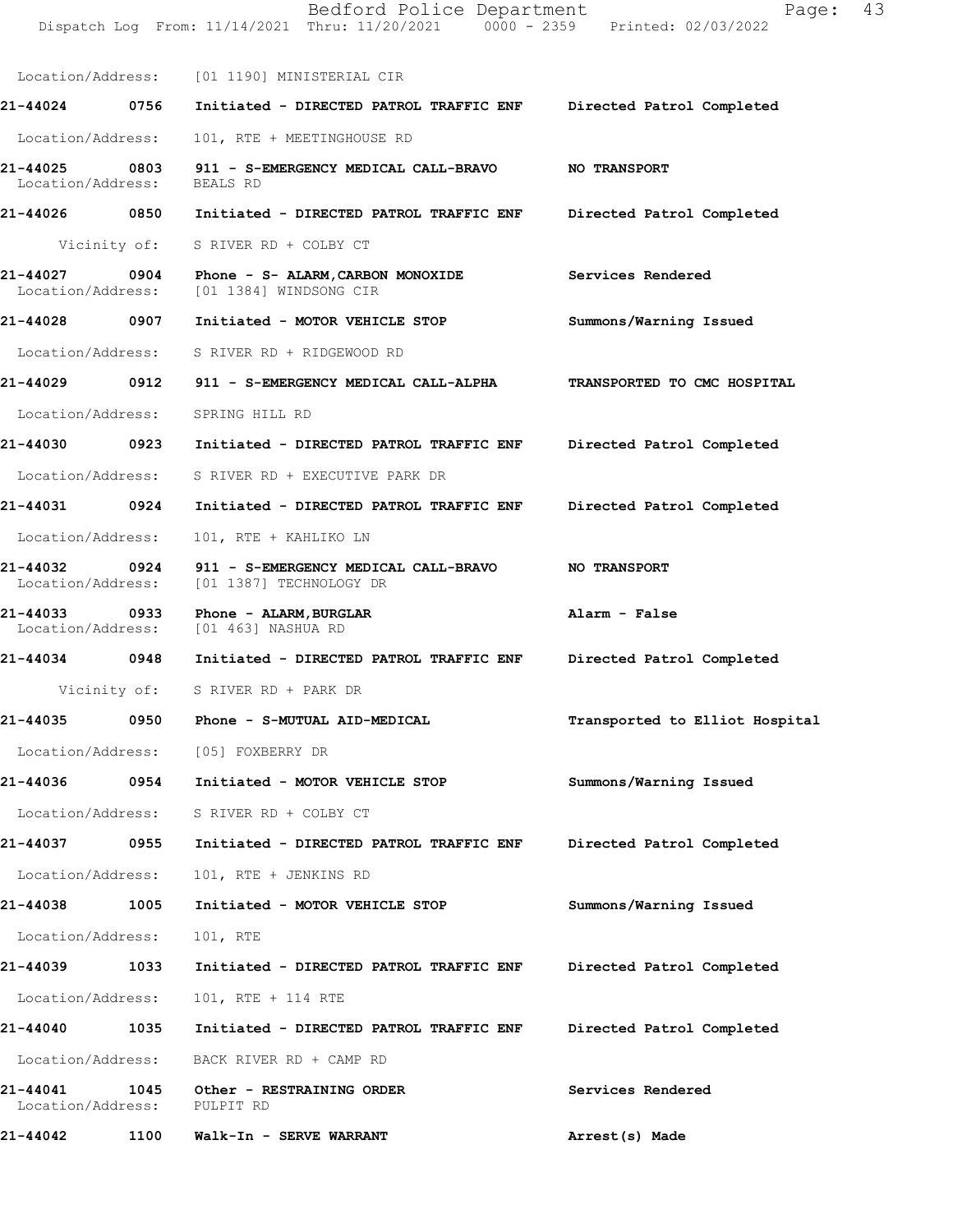|                                         |          | Bedford Police Department<br>Dispatch Log From: 11/14/2021 Thru: 11/20/2021 0000 - 2359 Printed: 02/03/2022 | Page:                       | 44 |
|-----------------------------------------|----------|-------------------------------------------------------------------------------------------------------------|-----------------------------|----|
|                                         |          | Location/Address: [01 474] CONSTITUTION DR                                                                  |                             |    |
|                                         |          | Refer To Arrest: 21-630-AR<br>Arrest: BOTELHO, JEANNE                                                       |                             |    |
|                                         | Age:     | Address: SANDWICH, MA<br>40                                                                                 |                             |    |
|                                         | Charges: | Endangering Welfare of Child                                                                                |                             |    |
| 21-44043<br>Location/Address: PULPIT RD |          | 1105 Initiated - RESTRAINING ORDER SERVICE Services Rendered                                                |                             |    |
| Location/Address:                       |          | 21-44044 1131 Initiated - SERVE PAPERWORK<br>EDWARD CIR                                                     | Could Not Locate            |    |
|                                         |          |                                                                                                             | Directed Patrol Completed   |    |
| Location/Address:                       |          | WALLACE RD + NASHUA RD                                                                                      |                             |    |
|                                         |          | 21-44046    1141    Initiated - MOTOR VEHICLE STOP                                                          | Summons/Warning Issued      |    |
| Location/Address:                       |          | N AMHERST RD + WALLACE RD                                                                                   |                             |    |
|                                         |          | 21-44047 1149 Initiated - DIRECTED PATROL-CAR BREAK-INS                                                     | Directed Patrol Completed   |    |
| Location/Address:                       |          | [01 324] HAWTHORNE DR                                                                                       |                             |    |
| 21-44048 1157                           |          | Initiated - DIRECTED PATROL-CAR BREAK-INS                                                                   | Directed Patrol Completed   |    |
| Location/Address:                       |          | [01 L2271] S RIVER RD                                                                                       |                             |    |
| 21-44049                                | 1202     | Phone - S-FIRE ALARM                                                                                        | Alarm- correct code/reset   |    |
|                                         |          | Location/Address: [01 24] JOHN GOFFE DR                                                                     |                             |    |
| 21-44050                                | 1210     | Initiated - DIRECTED PATROL-CAR BREAK-INS                                                                   | Directed Patrol Completed   |    |
| Location/Address:                       |          | [01 927] BELL HILL RD                                                                                       |                             |    |
| 21-44051<br>Location/Address:           | 1218     | Initiated - SERVE PAPERWORK<br>CAMBRIDGE RD                                                                 | NO PAPERWORK                |    |
| 21-44052 1234<br>Location/Address:      |          | Initiated - DISABLED MOTOR VEHICLE Services Rendered<br>101, RTE + CONSTITUTION DR                          |                             |    |
| 21-44053                                | 1235     | Initiated - DIRECTED PATROL-CAR BREAK-INS                                                                   | Directed Patrol Completed   |    |
| Location/Address:                       |          | [01 1033] COUNTY RD                                                                                         |                             |    |
| 21-44054                                | 1247     | Initiated - DIRECTED PATROL TRAFFIC ENF                                                                     | Directed Patrol Completed   |    |
| Location/Address:                       |          | 114 RTE                                                                                                     |                             |    |
| 21-44055                                | 1248     | Initiated - DIRECTED PATROL-CAR BREAK-INS                                                                   | Directed Patrol Completed   |    |
| Location/Address:                       |          | [01 L1804] S RIVER RD                                                                                       |                             |    |
| 21-44056<br>Location/Address:           | 1252     | Initiated - SERVE PAPERWORK<br>PLUMMER RD                                                                   | Could Not Locate            |    |
| 21-44058<br>Location/Address:           | 1257     | Phone - INVESTIGATION-FOLLOW UP<br>CAMELOT DR                                                               | Investigated                |    |
| 21-44057                                | 1300     | Phone - S-MUTUAL AID-MEDICAL                                                                                | No Action Required          |    |
| Location/Address:                       |          | [07] LOG ST                                                                                                 |                             |    |
| 21-44059                                | 1312     | Phone - S-MUTUAL AID-MEDICAL                                                                                | TRANSPORTED TO CMC HOSPITAL |    |
| Location/Address:                       |          | [07] LOG ST                                                                                                 |                             |    |
| 21-44060                                | 1316     | Initiated - DIRECTED PATROL TRAFFIC ENF                                                                     | Directed Patrol Completed   |    |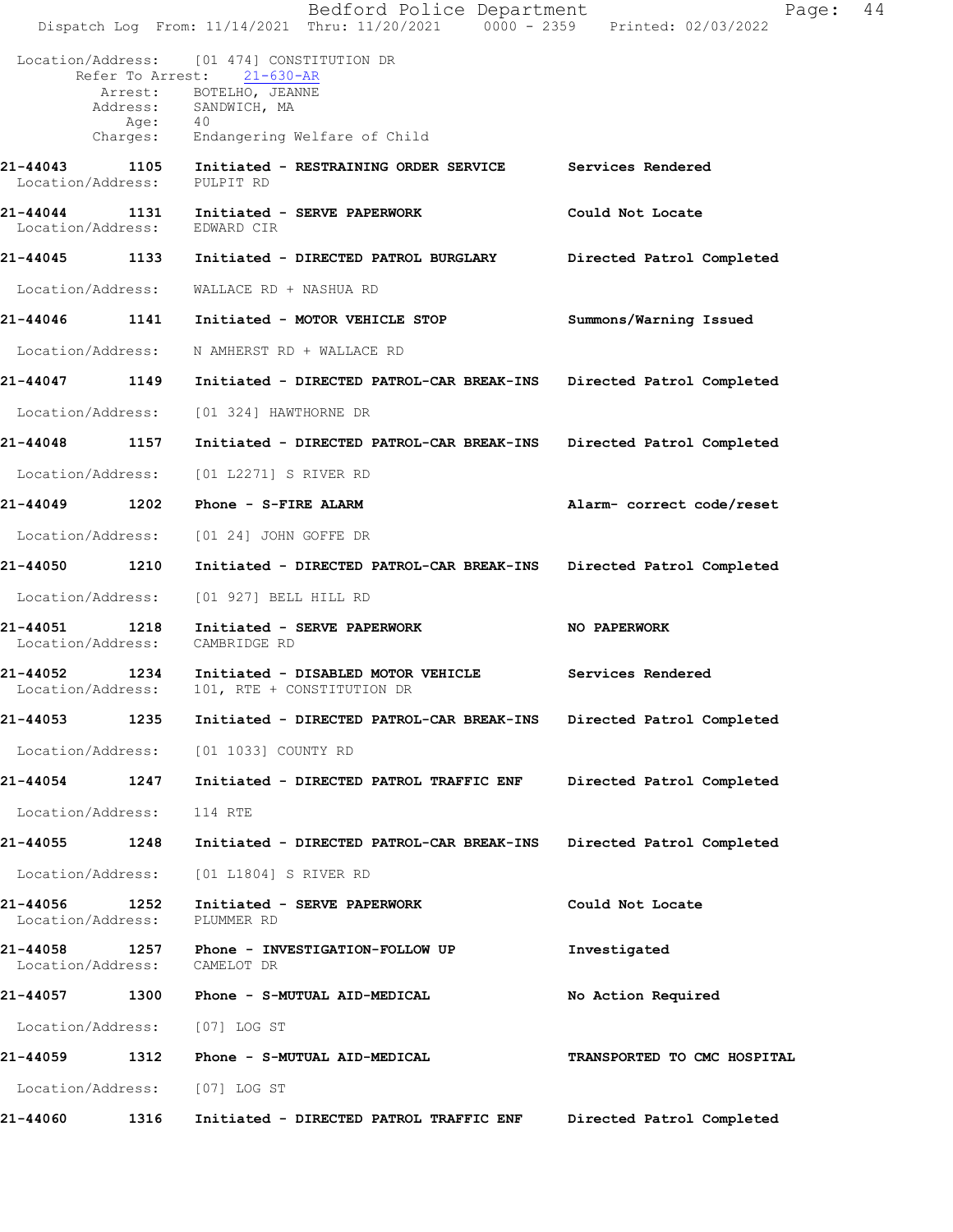|                              |         | Bedford Police Department<br>Dispatch Log From: 11/14/2021 Thru: 11/20/2021 0000 - 2359 Printed: 02/03/2022   | Page:                     | 45 |
|------------------------------|---------|---------------------------------------------------------------------------------------------------------------|---------------------------|----|
|                              |         | Location/Address: NEW BOSTON RD + TIRRELL HILL RD                                                             |                           |    |
|                              |         | 21-44061 1319 Initiated - DIRECTED PATROL TRAFFIC ENF Directed Patrol Completed                               |                           |    |
|                              |         | Vicinity of: S RIVER RD + EASTMAN AVE                                                                         |                           |    |
|                              |         | 21-44062 1331 Initiated - DIRECTED PATROL TRAFFIC ENF Directed Patrol Completed                               |                           |    |
|                              |         | Location/Address: 101, RTE + KAHLIKO LN                                                                       |                           |    |
|                              |         | 21-44063 1336 Initiated - MOTOR VEHICLE STOP                                                                  | Summons/Warning Issued    |    |
|                              |         | Location/Address: S RIVER RD + CLUB ACRE LN                                                                   |                           |    |
|                              |         | 21-44064 1349 Initiated - MOTOR VEHICLE STOP                                                                  | Summons/Warning Issued    |    |
|                              |         | Location/Address: 101, RTE + 114 RTE                                                                          |                           |    |
|                              |         | 21-44065 1355 Phone - CRIMINAL TRESPASS<br>Location/Address: [01 1032] BACK RIVER RD                          | Services Rendered         |    |
| Location/Address: CAMELOT DR |         | 21-44066 1406 911 - G-FIRE, STRUCTURE<br>Refer To Incident: 21-1104-OF                                        | Investigated              |    |
|                              |         | 21-44067 1428 Phone - ANIMAL COMPLAINT<br>Location/Address: 114 RTE + WHITE AVE                               | Removed Hazard            |    |
|                              |         | 21-44068 1459 Phone - SERVE WARRANT<br>Location/Address: [07 M13] VALLEY ST<br>Refer To Arrest: 21-631-AR     | Arrest(s) Made            |    |
|                              |         | Arrest: DOYLE, HAILEY L.<br>Address: MANCHESTER, NH                                                           |                           |    |
|                              | Age: 22 | Charges: Willful Concealment, theft                                                                           |                           |    |
|                              |         | 21-44069 1518 911 - S-EMERGENCY MEDICAL CALL-ALPHA NO TRANSPORT<br>Location/Address: WENDOVER WAY             |                           |    |
|                              |         | 21-44070 1543 911 - S-EMERGENCY MEDICAL CALL-ALPHA NO TRANSPORT<br>Location/Address: [01 L1054] TECHNOLOGY DR |                           |    |
| Location/Address:            |         | 21-44071 1555 Walk-In - FOUND PROPERTY<br>JOPPA HILL RD + N AMHERST RD                                        | Services Rendered         |    |
| 21-44072 1613                |         | Initiated - DIRECTED PATROL TRAFFIC ENF                                                                       | Directed Patrol Completed |    |
| Location/Address:            |         | 101, RTE + KAHLIKO LN                                                                                         |                           |    |
| 21-44073                     | 1617    | Initiated - DIRECTED PATROL TRAFFIC ENF                                                                       | Directed Patrol Completed |    |
| Location/Address:            |         | COLBY CT + S RIVER RD                                                                                         |                           |    |
| 21-44074                     | 1643    | Phone - CIVIL                                                                                                 | No Action Required        |    |
| Location/Address:            |         | BUTTERFIELD LN                                                                                                |                           |    |
| 21-44075                     | 1653    | Initiated - DIRECTED PATROL TRAFFIC ENF                                                                       | Directed Patrol Completed |    |
| Location/Address:            |         | S RIVER RD + KILTON RD                                                                                        |                           |    |
| 21-44076 1653                |         | Initiated - DIRECTED PATROL TRAFFIC ENF                                                                       | Directed Patrol Completed |    |
| Location/Address:            |         | S RIVER RD + SUNSET LN                                                                                        |                           |    |
| 21-44077                     | 1658    | Initiated - DIRECTED PATROL TRAFFIC ENF                                                                       | Directed Patrol Completed |    |
| Location/Address:            |         | 101, RTE + COVENANT WAY                                                                                       |                           |    |
| 21-44078                     | 1732    | Initiated - DIRECTED PATROL TRAFFIC ENF                                                                       | Directed Patrol Completed |    |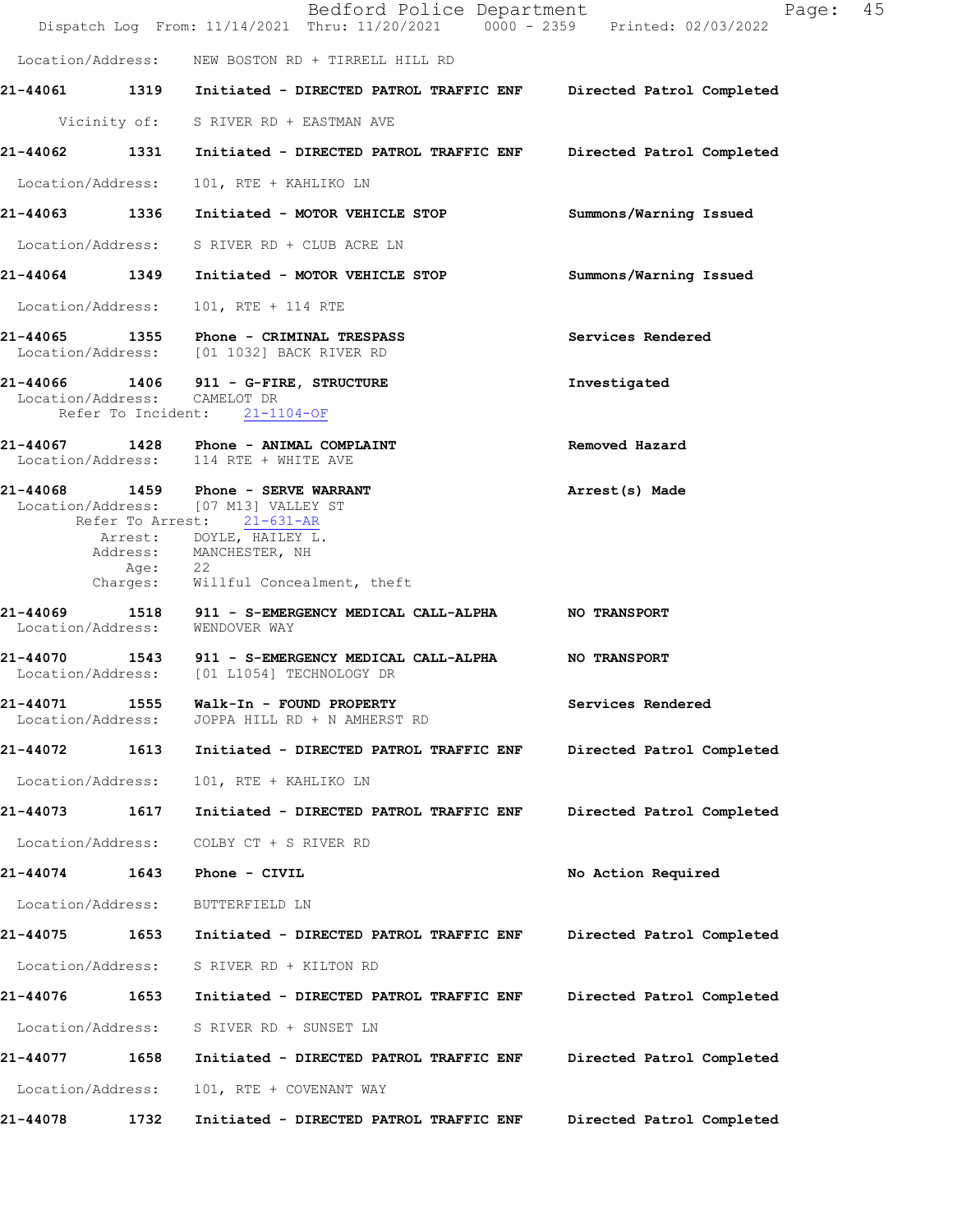|                                                    |      | Bedford Police Department<br>Dispatch Log From: 11/14/2021 Thru: 11/20/2021 0000 - 2359 Printed: 02/03/2022                                                                    | 46<br>Page:               |
|----------------------------------------------------|------|--------------------------------------------------------------------------------------------------------------------------------------------------------------------------------|---------------------------|
|                                                    |      | Location/Address: BOYNTON ST + DAVIES ST                                                                                                                                       |                           |
|                                                    |      | 21-44079 1736 Initiated - DIRECTED PATROL TRAFFIC ENF Directed Patrol Completed                                                                                                |                           |
|                                                    |      | Location/Address: S RIVER RD + BACK RIVER RD                                                                                                                                   |                           |
| 21-44080<br>Location/Address:<br>Refer To Arrest:  |      | 1750 Initiated - MOTOR VEHICLE STOP<br>S RIVER RD + UPJOHN ST<br>$21 - 632 - AR$<br>Arrest: PARRISH, JEFFREY C<br>Address: GOFFSTOWN, NH<br>Age: 33<br>Charges: Bench Warrants | Arrest(s) Made            |
|                                                    |      | 21-44081 1811 Initiated - DIRECTED PATROL TRAFFIC ENF                                                                                                                          | Directed Patrol Completed |
| Location/Address:                                  |      | 101, RTE + HITCHING POST LN                                                                                                                                                    |                           |
| 21-44082 1816                                      |      | Initiated - DIRECTED PATROL TRAFFIC ENF                                                                                                                                        | Directed Patrol Completed |
| Location/Address:                                  |      | S RIVER RD + MEETINGHOUSE RD                                                                                                                                                   |                           |
| 21-44083                                           | 1824 | Initiated - MOTOR VEHICLE STOP                                                                                                                                                 | Summons/Warning Issued    |
| Location/Address:                                  |      | 101, RTE + PINECREST DR                                                                                                                                                        |                           |
| 21-44084 1831                                      |      | Initiated - MOTOR VEHICLE STOP                                                                                                                                                 | Summons/Warning Issued    |
| Location/Address:                                  |      | 101, RTE + F.E. EVERETT SOUTH TPKE                                                                                                                                             |                           |
| 21-44085 1835                                      |      | Initiated - MOTOR VEHICLE STOP                                                                                                                                                 | Summons/Warning Issued    |
| Location/Address:                                  |      | 101, RTE + 114 RTE                                                                                                                                                             |                           |
| 21-44086                                           | 1855 | Initiated - DIRECTED PATROL-CAR BREAK-INS Directed Patrol Completed                                                                                                            |                           |
| Location/Address:                                  |      | [01 1235] S RIVER RD                                                                                                                                                           |                           |
| 21-44087 1857                                      |      | Initiated - MOTOR VEHICLE STOP                                                                                                                                                 | Summons/Warning Issued    |
| Location/Address: 101, RTE                         |      |                                                                                                                                                                                |                           |
| 21-44088<br>1903<br>Location/Address:              |      | 911 - S-FIRE ALARM<br>[01 1007] HAWTHORNE DR                                                                                                                                   | Alarm - False             |
| 21-44089                                           | 1907 | Initiated - MOTOR VEHICLE STOP                                                                                                                                                 | Summons/Warning Issued    |
| Location/Address:                                  |      | 101, RTE + NASHUA RD                                                                                                                                                           |                           |
| 21-44090                                           | 1912 | Initiated - MOTOR VEHICLE STOP                                                                                                                                                 | Summons/Warning Issued    |
| Location/Address:                                  |      | 101, RTE                                                                                                                                                                       |                           |
| 21-44091                                           | 1922 | Initiated - MOTOR VEHICLE STOP                                                                                                                                                 | Summons/Warning Issued    |
| Location/Address:                                  |      | 114 RTE + NEW BOSTON RD                                                                                                                                                        |                           |
| 21-44092                                           | 1935 | Initiated - DIRECTED PATROL-CAR BREAK-INS                                                                                                                                      | Directed Patrol Completed |
| Location/Address:                                  |      | [01 L1804] S RIVER RD                                                                                                                                                          |                           |
| 21-44093                                           | 1941 | Initiated - DIRECTED PATROL-CAR BREAK-INS                                                                                                                                      | Directed Patrol Completed |
| Location/Address:                                  |      | [01 L0000587] 101, RTE                                                                                                                                                         |                           |
| 21-44094<br>Location/Address:<br>Refer To Summons: | 1959 | Initiated - MOTOR VEHICLE STOP<br>101, RTE<br>$21 - 633 - AR$                                                                                                                  | Arrest(s) Made            |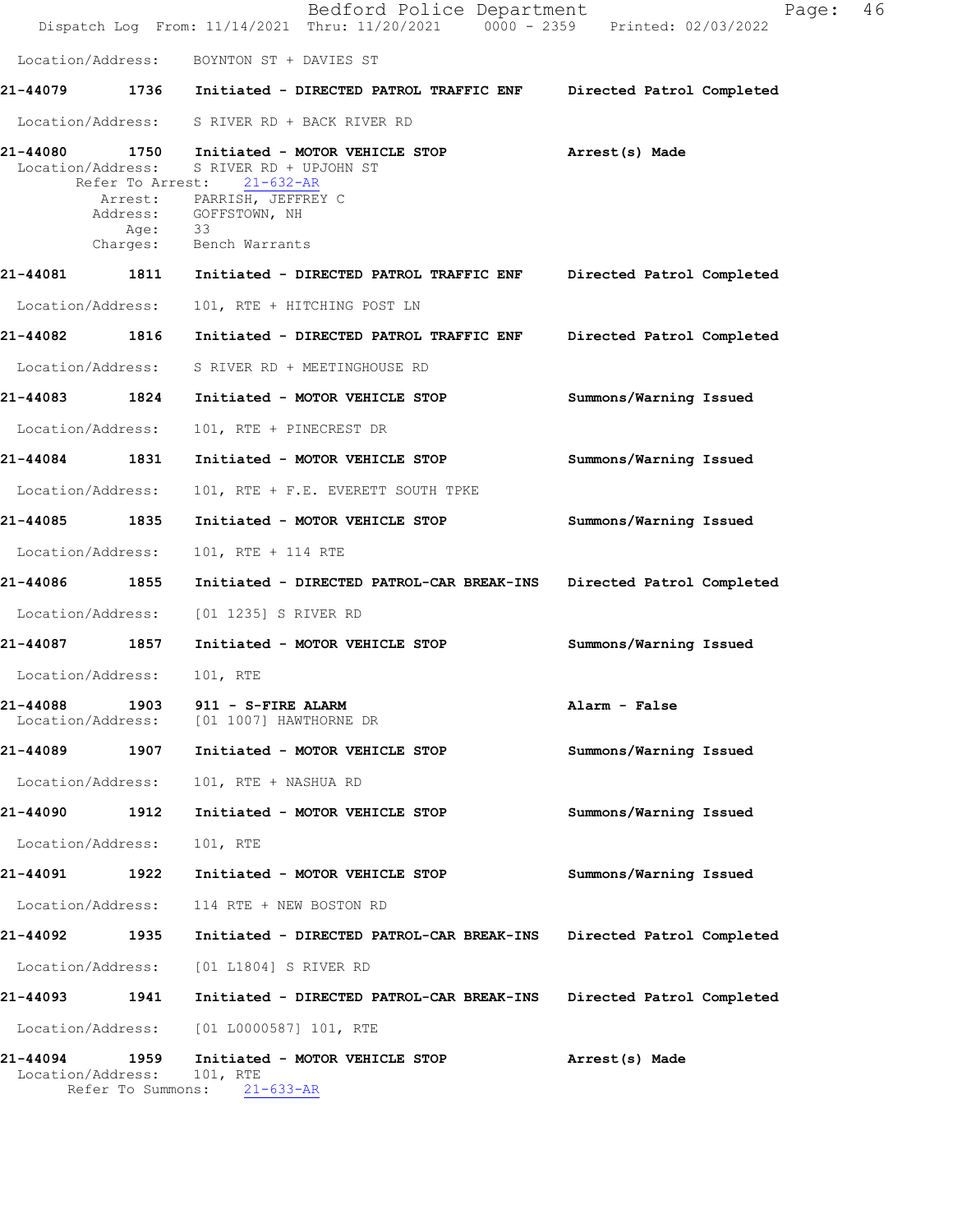| 21-44095 2002                      |      | 911 - MOTOR VEHICLE COMP-IN PROGRESS Could Not Locate<br>Location/Address: [01 395] TECHNOLOGY DR          |                                |
|------------------------------------|------|------------------------------------------------------------------------------------------------------------|--------------------------------|
|                                    |      | 21-44096 2015 911 - S-EMERGENCY MEDICAL CALL-ALPHA NO TRANSPORT<br>Location/Address: [01 919] CORPORATE DR |                                |
|                                    |      | 21-44097 2026 911 - S-EMERGENCY MEDICAL CALL-CHARL                                                         | TRANSPORTED TO CMC HOSPITAL    |
|                                    |      | Location/Address: [01 248] RIDGEWOOD RD                                                                    |                                |
| 21-44098 2026                      |      | Initiated - DIRECTED PATROL TRAFFIC ENF Directed Patrol Completed                                          |                                |
|                                    |      | Location/Address: S RIVER RD + UPJOHN ST                                                                   |                                |
| Location/Address: S RIVER RD       |      | 21-44099 2037 911 - MOTOR VEHICLE COMP-IN PROGRESS Could Not Locate                                        |                                |
|                                    |      | 21-44100 2102 Initiated - DIRECTED PATROL-CAR BREAK-INS Directed Patrol Completed                          |                                |
|                                    |      | Vicinity of: AUTUMN LN                                                                                     |                                |
|                                    |      | 21-44101 2103 Initiated - MOTOR VEHICLE STOP                                                               | Summons/Warning Issued         |
| Location/Address: S RIVER RD       |      |                                                                                                            |                                |
|                                    |      | 21-44102 2105 Initiated - BUILDING CHECK                                                                   | Building Checked/Secured       |
|                                    |      | Location/Address: [01 L705] AUTUMN LN                                                                      |                                |
|                                    |      | 21-44103 2109 911 - S-EMERGENCY MEDICAL CALL-BRAVO                                                         | Transported to Elliot Hospital |
| Location/Address: WALLACE RD       |      |                                                                                                            |                                |
| 21-44104 2111                      |      | Initiated - BUILDING CHECK                                                                                 | Building Checked/Secured       |
|                                    |      | Location/Address: [01 L1094] S RIVER RD                                                                    |                                |
| 21-44105 2113                      |      | Initiated - DIRECTED PATROL TRAFFIC ENF Directed Patrol Completed                                          |                                |
| Location/Address:                  |      | 101, RTE + KAHLIKO LN                                                                                      |                                |
|                                    |      | 21-44106 2113 Phone - ASSIST OTHER AGENCY<br>Location/Address: [05] INDIAN FALLS RD                        | Services Rendered              |
| 21-44107 2117<br>Location/Address: |      | Walk-In - SERVE PAPERWORK<br>[01 474] CONSTITUTION DR                                                      | Services Rendered              |
| 21-44108                           | 2126 | Initiated - DIRECTED PATROL DWI                                                                            | Directed Patrol Completed      |
|                                    |      | Location/Address: S RIVER RD + MEETINGHOUSE RD                                                             |                                |
| <b>21-44109</b>                    | 2133 | Initiated - MOTOR VEHICLE STOP                                                                             | Summons/Warning Issued         |
| Location/Address: S RIVER RD       |      |                                                                                                            |                                |
|                                    |      | 21-44110 2138 Initiated - MOTOR VEHICLE STOP                                                               | Summons/Warning Issued         |
| Location/Address:                  |      | 101, RTE + KAHLIKO LN                                                                                      |                                |
| 21-44111<br>Location/Address:      | 2140 | Phone - SUSP ACTIVITIES-IN PROGRESS<br>TUMBLE RD                                                           | Services Rendered              |
| 21-44112                           | 2228 | Phone - S-MUTUAL AID-MEDICAL                                                                               | TRANSPORTED TO CMC HOSPITAL    |
|                                    |      | Location/Address: [04] STEARNS LN                                                                          |                                |
| 21-44113                           | 2327 | Initiated - DIRECTED PATROL DWI                                                                            | Directed Patrol Completed      |